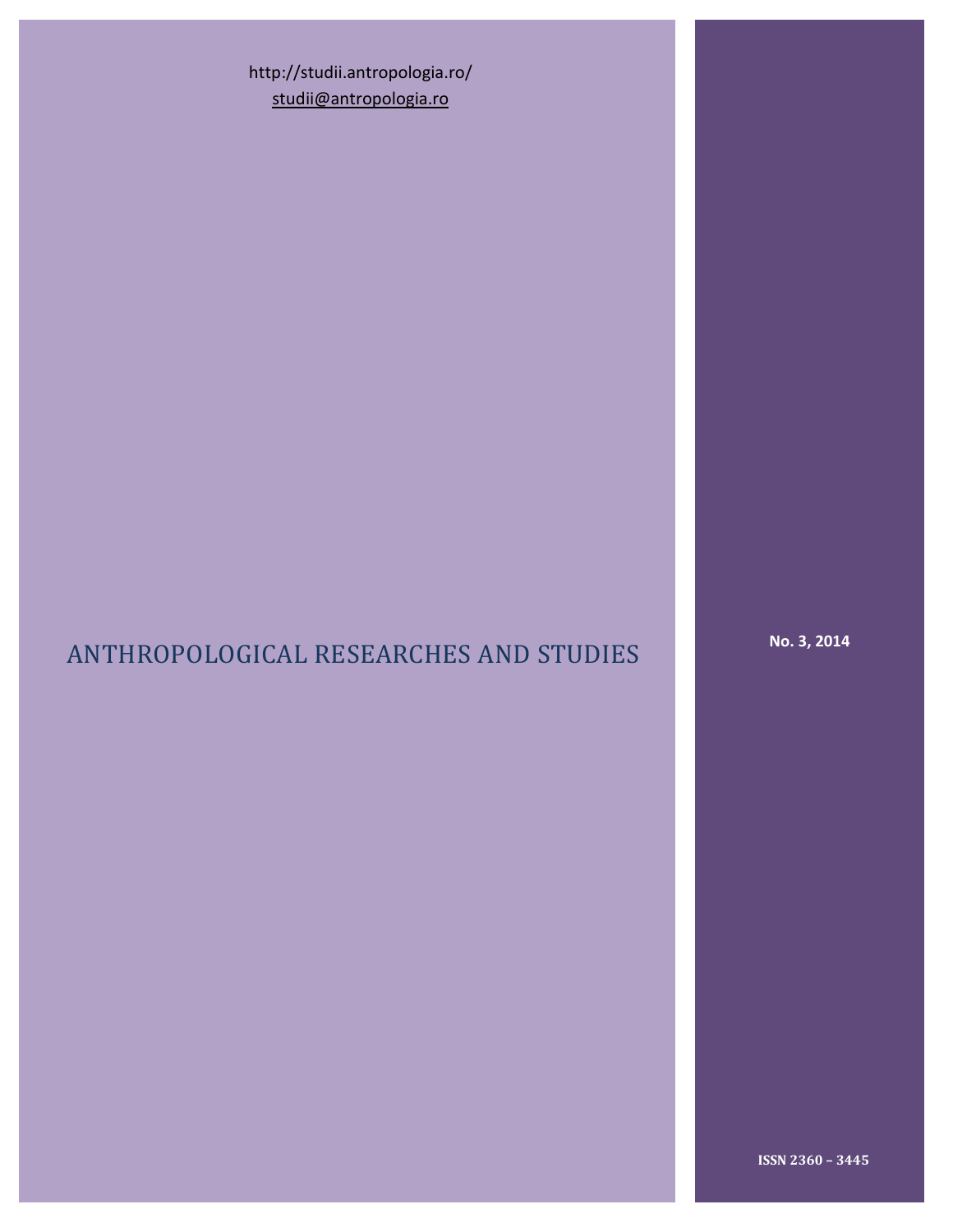#### The Romanian Journal **Anthropological Researches and Studies** publishes:

I .fundamental and applied research, clinical field research

II. reviews and updates

III. case reports

IV. reviews

V. information on scientific meetings

#### **Domains**

- bio-medical anthropology: auxology, behavioural ecology, epidemiology, nutrition, sexual-reproductive health, population biology, etc.
- socio-cultural anthropology: ethics and anthropological methodology, urban anthropology, anthropology of religion, symbolic anthropology (including symbolic anthropology of modern and contemporary art), philosophical anthropology etc.
- paleoanthropology: human osteology, bio-archaeology, forensic anthropology, paleopathology, etc.

#### **Editorial Board:**

Honorific Director: Cristiana Glavce Chief Editor: Gheorghiţă Geană Senoir Editor: Alexandru Ispas

**Editorial Assistant**: Suzana Turcu - studii@antropologia.ro

#### **Specialty editors:**

Cornelia Rada Gabriel Stoiciu Angela Simalcsik

#### **Desktop Publishing:** Mircea Ciuhuta

#### **Editorial Board:**

Abdellatif Baali, Cadi Ayyad University, Department of Biology, Maroc. Adina Baciu, Institutul de Antropologie ,,Francisc I. Rainer", Bucureşti, Romania. Alexandra Ion, Institutul de Antropologie ,,Francisc I. Rainer", Bucureşti, Romania. Andrei Soficaru, Institutul de Antropologie ,,Francisc I. Rainer", Bucureşti, Romania. Constantin Schifirneţ, Şcoala Naţională de Studii Politice şi Administrative (SNSPA), Bucureşti. Consuelo Prado, Department of Biology, Autonomous University of Madrid, Spania. Cornelia Rada, Institutul de Antropologie ,,Francisc I. Rainer", Bucureşti, Romania. Elena Doldor, Queen Mary, University of London School of Business and Management, UK. Emma Surman, Keele Management School, Keele University and Research Institute for Social Sciences, UK. Florina Raicu, Universitatea de Medicină şi Farmacie Carol Davila, Facultatea de Medicină Generala, Bucureşti, Romania. Françoise Rovillé-Sausse, Muséum National d'Histoire naturelle, Paris, Franta. Gabriel Stoiciu, Institutul de Antropologie ,,Francisc I. Rainer", Bucureşti, Romania. Ileana Prejbeanu, Universitatea de Medicină şi Farmacie Craiova, Facultatea de Medicină, Romania. Ion Ghinoiu, Institutul de Etnografie şi Folclor Constantin Brăiloiu, Academia Română, Bucureşti. Konstantin S. Khroutski, Institute of Medical Education, Novgorod State University after Yaroslav-the-Wise, Novgorod the Great, Rusia. Lucian-Ştefan Dumitrescu, Institutul de Sociologie, Academia Română, Bucureşti, Romania. Luminita Bejenaru. Faculty of Biology, Alexandru Ioan Cuza University of Iaşi, Romania. Matei Stîrcea-Crăciun, Institutul de Antropologie ,,Francisc I. Rainer", Bucureşti, Romania. Mihaela Kelemen, Keele Management School, Faculty of Humanities and Social Sciences, UK. Mirko Spiroski, Department of Hematology University Medical Center Skopje, Faculty of Medicine, Skopje, Macedonia. Monica Tarcea, Universitatea de Medicină şi Farmacie, Facultatea de Medicină Targu-Mureş, Romania. Pavlina Andreeva-Gateva, Faculty of Medicine, Sofia University "St. Kliment Okridsky", Bulgaria. Robert Simalcsik, Institutul de Antropologie ,,Francisc I. Rainer", Bucureşti, Romania. Rodney J Reynolds, Centre for International Health and Development and Department of Anthropology, University College London, Anglia. Svetoslav Handjiev, Bulgarian Association for the Study of Obesity and Related Diseases; Bulgarian Society for the Healthy Foods and Nutrition, Bulgaria. Tatjana Pavlica, Faculty for Sciences Department for Biology and Ecology, Novi Sad, Serbia. Valentin Toma, Institutul de Antropologie ,,Francisc I. Rainer", Bucureşti, Romania. Valeriu Pantea, Centrul Național de Sănătate Publică al Ministerului Sănătății, Chișinău, Republica Moldova. Victoria Russeva, Institute of Experimental Morphology and Anthropology, Bulgarian Academy of Sciences, Sofia, Bulgaria. Wanda Dressler, Centre National de la Recherche Scientifique, Laboratoire "Dynamique sociale et recompositions des espaces", Paris, Franţa. Zofia Dworakowska, Institute of Polish Culture, Varsovia, Polonia.

#### ©Institutul de Antropologie "Francisc I. Rainer", Academia Română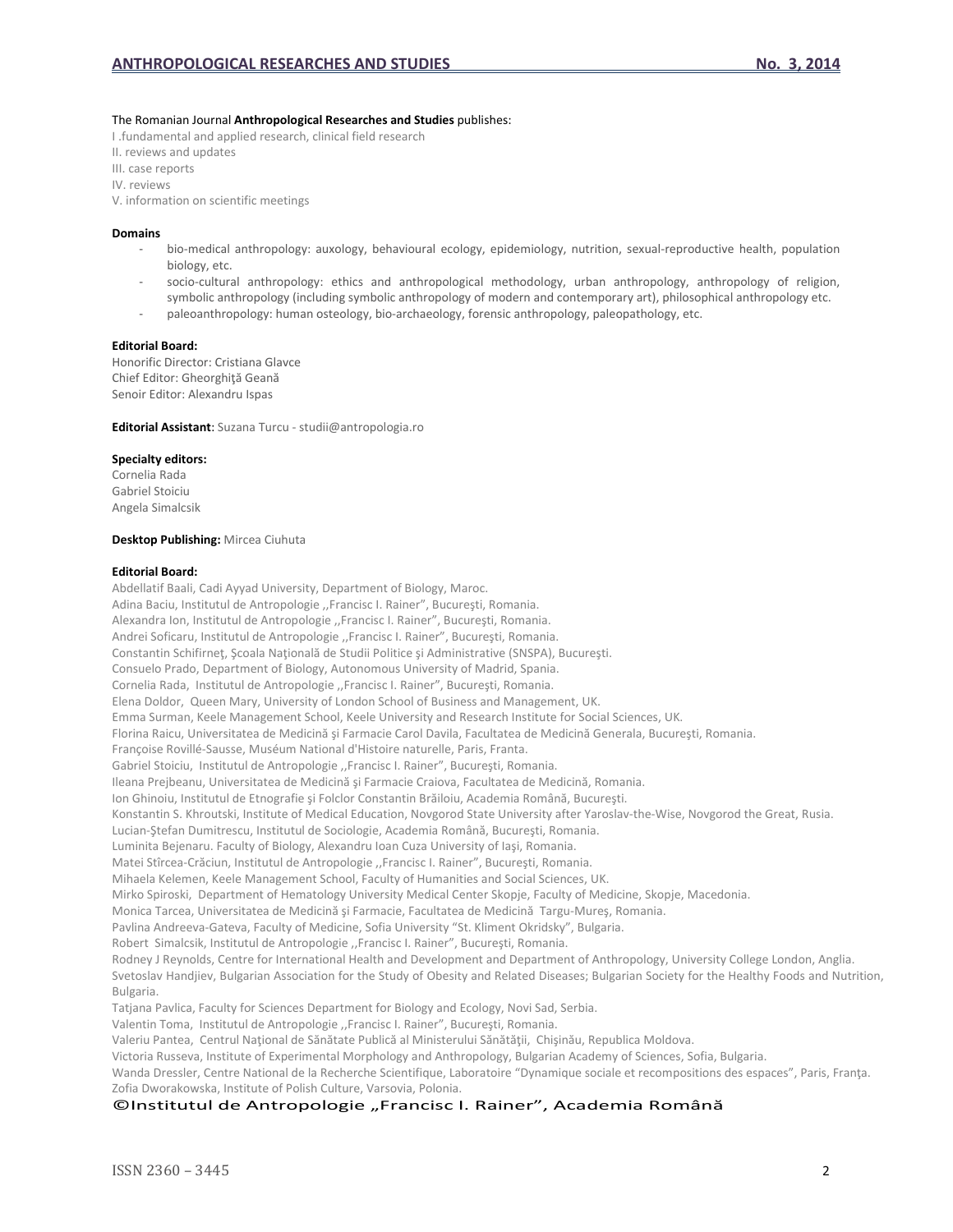## **Foreword**

ARS' third issue of the online version is dedicated to international participation Conference entitled "INDIVIDUAL, FAMILY, SOCIETY - CONTEMPORARY CHALLENGES", which took place on May 27-28, 2014 in Bucharest, Romania. All abstracts were refereed by a double-blind review process by the Scientific Committee.

## **Organizing institutions :**

"Francisc I. Rainer" Anthropology Institute of the Romanian Academy, Bucharest

"Constantin Radulescu Motru" Institute of Philosophy and Psychology of the Romanian Academy, Bucharest

Institute of Sociology, Romanian Academy, Bucharest

"Dimitrie Cantemir" Christian University, Bucharest Romania

University of Medicine and Pharmacy Targu-Mures, Romania

## **Scientific Committee of the Conference:**

1. BĂLĂCEANU Stolnici Constantin, Acad., "Francisc I. Rainer" Anthropology Institute of the Romanian Academy, Bucharest

2. SURDU Alexandru, Acad., "Constantin Rădulescu Motru" Institute of Philosophy and Psychology of the Romanian Academy

3. BACIU Adina, PhD, "Francisc I. Rainer" Anthropology Institute of the Romanian Academy, Bucharest, Biomedical Department

4. BĂDESCU Ilie, PhD, Institute of Sociology, Romanian Academy, Bucharest

5. BALTASIU Radu, PhD, Department of Sociology and Social Work, University of Bucharest, Romania

6. BISTRICEANU PANTELIMON Corina, PhD, Department of Sociology-Psychology, "Spiru Haret" University, Bucharest, Romania

7. CIOBANU Adela Magdalena, PhD, Department of Psychiatry, "Carol Davila" University of Medicine and Pharmacy, Bucharest

8. CROITORU Cătălina, PhD, State University of Medicine and Pharmacy "Nicolae Testemitanu", Chisinau, Moldova Republic

9. DUMITRESCU Corina Adriana, PhD, Department of Law and Administration, "Dimitrie Cantemir" Christian University, Romania

10. DWORAKOWSKA Zofia, PhD, Institute of Polish Culture, Warsaw University

11. FIORILLI Caterina, PhD, LUMSA University, Faculty of Educational Sciences, Roma, Italy

12. SĂUCAN Doina, PhD, "Constantin Radulescu Motru" Institute of Philosophy and Psychology of the Romanian Academy, Bucharest, Romania, Department of Psychology

13. SMOCZYNSKI Rafal, PhD, Institute of Philosophy and Sociology of the Polish Academy of Sciences, Warsaw

14. GEANA Gheorghiţă, PhD, "Francisc I. Rainer" Anthropology Institute of the Romanian Academy , Bucharest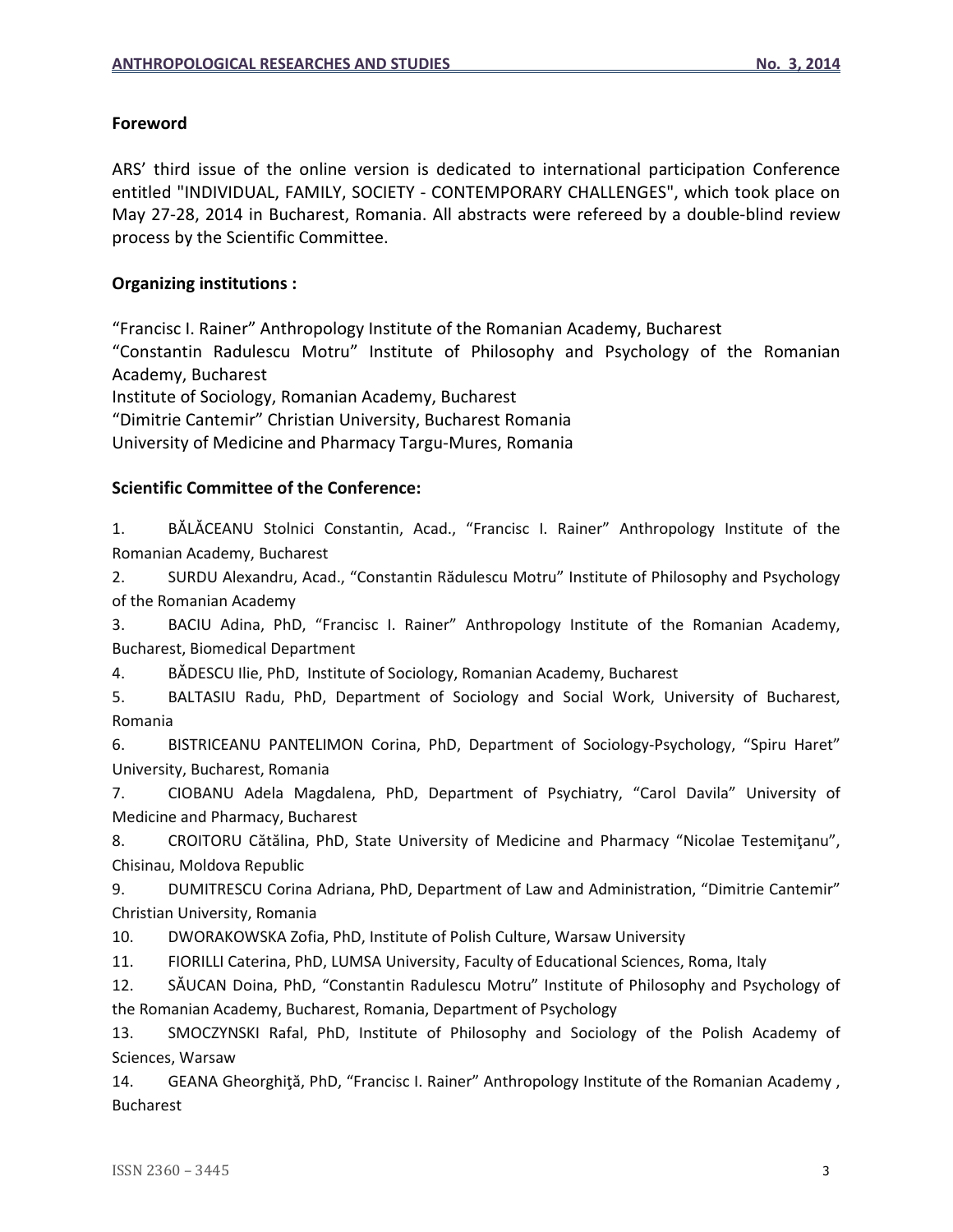15. GLAVCE Cristiana, PhD, "Francisc I. Rainer" Anthropology Institute of the Romanian Academy, Bucharest

16. HASKOVA Hana, PhD, Institute of Sociology of the Czech Academy of Sciences, Prague

17. HEEMERYCK Antoine, PhD, Paris 1 University, Pantheon, Sorbonne, France

18. ISPAS Alexandru, PhD, "Francisc I. Rainer" Anthropology Institute of the Romanian Academy, Bucharest

19. HRISTOVA Antoaneta Georgieva, PhD, Institute for Population and Human Studies, Bulgarian Academy of Sciences

20. KRIZKOVA Alena, PhD, Institute of Sociology of the Czech Academy of Sciences, Prague

21. MARHAN Ana Maria, PhD, "Constantin Radulescu Motru" Institute of Philosophy and Psychology of the Romanian Academy, Bucharest, Romania, Department of Psychology

22. PANICO Antonio, PhD, LUMSA University, Faculty of Educational Sciences, Roma, Italy

23. PANTELIMON Cristi, PhD, Department of Sociology-Psychology, "Spiru Haret" University, Bucharest, Romania

24. PAŞCA Maria Dorina, PhD, University of Medicine and Pharmacy Targu-Mures, Romania

25. PAVLICA Tatjana, PhD, Faculty for Sciences, Department for Biology and Ecology, Novi Sad, Serbia

26. POPA Camelia, PhD, "Constantin Radulescu Motru" Institute of Philosophy and Psychology of the Romanian Academy, Bucharest, Romania, Department of Psychology

27. RADA Cornelia, PhD, "Francisc I. Rainer" Anthropology Institute of the Romanian Academy, Bucharest, Biomedical Department

28. TALABAN Irena, PhD, Department of Psychology, Lille Catholic University, Lille, France

29. TARCEA Monica, PhD, University of Medicine and Pharmacy Targu-Mures, Romania

30. TURCU Suzana, PhD, "Francisc I. Rainer" Anthropology Institute of the Romanian Academy, Bucharest, Biomedical Department

31. VOINEA Maria, PhD, Department of Sociology and Social Work, University of Bucharest, Romania

32. ZEPCA Victor, PhD, National Center of Public Health, Chisinau, Moldova Republic

## **Organizing committee of the conference:**

- BISTRICEANU PANTELIMON Corina, PhD, "Spiru Haret University", Bucharest, Romania
- BACIU Adina, PhD, "Francisc I. Rainer" Anthropology Institute of the Romanian Academy, Bucharest
- POPA Camelia, PhD, "Constantin Radulescu Motru" Institute of Philosophy and Psychology of the Romanian Academy, Bucharest
- RADA Cornelia, PhD, "Francisc I. Rainer" Anthropology Institute of the Romanian Academy, Bucharest
- TURCU Suzana, PhD, "Francisc I. Rainer" Anthropology Institute of the Romanian Academy, Bucharest.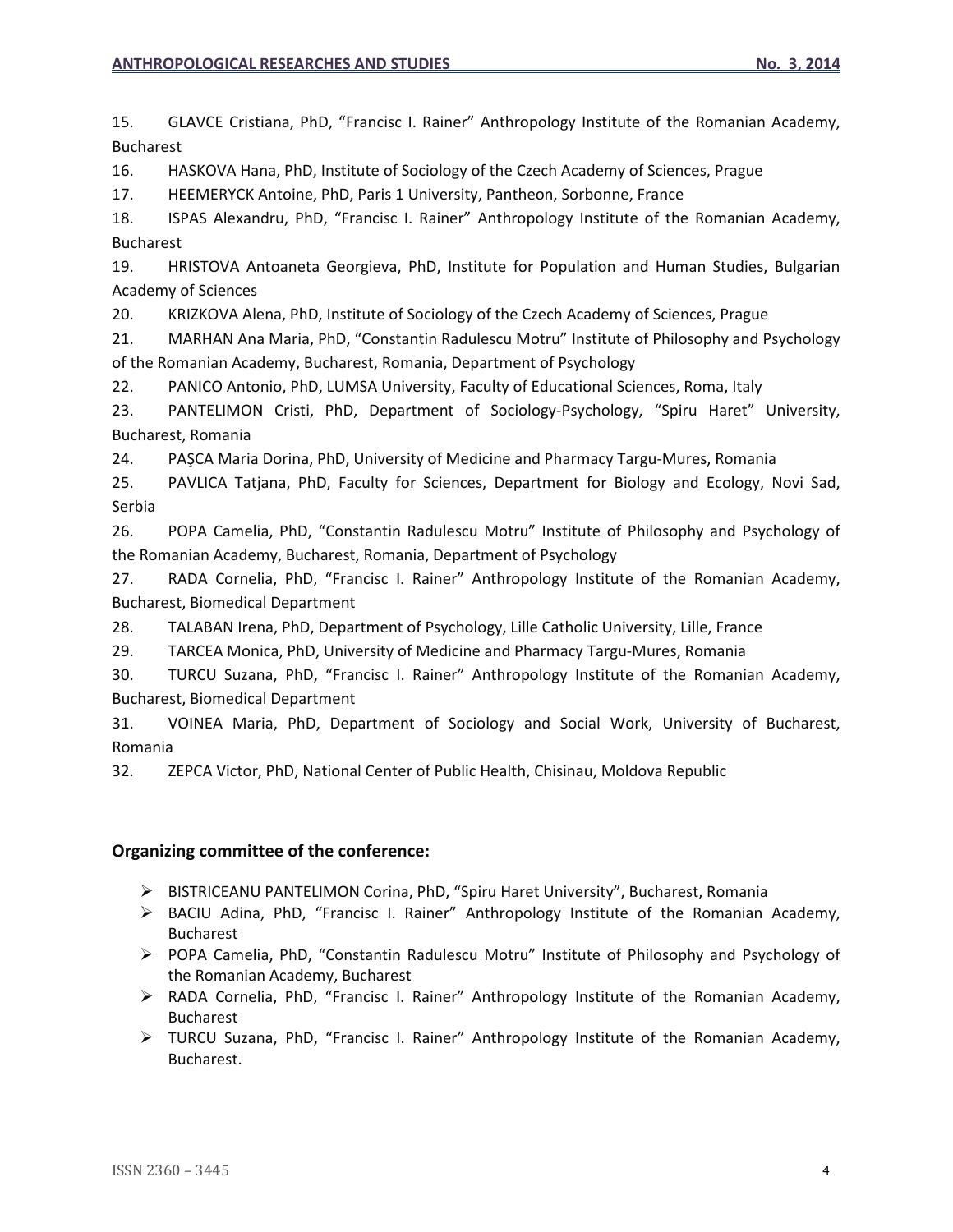#### **Contents**

| Serological characterization and antimicrobial susceptibility of Salmonella spp. isolates from Republic of         |    |
|--------------------------------------------------------------------------------------------------------------------|----|
|                                                                                                                    |    |
|                                                                                                                    |    |
|                                                                                                                    |    |
|                                                                                                                    |    |
|                                                                                                                    |    |
|                                                                                                                    |    |
|                                                                                                                    |    |
|                                                                                                                    |    |
|                                                                                                                    |    |
| Fatigue school phenomenon and some influence factors assessment - study on a group of students from rural          |    |
|                                                                                                                    |    |
| Combining of quantitative and qualitative life-course data for understanding gendered re-familialization in a      |    |
|                                                                                                                    |    |
|                                                                                                                    |    |
|                                                                                                                    |    |
|                                                                                                                    |    |
|                                                                                                                    |    |
|                                                                                                                    |    |
|                                                                                                                    |    |
|                                                                                                                    |    |
|                                                                                                                    |    |
| Relationship between socioeconomic factors and height and weight of younger schoolchildren in the town of          |    |
|                                                                                                                    |    |
| Particularities regarding the Nutrition Behavior of a Rural Roma community from Mures County  29                   |    |
|                                                                                                                    |    |
| The post-feudal legacy in contemporary Poland                                                                      | 30 |
| Achievement of an inclusive society, on the issue of the persons with disabilities, requires a change of attitude- |    |
|                                                                                                                    |    |
|                                                                                                                    |    |
|                                                                                                                    |    |
|                                                                                                                    |    |
|                                                                                                                    |    |
|                                                                                                                    |    |
|                                                                                                                    |    |
|                                                                                                                    |    |
|                                                                                                                    |    |
|                                                                                                                    |    |
|                                                                                                                    |    |
|                                                                                                                    |    |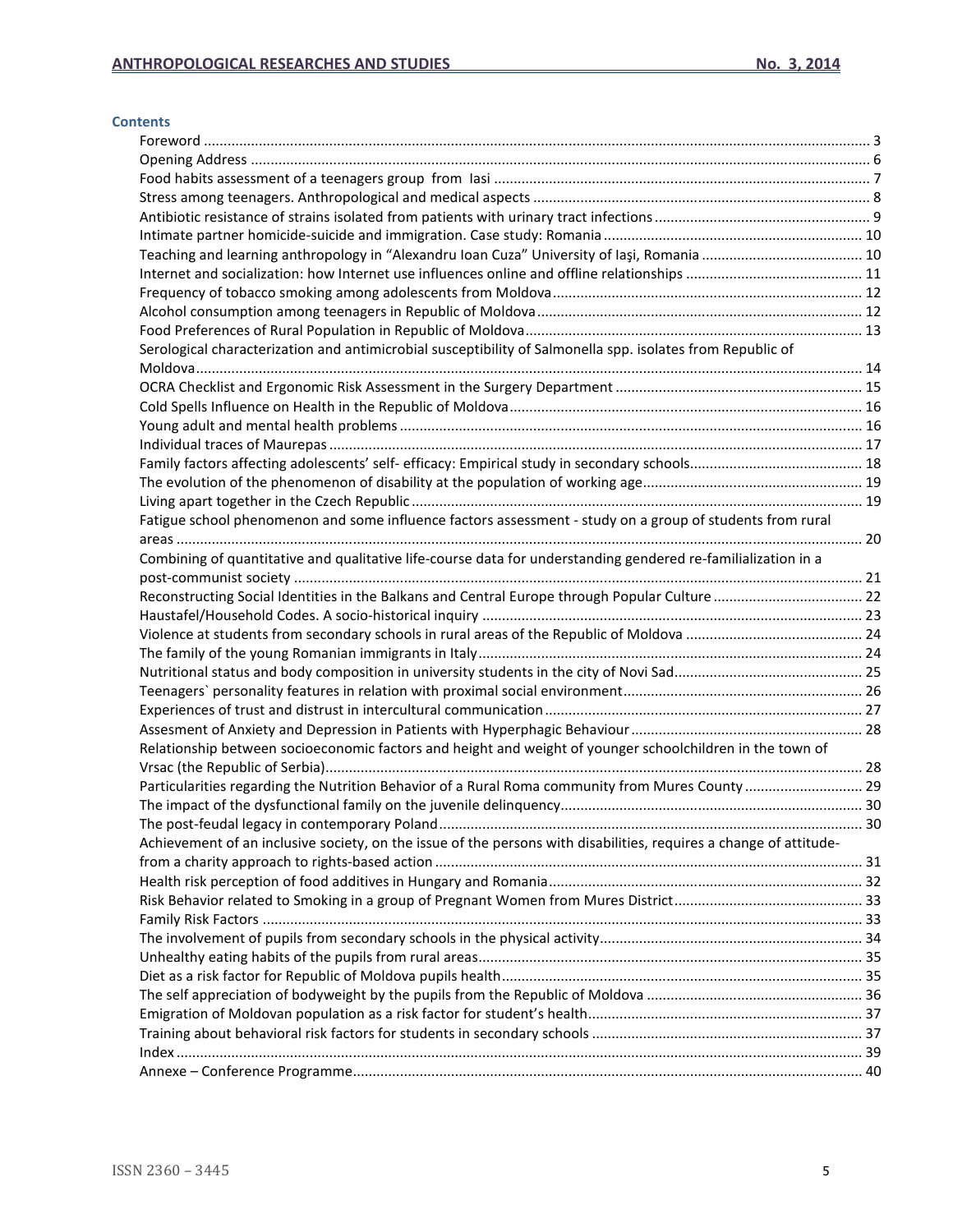**Opening Address**  GEANĂ Gheorghiţă "Francisc I. Rainer" Anthropology Institute of the Romanian Academy , Bucharest, e-mail: gheorghita\_geana2003@yahoo.com

Distinguished participants,

Before any other topical reference, allow me to confess that I feel honoured to deliver the opening address to this Conference. A screening of the programme stimulates the hope that many useful data and ideas will be revealed by our discussion.

\*

Perhaps you expect from me to begin by a plea for the importance of the theme in our days. I will try to meet this expectation, however I will do it not by a sudden projection of the topic into an acute reality but by correlating the *key terms* of the Conference title to the *perennial essence of the concept of "human being"*. We often hear all around such assertion as: "man did...", "man undid...", "man on the right...", "man on the left..."; but, beyond the word as such, what is man? (Obviously, "man" is here used with the general traditional meaning of "human being".) Somebody will answer by referring to human individual, somebody else will refer to human species!... Here are at least two hypostases of the concept of man: one of minimal, the other of maximal extension. Between them have their places: family, community as anthropogeographical entity (village, city), and then ethnos (with its aspiration towards the highest status of nation). Making synthesis, we get a series of *essential human entities* the relation of which is one of pogressive integration: *individual–family–community–ethnos– species*. Now, the idea I am advancing is clear: the present discussion about individual and family, as well as about social framework in which these essential human entities live, places us into *a perennial state of interest, one which is based even on the essence of the concept of man*.

\*

Another way to point out the active interest of a debate is to submit it to a *prevision over the present*. This phrase sound a little strange – usually the previsions have as target the future. However, we live in the middle of a staggering reality. Social phenomena, events, changes – all pounce on us as overwhelming and endless avalanches; seemingly escaped from the known laws, they baffle our judgments and trouble our decisions. A survey over the humankind's trajectory in history shows that individual, family and society are truly subjected to radical changes. These changes bring about forms of behaviour diametrically opposite to those which supported along the time in human soul the feeling of continuity and verticality. Let us resort to a single example. At the end of the XVIIIth century, Bernardin de Saint-Pierre launched by his novel *Paul et Virginie* an unforgettable feminine character; the story says that while travelling on the sea, a ship was caught by a tempest; a sailor ran to save an innocent maiden, Virginie, but he was prevented to do it by her clothes; the sailor tried to convince the maiden to undress herself, but his insistence was vain: Virginie could not imagine herself naked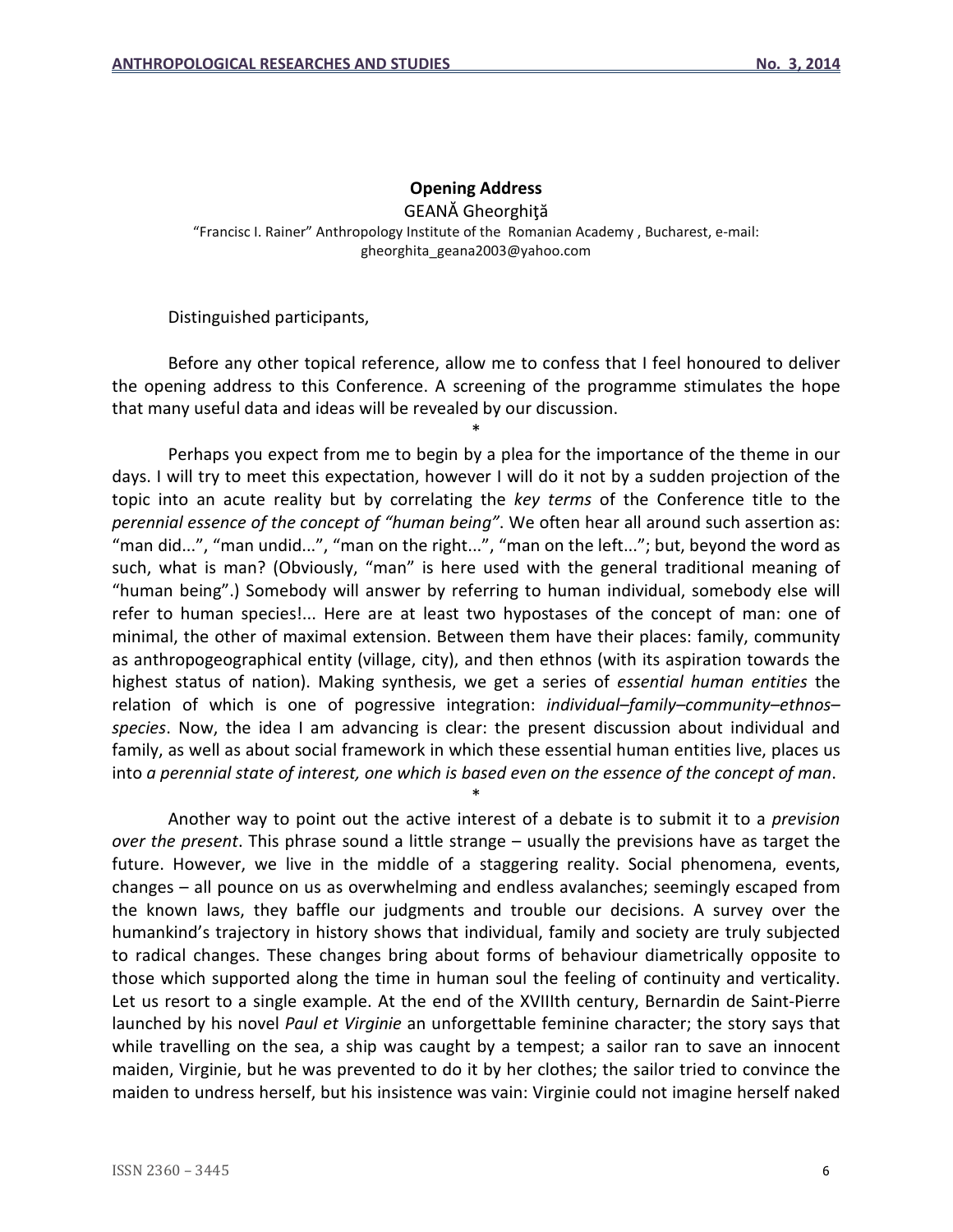before the eyes waiting for her on the sea shore; so she chose to sink with the ship than to exhibit her nudity!... Let us compare the attitude of this character (an emblematic one for the romantic era) with the dislimited coquetry of contemporary stars like Madonna or Shakira, who exhibit their sexuality – on the stage, screen, or in public places – without scruples: while the temporal distance is given by two centuries, the moral distance is immense, unmeasurable!...

 One can easily bring into discussion still other significant situations. Who could imagine a century (or even a few decades) ago what a large scale extension will take the international migration (with its eroding effect on the family cohesion), what a strong emphasis will mark the individual's freedom as against the basic familial framework, or how unconventional will become the conventions (if the pun is accepted) referring to the erotic games, hierarchies within the family, relationship between the family and state or the family and church, the notion itself of "family" – in short to all that falls under the relational complex "individual– family–society". So deep are such changes that we question more and more frequently: *Quo vadis?* Which is the sense of these changes? And how large the notion of "family" could be for covering supplementarily such phenomena as consensual union or homosexual marriage? Do not these phenomena represent symptoms of the dissolution of family? In this case, it is a theme of reflection if not the great civilizations fell just when family – as an essential human entity and as a social institution – came in decline. That is why let us invite ourselves to a mental exercise and ask: How will the social phenomena that cut our breathing today be judged (in black? in rosy?) over 50–100 years since now? In other words, let us project imaginarily into a further future and try to understand the sense of the changes of today that throw us in confusion. Here is the solving of the oximoronic logic of what I have previously called a "prevision over the present".

 Last but not least, let us pay attention to a detail, one generating hopes: the present meeting take place when we still are "in the wonderful month of May". It is to be mentioned, if necessary, that in 1993, by a special resolution, the General Assembly of the United Nations designated the day of 15 May of every year as the *International Day of Families.* This is a proof that the complex topic of family touched with an unseen but sensible wand even the consciousness of our species! *Hic et nunc*, we, too, are a nerve or a wave of this consciousness!...

\*

It is an additional – and moving – reason to wish our Conference every success!

**Food habits assessment of a teenagers group from Iasi**  ALBU Adriana (1), GAVĂT Daniela (2) (1) University of Medicine and Pharmacy "Gr.T.Popa", Iasi, e-mail: adrianaalbu@ymail.com (2) Primary School of "Vânători", Iasi, e-mail: dana39dana@yahoo.com

Nutrition is an external factor that plays an important role in ensuring normal growth of young people. Currently, overseeing this process becomes very important due to silhouette change image, which is oriented towards 60-90-60 dimensions.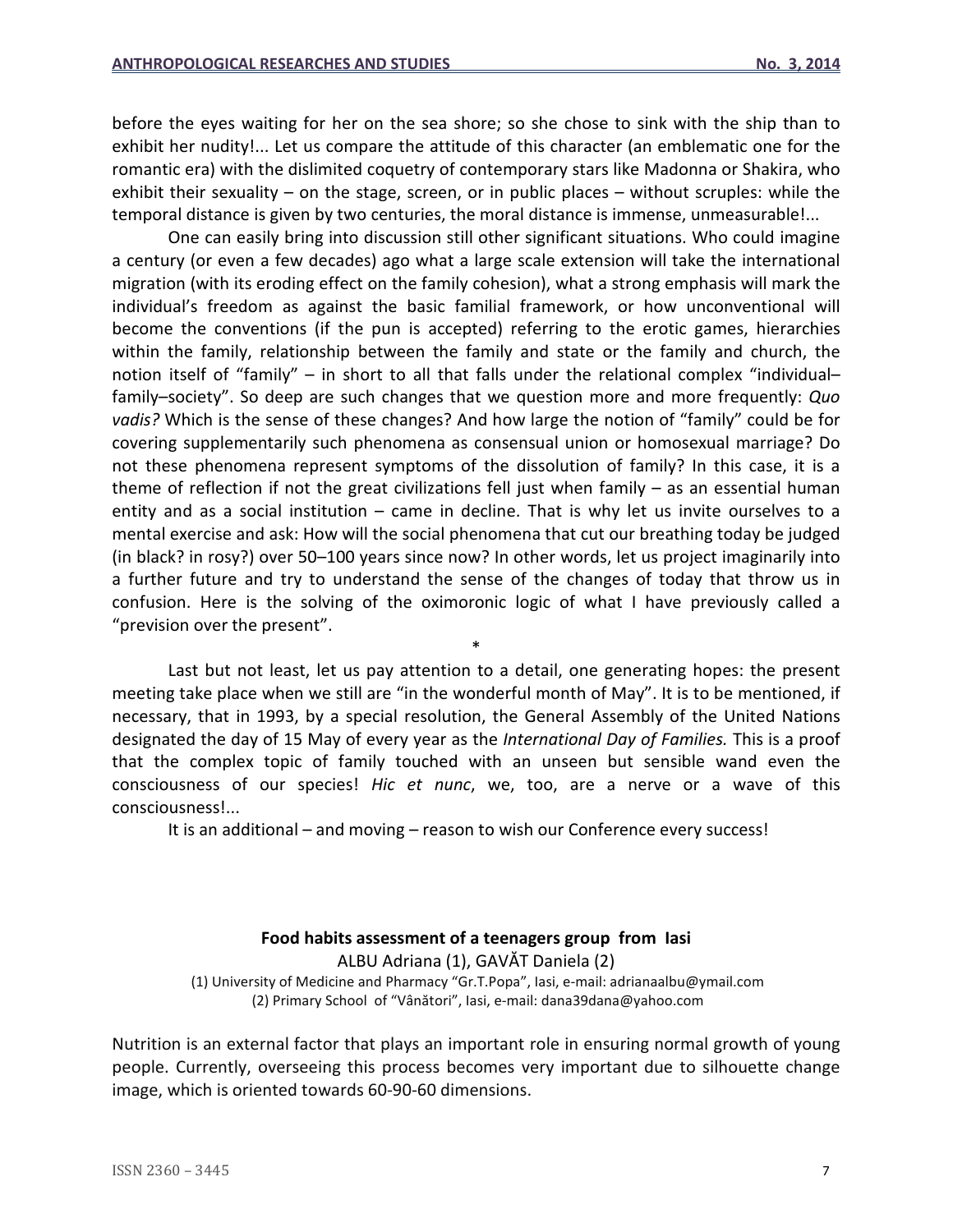**Objectives.** The knowledge of youth food habits and frequency assessment with which certain foods are weekly consumed.

**Material and methods.** The study was conducted on a batch of ninety-six students, nine and ten grades students 48 from Eminescu High School and 48 from Informatics High School in Iasi. They completed a weekly frequency questionnaire of milk, eggs, fruit and pasta consumption. Data processing was carried out using Pearson test.

**Results.** Prevailed milk intake is about 2-3 times (30.2%) and 4-7 times per week. Calculated differences are statistically insignificant (p>0.05) and turning to diet like habits. Dominant consumption of eggs is 2-3 times ( 47.9 %) , which is totally not enough. Calculated statistically not significant differences (p>0.05) directs us to a strong anchorage in traditions. We have compared the frequency with which they consumed milk and eggs during a week.

 Dominant variants for milk are 4-7 and zero, while prevailed eggs intake is about 2 to 3 times or 1 time of week. Calculated differences are statistically significant (p<0.001 ) and preference for eggs turning to the detriment of milk consumption. Fruits are present in the drop students study group about 4-7 times a week (70.8 %). Missing zero response, therefore, national programs targeting the intake of this food class are not necessary.

 Pasta are not placed in the top preferences, because its high caloric value. Dominant intake is about 1 time ( 43.7 %) per week.

 If it compares fruit and pasta consumption, it obtains statistically significant differences (p<0.0001), that highlights the teenagers preference for fruits.

**Conclusions.** The study group presents a balanced consumption of fruits, so it does not require a national program achievement in this matter.

**Keywords:** fruit, milk, balanced intake.

#### **Stress among teenagers. Anthropological and medical aspects** BACIU Adina

"Francisc I. Rainer" Anthropology Institute of the Romanian Academy, Bucharest, Biomedical Department, e-mail: adinabbaciu@yahoo.com

**Objectives.** The objectives of this study are to identify the main stress causes for young people of modern society, the effects of stress on health, personal and social life and also the most efficient remedies for stress avoidance and release.

**Materials and methods**. This cross-sectional study from 2013 was created with the help of 464 teenagers from Romania and Serbia (115 boys, 349 girls), aged 19-25 years old. The medical, anthropometrical results and also those resulted from the questionnaires were statistically processed with SPSS version 13.

**Results.** 95% of the participants to this study consider that they are exposed to stress. The exams (in 35,1% of the cases) and the economic factors (in 17% of the cases) are considered to be the main stress factors for the students. Students consider that the main illnesses caused by stress are the cardio-vascular ones, in 20,9% of the cases, the digestive diseases, in 19% of the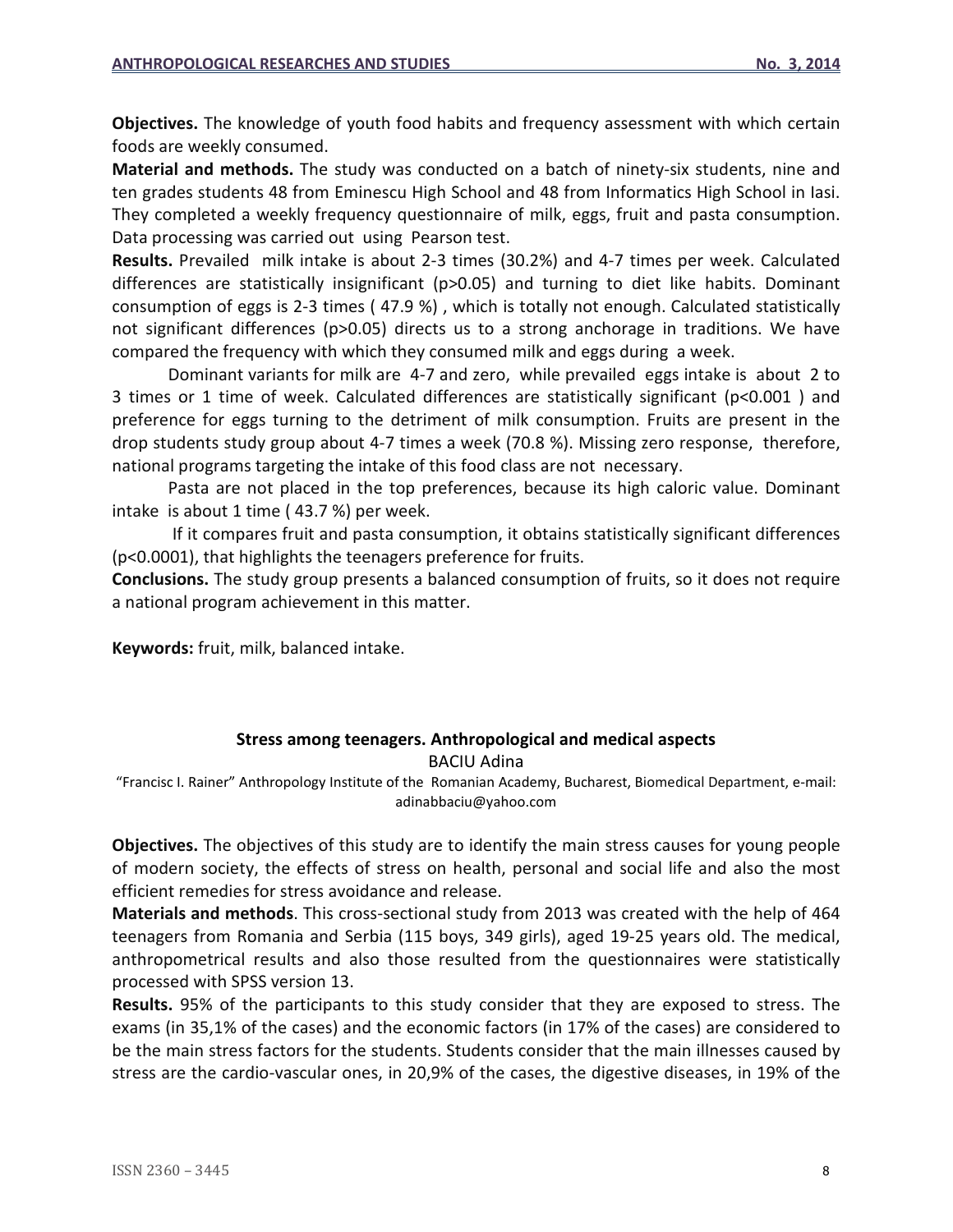cases. 28% of the students consider that relaxation is the main remedy for stress and 55,6% believe that medical therapy is not very efficient to avoid stress.

**Conclusions.** Stress, this illness of modern society, affects young people, without being strongly linked to the psychological features of the subjects, but very much influenced by the environment, which increases the risk of young people getting ill.

**Key words:** stress; modern society; young people; health; anthropology.

## **Antibiotic resistance of strains isolated from patients with urinary tract infections**

BALAN Greta (1)\*, BURDUNIUC Olga\* (2), COJOCARU Radu\* (3), RIMIS Constantin\* (4) \* National Center of Public Health and State University of Medicine and Pharmacy "Nicolae Testemitanu", Republic of Moldova

(1) greta.balan@usmf.md (2) oburduniuc@rambler.ru (3) radu\_cojocaru@hotmail.com (4) constantin.rimis@gmail.com

**Objectives.** To determine the etiological bacterial pathogens of the urinary tract infections (UTI) and to determine the antibiotic sensitivity pattern of pathogens isolated.

**Materials and methods**. Between January 2012-December 2013 antibiotic susceptibility was tested for 1896 strains, isolated from patients with urinary tract infections. The strains were isolated and identified in the Chisinau Republican Clinical Hospital. The strains identification was performed by conventional methods. Susceptibility testing was determined using the National Committee for Clinical Laboratory Standards (NCCLS).

**Results.** The most common organisms were *Escherichia coli* (35.6%), *Klebsiella* spp. (7.5%), *Enterococcus* spp. (11.0%), *Proteus* spp. (9.0%), *Pseudomonas aeruginosa* (10.7%), *Staphylococcus aureus* (2,1%), *Staphylococcus saprophyticus* (6,9%), *Staphylococcus epidermidis* (9.6%), *Enterobacter aerogenes* (1.6%), *Acinetobacter* spp. (2.0%) and *Corynebacterium urealyticum* (2.2%). Among all 1896 isolates, 75.5% were resistant to ampicillin, 28.3% to sulphamethoxazole/trimethoprim (SMX/TMP), 24.3% to nitrofurantoin, 36.2% to ciprofloxacin and 1.6% to levofloxacin. For the 675 *E. coli* isolates, resistance rates were: ampicillin 52.3%, SMX/TMP 26.3%, ciprofloxacin 15.7%, levofloxacin 6.1% and nitrofurantoin 17.2%. Our results showed that *E. coli* isolates were the predominant pathogens with an increaed resistance pattern to the commonly prescribed drugs in private practice that leaves the clinicians with very few alternative options of drugs for the treatment of UTIs.

**Conclusions.** The strains isolated from urinary tract infections presented multiple resistances to antibiotics. To prevent the emergence and the spreading of the multiple resistant, must be taken infections control measures: rational administration of those antibiotics proven to be involved in resistance selection, adequate dosage and periodic rotation of the antibiotics.

**Keywords**: antibiotic resistance; *E. coli;* urinary tract infections.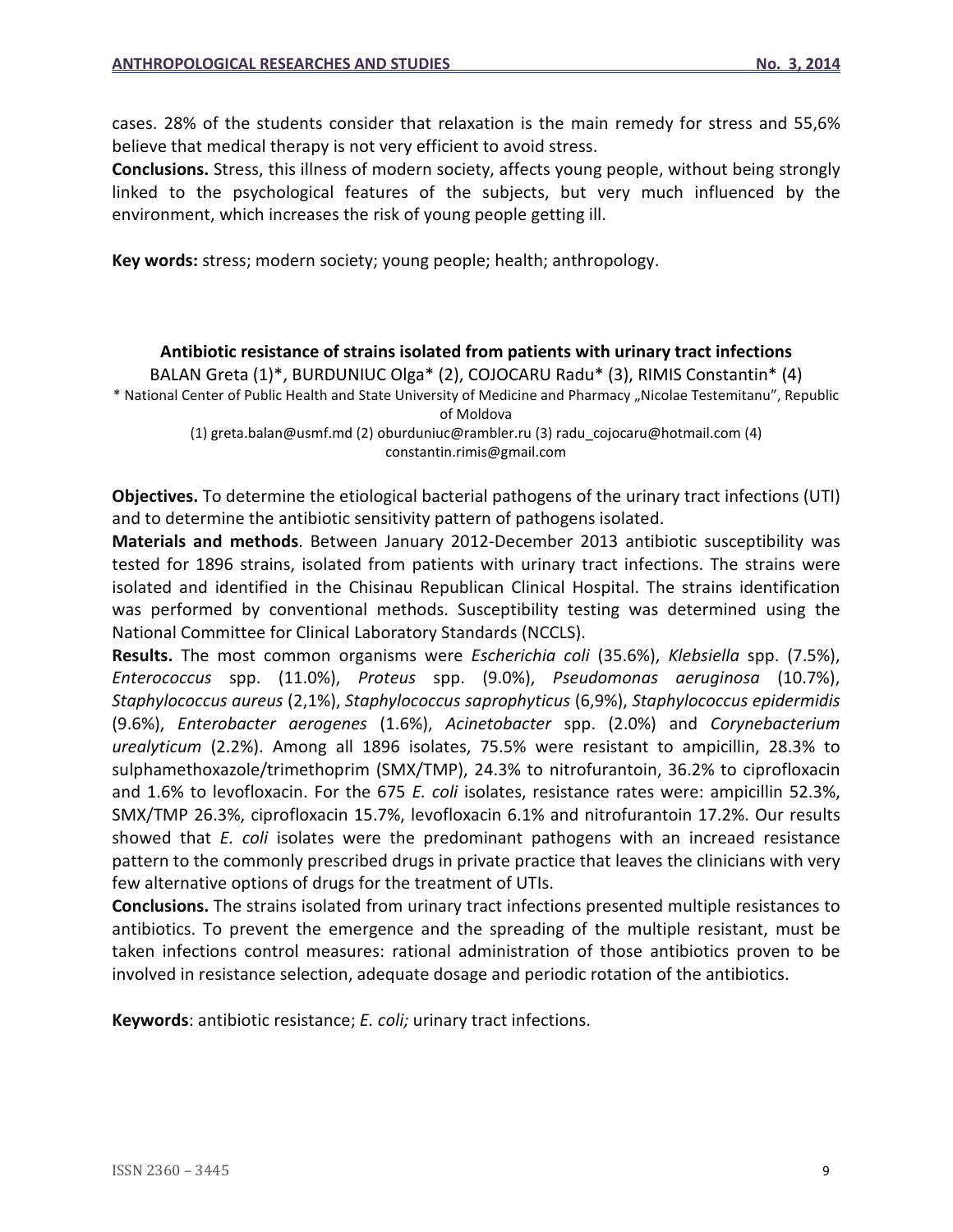# **Intimate partner homicide-suicide and immigration. Case study: Romania**

BALICA Ecaterina

Institute of Sociology, Romanian Academy, Bucharest, Laboratory of Violence and Crime. Prevention and Mediation, email: catibalica@yahoo.com

**Objectives:** The research had as its aim to identify the patterns, mechanisms and factors that lead to intimate partner homicide-suicide in Romania between 2000 and 2013.

Material and methods: The paper will discuss the risk factors which had lead to homicidesuicide, information about victims and offenders, the ways in which the violent acts were commited, and the motivations of the violent acts. The methodology which had been used enclosed content analysis on a sample made from articles published in on-line media, the analysis of the penal files and interviews with experts (e.g. policemen and prosecutors).

**Results:** The analysis of the cases showed that there are four types of intimate partner homicide – suicide in Romania. Those are: 1) The cases in which Romanian immigrants were involved; 2) The cases which were the results of intrafamiliar violence cases; 3) Femicide – suicide which has as its basis the inter-ethnical conflicts and 4) The cases in which the offenders were policemen or guardians. The majority of cases had women as victims. Those violent acts appear especially in the case of partners which had been at lest once immigrants in the last ten years. The relations between partners had recorded violent acts which lead to homicidesuicide. The offenders decided to kill their partners after those refused to continue the relations with them.

**Conclusions:** The research showed the necessity to develop a prevention strategy of intrafamilial violence among Romanian immigrants.The research is part of the Postdoctoral project PNI-II-RU-PD-2012-3-0414 "Homicide – Suicide in Romania: Incidence, Patterns and Risk Factors" financed by CNCS - UEFISCDI – Contract No 61 from 30.04. 2013.

**Keywords:** intimate partner homicide-suicide; femicide – suicide; immigration; risk factors.

## **Teaching and learning anthropology in "Alexandru Ioan Cuza" University of Iaşi, Romania**  BEJENARU Luminiţa

"Alexandru Ioan Cuza" University of Iaşi, Faculty of Biology, e-mail: lumib@uaic.ro

The aim of this paper is to start a discussion of what teaching and learning biological anthropology is in a Romanian university, particularly in "Alexandru Ioan Cuza" University of Iaşi, Romania. Discussion ranges from how to structure a curriculum to be challenging, exciting, and inspiring, to analyzing how institutional and political reforms are affecting the conditions for teaching and learning biological anthropology in our university.

Biological Anthropology has a history in "Alexandru Ioan Cuza" University of Iaşi, and the mission of the didactic programs is to build on this developing tradition by helping students understand the ways of knowing specific to the discipline, and apply them to practical issues.

The course of Anthropology, in "Alexandru Ioan Cuza" University of Iaşi, aims to give undergraduate students theoretical and practical skills to explore human evolutionary history,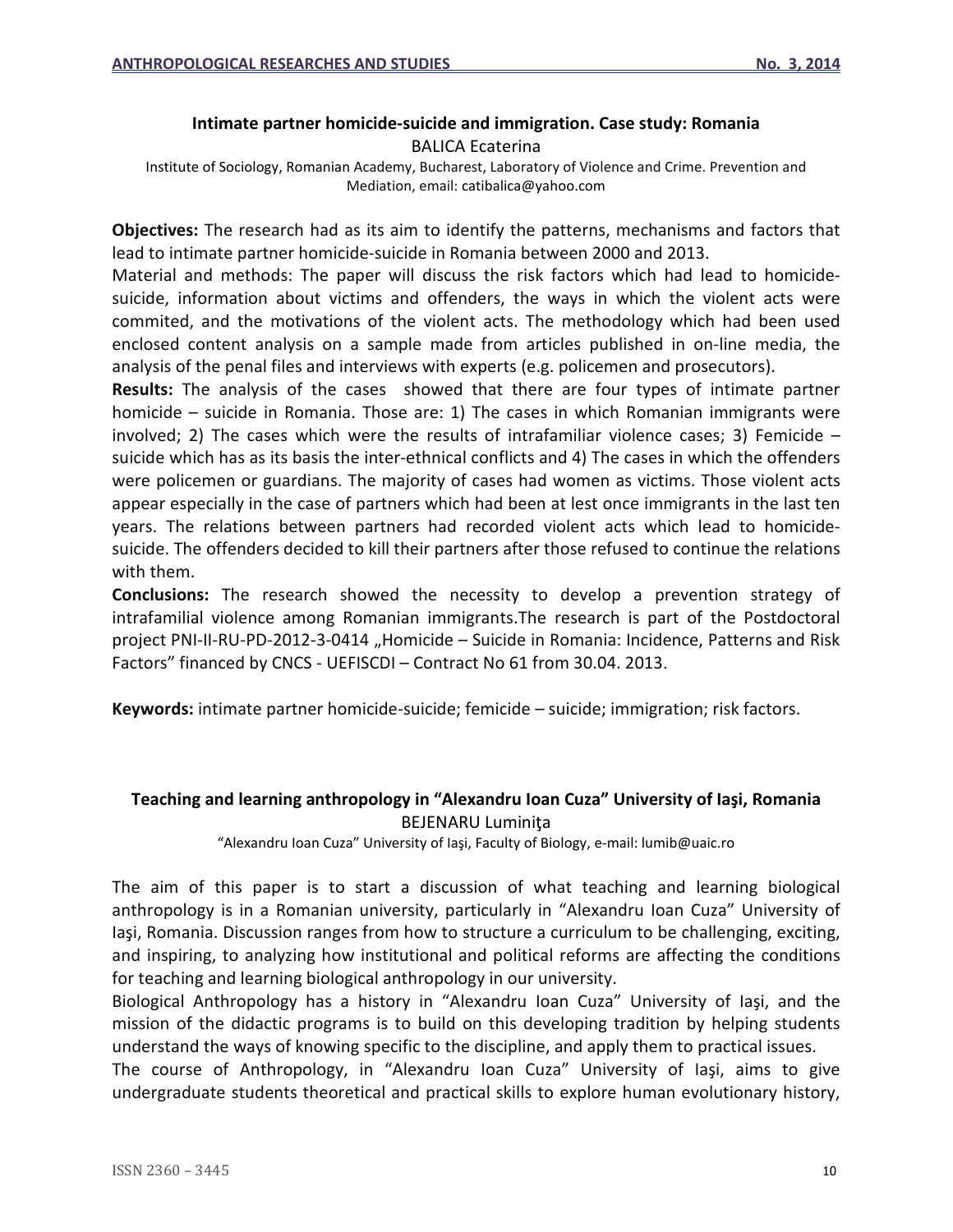human response to environmental challenges and our relationship to the other primates. The expertise of the teaching staff includes biological anthropology as well as archaeology and primatology, all these subfields being brought together in order to improve understanding across disciplinary boundaries.

**Keywords:** anthropology; education; "Alexandru Ioan Cuza" University of Iaşi.

## **Internet and socialization: how Internet use influences online and offline relationships**

BUONOMO Ilaria (1)\*, CIPRIANI Isabella (2)\*, PIPERNO Simone (3)\*, SADDI Ilaria (4)\*, FIORILLI Caterina (5)\*,

\*Libera Università Maria Santissima Assunta (LUMSA), Rome, Italy (1) i.buonomo@yahoo.it (2) isabellacipriani@live.it (3) pipernosimone@yahoo.it (4) airali1234@libero.it (5) fiorilli@lumsa.it

**Objectives.** According to the literature is not yet clear whether the digital natives' use of Internet represents a risk or a resource. For example, the Internet paradox theory (Henderson et al., 2001), states that the Internet, while facilitating communication, reduces offline social engagement. On the other side, the Stimulation theory (Baiocco, 2011) states that the Internet enriches socio-relational functioning. According to Koronczai (Koronczai et al., 2013) and Jenaro (Jenaro et al., 2007) there's an association between internalization problems (specifically anxiety, depression, low self-efficacy and insomnia) and heavy Internet use.

The present study aimed to analyse the effect of internet misuse on people's offline social competence in an Italian sample. First, we expected to find a significant correlation among loneliness, shyness and online relationships preference. Secondly, we hypothesized a significant association between high use of internet to communicate with others and high internalization problems.

**Material and methods.** Participants were 120 students from 2 middle schools in Fermo and Oristano (Italy), aged 11 to 14 (60% female). Five questionnaires were administered: for internalization problems the Child Behavior CheckList (CBCL, Achenbach, 2001), the Shyness questionnaire (Crozier Shyness Questionnaire, Crozier, 1995), and the UCLA Loneliness Scale (Russel, 1996). For internet misuse we used the Preference for Online Social Interactions and Problematic Use of the Internet (GPIUS - 2, Generalized Problematic Internet Use Scale, Caplan, 2010) and the Levels of usage of the Internet (Questionnaire built by the authors).

**Results.** Preliminary analysis showed that the higher was the preference for interactions with others, the lower students self-perception of loneliness and shyness emerged. Conversely, subjects with high use of internet interactions showed positive correlation with internalization problems scale by using CBCL.

**Conclusion.** Consistently with some literature our results seem to confirm the negative effect of the internet misuse on socio-emotional features. Data are discussed by considering the internet paradox effect on subjects with internalizing problems. More specifically, we discussed the divergent results emerged by comparing the different measures used in the current study to evaluate students' internalization problems.

**Key words:** Internet; socialization; online relationships; loneliness; shyness.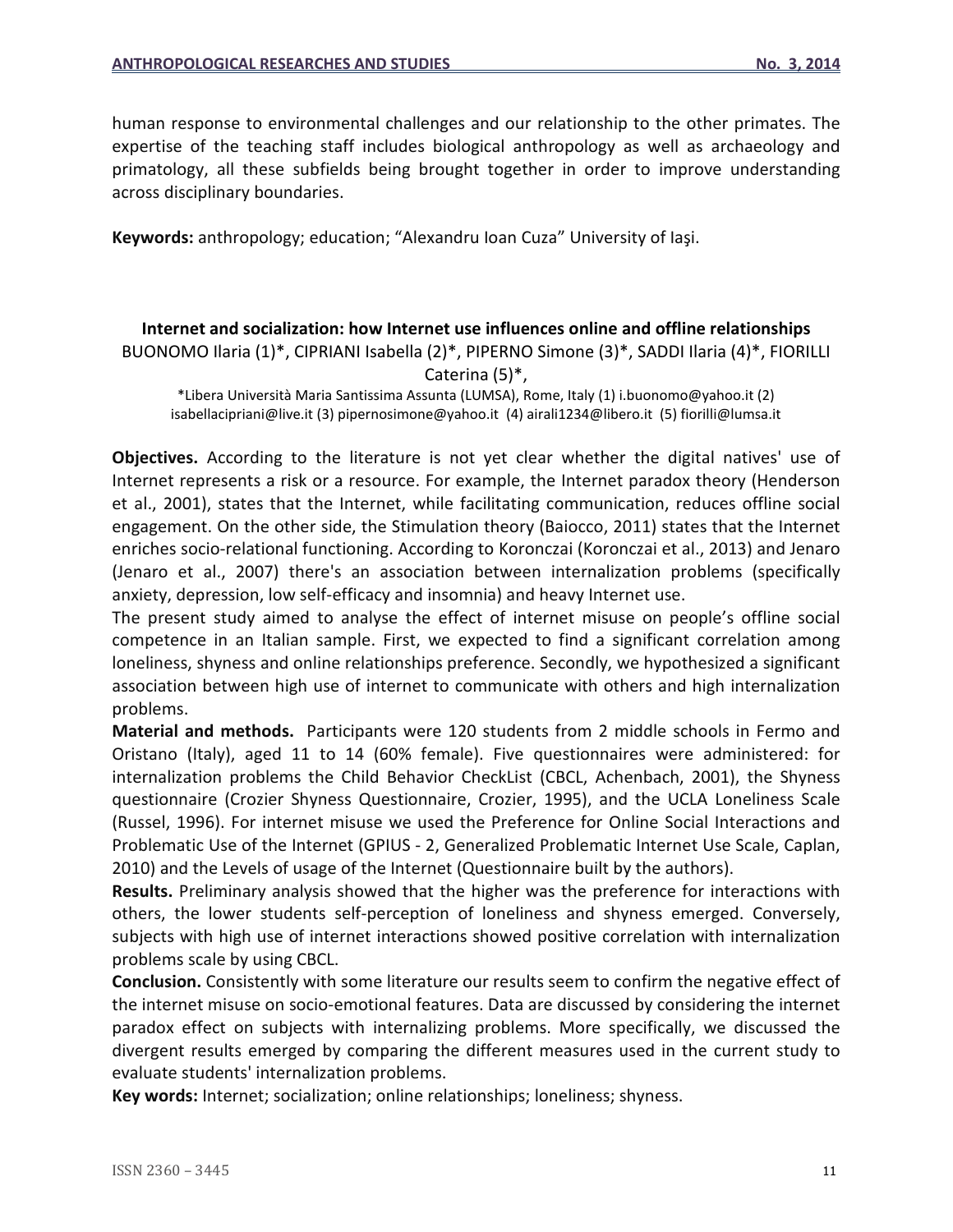#### **Frequency of tobacco smoking among adolescents from Moldova**

CAZACU-STRATU Angela (1), ZEPCA Victor (2), ZAPOROJAN Aculina (3), TARCEA Monica (4)

(1) National Centre of Public Health, Chisinau, Republic of Moldova, e-mail: angela.cazacu@usmf.md (2) National Center for Public Health, Chișinău, Republic of Moldova, e-mail: zepcav@yahoo.com

(3) National Center for Public Health, Chișinău, Republic of Moldova, e-mail: aculina-zaporojan@mail.ru

(4) University of Medicine and Pharmacy Tirgu Mures, Department of Community Nutrition and Food safety, email: monaumf2001@yahoo.com

**Objectives.** To evaluate the incidence of smoking among secondary school students in rural areas from Moldova.

**Materials and methods.** The study included interviews with 783 students from V–VIII class in 10 schools from Republic of Moldova. From the total number of students 425 are girls and 358 boys. The questionnaire used included items related to tobacco use.

**Results.** The study indicates that 3.2% (25) of girls and 13.79% (108) of boys had smoked at least one cigarette in their life. They start smoking at the age of 9 years registers more often for boys - 12.56% (45) compared with girls – 2.11% (9). 1.41% (6) of the girls and 7.26% (26) of boys were smoking regularly at least one cigarette every day for the last 30 days. The earliest age when they smoke regularly at least one cigarette a day was the age of 9 years for 3.19% (25) of the students, the age 10 years – for 1.02% (8) of students, at 11-12 years – for 1.53% (12) and at 13-14 years – for 1.02% (8) of students. Depending on the number of days in the last 30 days, 0.76% (6) of the students have smoking every day, 3.57% (28) students were smoking 1-2 days/month, 1.02% (8) were smoking 3-29 days/month. The number of cigarettes tried per day in the last 30 days were for 2.29% (18) students less than one per day, for 2.29% (18) were 1-20 cigarettes/day and for 0.51% (4) students were more than 20 cigarettes/day.

**Conclusion.** In Moldova, the age for start smoking is very low, lower than countries in the neighborhood, and the boys are smoking more frequently than girls, showing an increased risk for induced diseases and a high requirement for proper education in school in order to reduce this risk factor and bad habit for children and teenagers.

**Keywords:** student; cigarettes; smoking; education in school.

## **Alcohol consumption among teenagers in Republic of Moldova**

CAZACU-STRATU Angela (1), ZEPCA Victor (2), ZAPOROJAN Aculina (2)

(1) National Centre of Public Health, Chisinau, Republic of Moldova, e-mail: angela.cazacu@usmf.md

(2) National Center for Public Health, Chișinău, the Republic of Moldova, e-mail: zepcav@yahoo.com

(3) National Center for Public Health, Chișinău, the Republic of Moldova, e-mail: aculina-zaporojan@mail.ru

**Objectives.** To estimate the incidence of alcohol consumption among secondary school students in Moldova.

**Materials and methods.** The study included 10 high schools from rural areas, with 783 students from V–VIII classes interviewed. From the total number of students, 425 students were girls and 358 boys. The questionnaire included items related to alcohol consumption.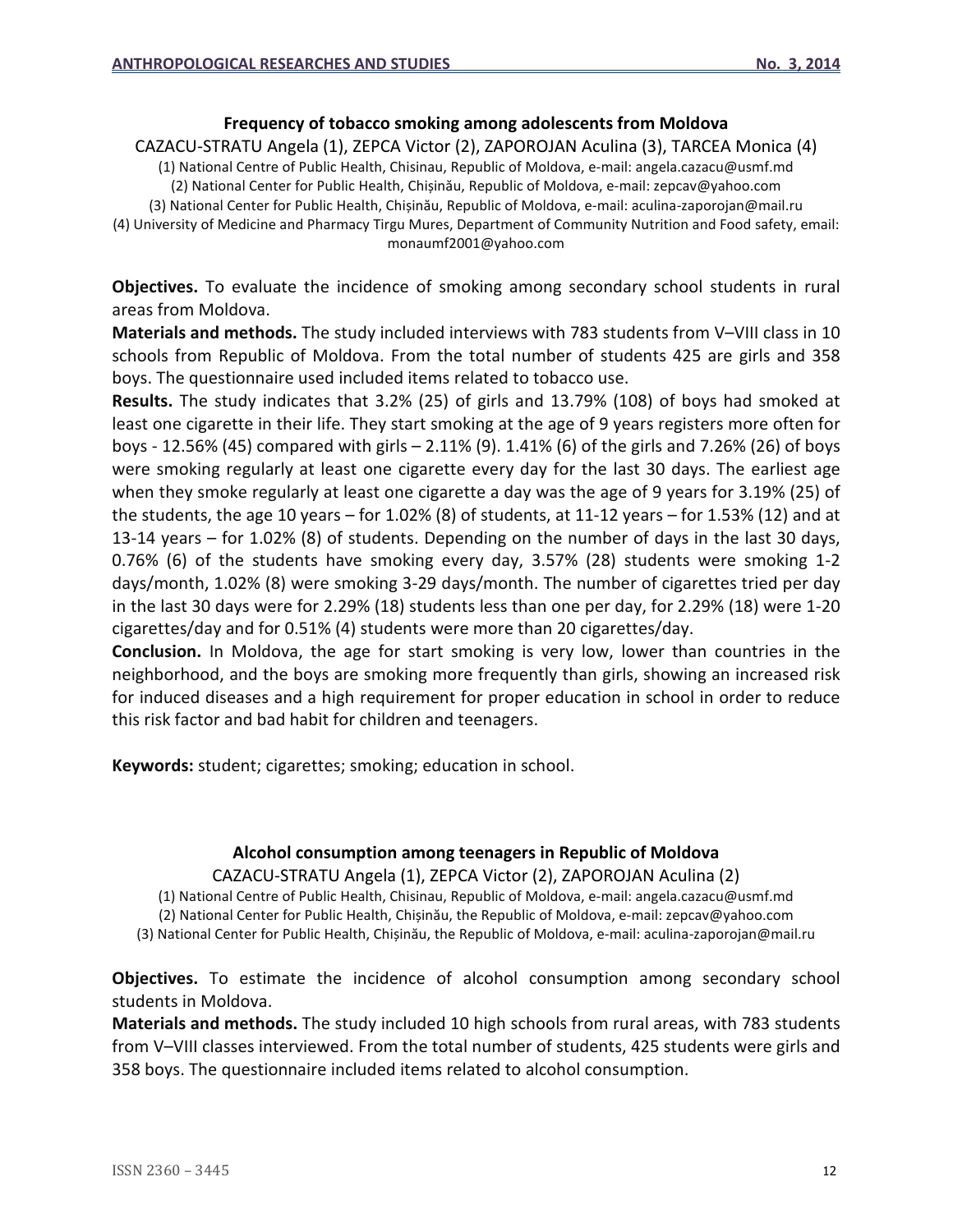**Results.** The proportion of respondents who consumed alcohol for the first time earlier than 12 years old is 28.9% (227), 19.29% (82) of girls and 40.50% (145) of boys. Most exposed to this addiction (using more than a few sips) were the students of 11-12 years – 13.79% (108) and 13- 14 years – 14.43% (113). The less exposed age was 15-16 years – 2.3% (18). The frequency of students who have experienced alcohol in their life till now is 53.25% (417) students. In the last 30 days have consumed at least one sip of alcohol during 1-2 days 25.92% (203) students, in 3-5 days – 4.08% (32) students, in 6-9 days 1.91% (15) and 10-30 days– 0.76% (6) students. It was found that during 1-2 days in the last 30 days, 10.21% (80) students have consumed alcohol more hours in a row, during  $3-5$  days  $-0.76\%$  (6) students, 10 or more days  $-0.38\%$  (3) students. Most students prefer to drink wine - 13.02% (102), beer - 8.3% (65), champagne – 9.7% (76) and strong drink (brandy, vodka) – 0.38% (3). Till now, were drunk 1-2 times 21.07% (165) of students, 3-5 times – 3.83% (30) of students, 6-9 times – 1.14% (9), 10-39 times – 1.4% (11), and more than 40 times – 1.27% (10) students.

**Conclusion.** The age group of secondary school students that is most exposed to the consumption of alcohol for the first time is 12-14 years old. Most respondents consumed preferably wine, champagne and than beer. Most students drink occasionally, but the frequency of Moldavian students who abuse alcohol is large comparing to other countries.

**Keywords:** alcohol; student; wine; beer.

## **Food Preferences of Rural Population in Republic of Moldova**  CIOBANU Elena

"Nicolae Testemitanu " State University of Medicine and Pharmacy of the Republic of Moldova, Department of General Hygiene, e-mail: elena.ciobanu@usmf.md

**Objectives.** The outlined objective in this study is the evaluation of food preferences of rural population in Republic of Moldova.

**Material and methods.** We have studied a sample of 1574 persons residing from rural areas of Republic of Moldova. Female/male ratio was: 1020 (64.8%) women and 554 (35.2%) men. According to the age at the time of examination the people over 60 years were predominated 574 (36.5%) and middle aged people was  $56.92 \pm 0.27$ .

**Results.** According to the obtained data, about 80% of people have a mixed diet, vegetal and animal diet was characteristic for about 20% of those polled. We noted that in the top of preferences were salty foods with a rate of 53%. Traditional peculiarities of food were highlighted also in the case of spicy products - 40%. Sweet and dietary food were preferred by 5% and 2%, respectively. Data analysis of row vegetables consumption highlighted the following report: about 3% of people do not consume fresh fruits and vegetables. About 10% of people consume 1-2 times a month. Approximately 40% consumes fruits and vegetables daily, and 47% have in food ration fruits and vegetables 1-2 times a week.

**Conclusions.** The obtained data elucidates some individual food characteristics. It is obvious that people in rural areas have a mixed diet. More commonly are consumed salted products, followed by the spicy, sweet and dietary nutrition.

**Keywords:** rural population; food; nutrition.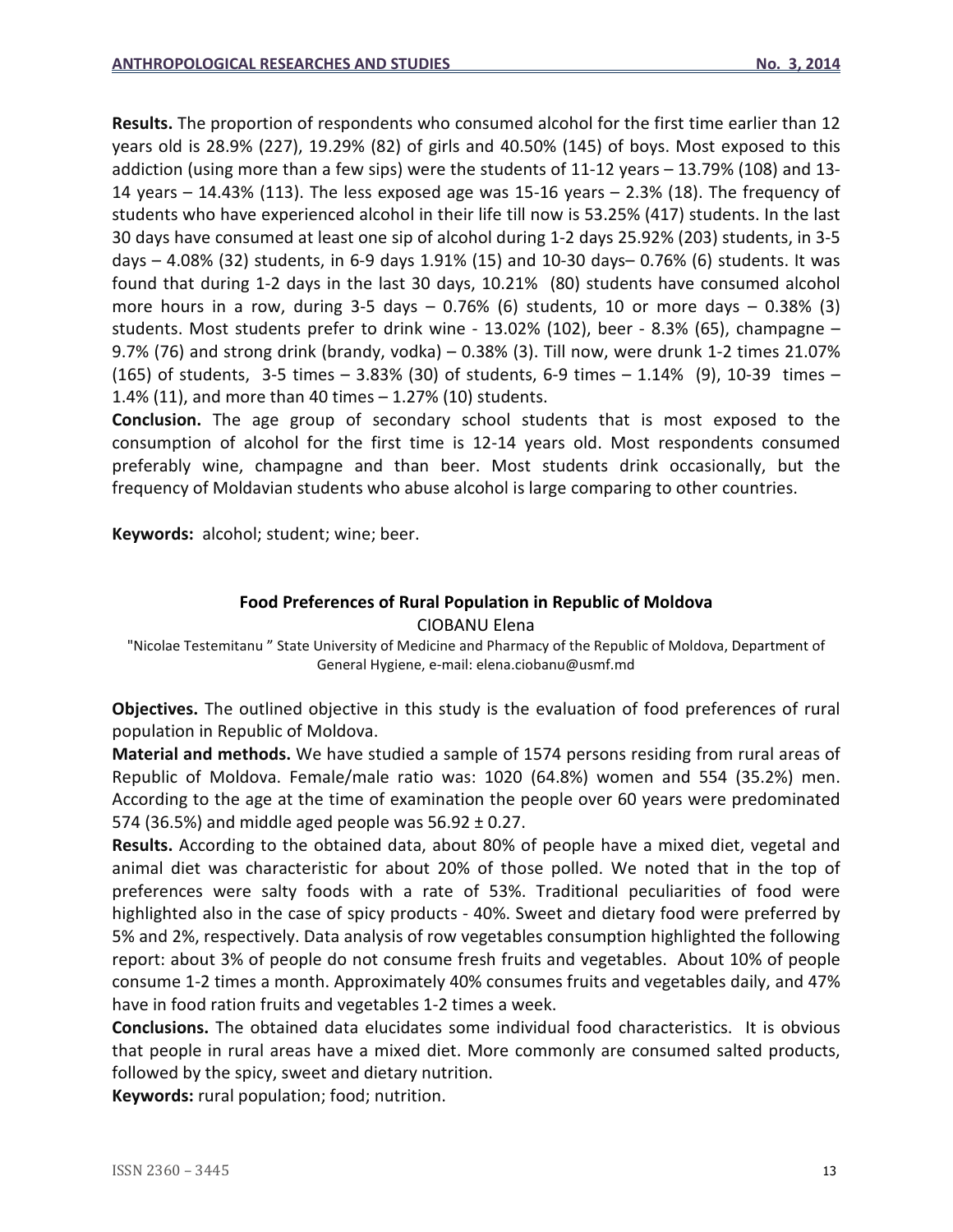## **Serological characterization and antimicrobial susceptibility of Salmonella spp. isolates from Republic of Moldova**

COJOCARU Radu (1)\*, BURDUNIUC Olga (2)\*, BALAN Greta (3)\*, RIMIS Constantin (4)\*, EREMCIUC Tatiana (5)\*, COJOCARU Olivia (6)\*

\* National Center of Public Health, and State University of Medicine and Pharmacy "Nicolae Testemitanu", Republic of Moldova

 (1) radu\_cojocaru@hotmail.com; (2)oburduniuc@rambler.ru; (3) greta.balan@usmf.md; (4) constantin.rimis@gmail.com; (5) eremciuc@cnsp.md; (6) romanolivia@ro.ru

**Objectives.** To isolate and identify the *Salmonella* serological strains from human stool, using biochemical, serological and antimicrobial sensitivity techniques and to evaluate antibiotic susceptibility pattern of *Salmonella* species circulating in the Republic of Moldova.

**Materials and methods**. A total of 918 *Salmonella* strain were isolated from stool specimens using standard methods. The isolates were confirmed as *Salmonella* biochemical, serological, antimicrobial sensitivity techniques. Specific antisera somatic (O) and flagella (H) antigens were used for serologic characterization of *Salmonella* strain. Antimicrobial susceptibility profiles of the isolates were determined by the disk diffusion method according to the National Committee for Clinical Laboratory Standards, guidelines 2002). The diameters of the inhibition zone for the interpretation of resistance and susceptibility were those recommended by the NCCLS (2002).

**Results.** A total of 918 *Salmonella* strain during 2011-2013 were isolated from stool specimens. *Salmonella* Enteritidis was the most common isolated serovar during including 548 (59.7%); *Salmonella* Typhimurium 238 (25.9%), *Salmonella* Brandenburg 20 (2.2%), *Salmonella* Newport 18 (1.9%), *Salmonella* Infantis 14 (1.5%), *Salmonella* Bovismorbificans 13 (1.4%), *Salmonella*  Derby 10 (1.0%), 57 (6.2%), cultures of *Salmonella* of other serovars (*Salmonella* Agona, *Salmonella* Anatum, *Salmonella* Choleraesuis, *Salmonella* Hadar, *Salmonella* Java, *Salmonella* Kottbus, *Salmonella* Rissen, *Salmonella* Stanley, *Salmonella* Virchow). Among the tested antibiotics, *Salmonella* strains showed a constant sensitivity to cefamandole, cefotaxime, meropenem, ampicillin, amikacin, ciprofloxacin and chloramphenicol. In terms of antibiotic resistance, the highest percentage of resistance was for furazolidone (68.75%), cefalothin (42.45%), ceftazidime (41.87%), nalidixic acid (29.78%), piperacillin/tazobactam (26.16%) and kanamycin (17.65%).

**Conclusions.** *Salmonella* Enteritidis and *Salmonella* Typhimurium remains the most proeminent causative agent in the population under study. Between the isolated enteropathogens circulating in the Republic of Moldova, was revealed multidrug-resistant *Salmonella* spp.Taking into account the high level of resistance of the tested strains of *Salmonella* to cephalothin, nalidixic acid and ceftazidime, the above-mentioned antibiotics should not be used for empirical therapy of acute intestinal infections. In the scheme of empirical treatment of severe forms of acute intestinal infections of bacterial etiology may be included drugs such as ciprofloxacin, cefotaxime and cefamandole.

**Keywords:** Serological characterization; *Salmonella*; antimicrobial susceptibility.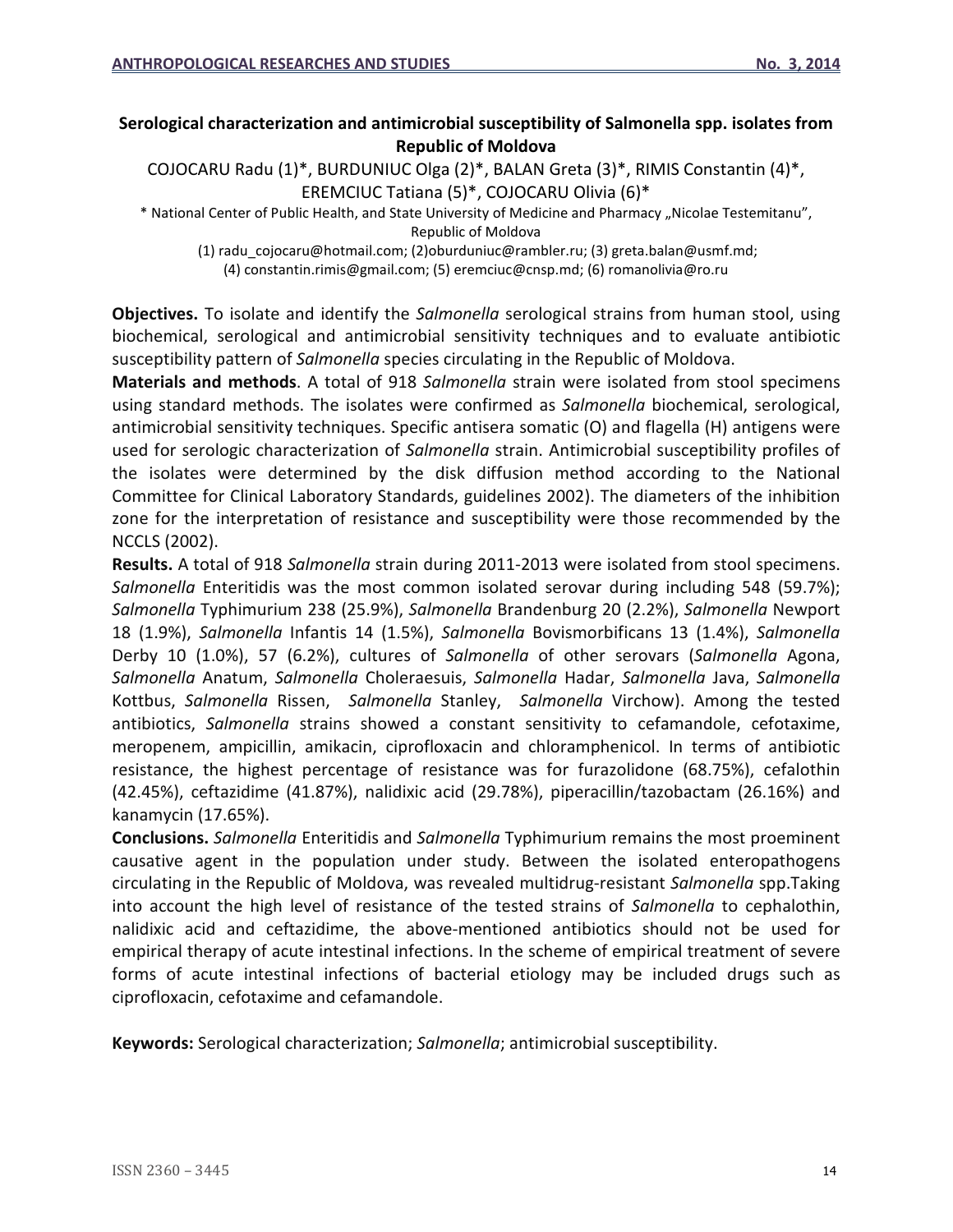#### **OCRA Checklist and Ergonomic Risk Assessment in the Surgery Department**

CROITORU Cătălina (1)\*, FERDOHLEB Alina (2), CEBAN Tatiana (3)\*, FERDOHLEB Eugenia (4)\*

\* State Medical and Pharmaceutical University "Nicolae Testemitanu" (1) e-mail: croitocroitoru\_cc@mail.ru (2)National Centre of Public Health, e-mail: alina.ferdohleb@gmail.com, aferdohleb@cnsp.md

(3) e-mail: tatianacebann@gmail.com (4) e-mail: eugenia.ferdohleb@gmail.com

**Objectives.** The Occupational Repetitive Actions (OCRA) - is a synthetic index describing risk factors of repetitive actions at work with one figure. The OCRA index quantifies the relationship between the daily numbers of actually performed by the upper limbs in repetitive tasks, and corresponding number of recommend actions: (total number of technical actions actually performed during the shift) / (total number of recommended technical actions during the shift). OCRA methods have been developed in Italy to analyze worker's exposure to tasks featuring various upper-limb injury risk factors. OCRA checklist is simpler and not so accurate than OCRA index. It can be used in risk evaluation to produce the fist "map of risks". The present study object at to evaluate relationships between MSDs diagnosis and results of OCRA assessment. It also intends to analyses to the predictive validity of OCRA by confrontation with of video analyses results.

**Materials and methods.** The study was performed on a group of 12 people working in the Surgery department. They work on two shifts of 8 hours each. We observed the workplace. We complied OCRA checklist; both filmed with the video camera the professional activity of some workers. Evaluation of the final checklist for the **work** (recovery score + frequency score + force score + posture score) x multiplier for the total duration of repetitive tasks.

**Results.** Workers (42.0%) that present symptoms during one year were submitted to a clinical examination by a orthopedist to identify musculoskeletal diseases. OCRA checklist was applied in the same workplaces (62.3%) by two skilled ergonomists at the plant. Workplaces with moderate/high scores (n=57) on MSDs risk (OCRA checklist score ≥16.5) at elbow, wrist and fingers for means of OCRA predictive validity. The working activity requires the use of moderate force for (3 points on the Borg scale): Using tools, Pressing or handling components, Lifting or handling objects. OCRA checklist results it appears that OCRA has a broader scope due to the integration of four occupational hazards, including vibrations exposure, and provides a higher predictive validity. According to the results, observational risk assessment methods seems to be "useful" tools that should be valid and pointed to workplaces that workers are exposed to MSDs risk factors. Discrepancies in results between of MSDs risk assessment methods and clinically diagnosed MSDs cases should be analyzed and reflected that a minimalist approach or even simplistic, should, prima facie, to present results with similar levels of agreement. The risk factor "frequency of technical actions" or repetitively is crucial to the development of MSDs that is confirmed in our results (0.89), instead posture had just half of the weighting of OCRA score (0.42).

**Conclusions.** All these processes, due to the duration, frequency of execution (hundreds of times per day) and the amplitude of the movements represent risk factors for the musculoskeletal disorders.

**Key words:** ergonomics *OCRA index*; *repetitive action; risk assessment; technical operation.*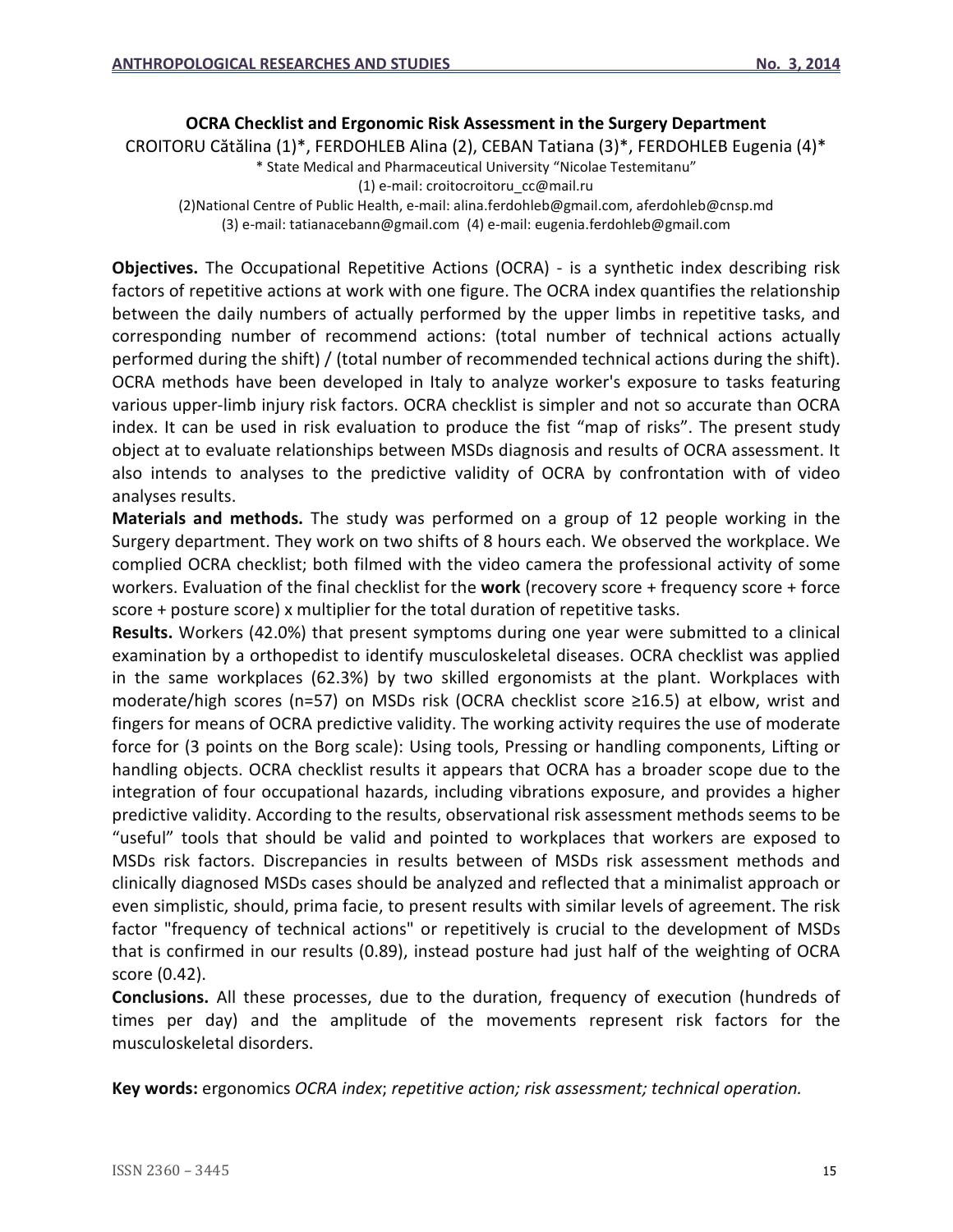## **Cold Spells Influence on Health in the Republic of Moldova**

CROITORU Cătălina (1), OVERCENCO Ala (2), Nicolae OPOPOL (3), Valeriu PANTEA (4)

(1) State University of Medicine and Pharmacy "Nicolae Testemiţanu", Chisinau Republic of Moldova, Department of General Hygiene; National Center of Public Health, Scientific laboratory socio-hygienic; e-mail:

catalina.croitoru@usmf.md

(2) National Center of Public Health, Scientific laboratory socio-hygienic, e-mail: aovercenco@cnsp.md (3) State University of Medicine and Pharmacy "Nicolae Testemitanu", Chisinau Republic of Moldova, Department

of Hygiene, e-mail: nicolae.opopol@usmf.md

(4) National Center of Public Health, Scientific laboratory socio-hygienic, e-mail: vpantea@cnsp.md

**Objectives.** The research has aimed to determine the dependence of the number of excess deaths related to extreme low temperatures.

**Material and methods.** The research was carried out by using the analytical, descriptive and statistic methods. As research materials were used daily data of temperature and winter speed and the number of deaths (2005/2006 and 2009/2010 – as the very cold winters in four regions of the country) in our country.

**Results.** The global warming, manifested by triggering the extreme weather events, which are become more frequent and more intensive, results in increase of human health risks. Unusually cold winters determine a large number of excess deaths. In winter (December-February) 2009/2010 the total number of excess deaths was about three times higher compared to the period of 2005/2006 (0.001<p<0.05). Thus, during the winter 2005/2006 there were registered 53 excess deaths, which are respectively 1.47 cases per 100,000 population, while in 2009/2010 – 152 excess deaths, which are respectively 4.27 cases per 100,000 population. In winter 2005/2006 the greatest statistic significant impact on growth of excess deaths had the decrease of maximum air temperature ( $r=-0.234$ ), and in cold winter of 2009/2010 – decrease of the minimum temperature (r=-0.253). During winter 2005/2006 the combination of low air temperatures with wind speed (expressed by the WindChill index) had the greatest impact on mortality, manifested in the second day of exposure to stressful thermal conditions of cold (Cross - correlation method).

**Conclusions.** Massive weather cooling can affect quality of life. Negative consequences on exposed individuals can be prevented or diminished by implementation of response measures at different levels and by the organization of early warning system on extreme events.

**Keywords:** extreme weather events; excess deaths; human health risks.

# **Young adult and mental health problems**

DRĂGHICI Aurelia (1), RADA Cornelia (2)

(1) University "Lucian Blaga" Sibiu, Faculty of Social and Human Sciences, e-mail: rely\_drd@yahoo.com (2) "Francisc I. Rainer" Anthropology Institute of the Romanian Academy, Bucharest, Biomedical Department, email: corneliarada@yahoo.com

The emergent young adult is in transition from his adolescence to accepting his own responsibility, to independently taking decisions and obtaining financial independence. Other psychologists suggest that the start of adulthood is marked by the feeling of autonomy,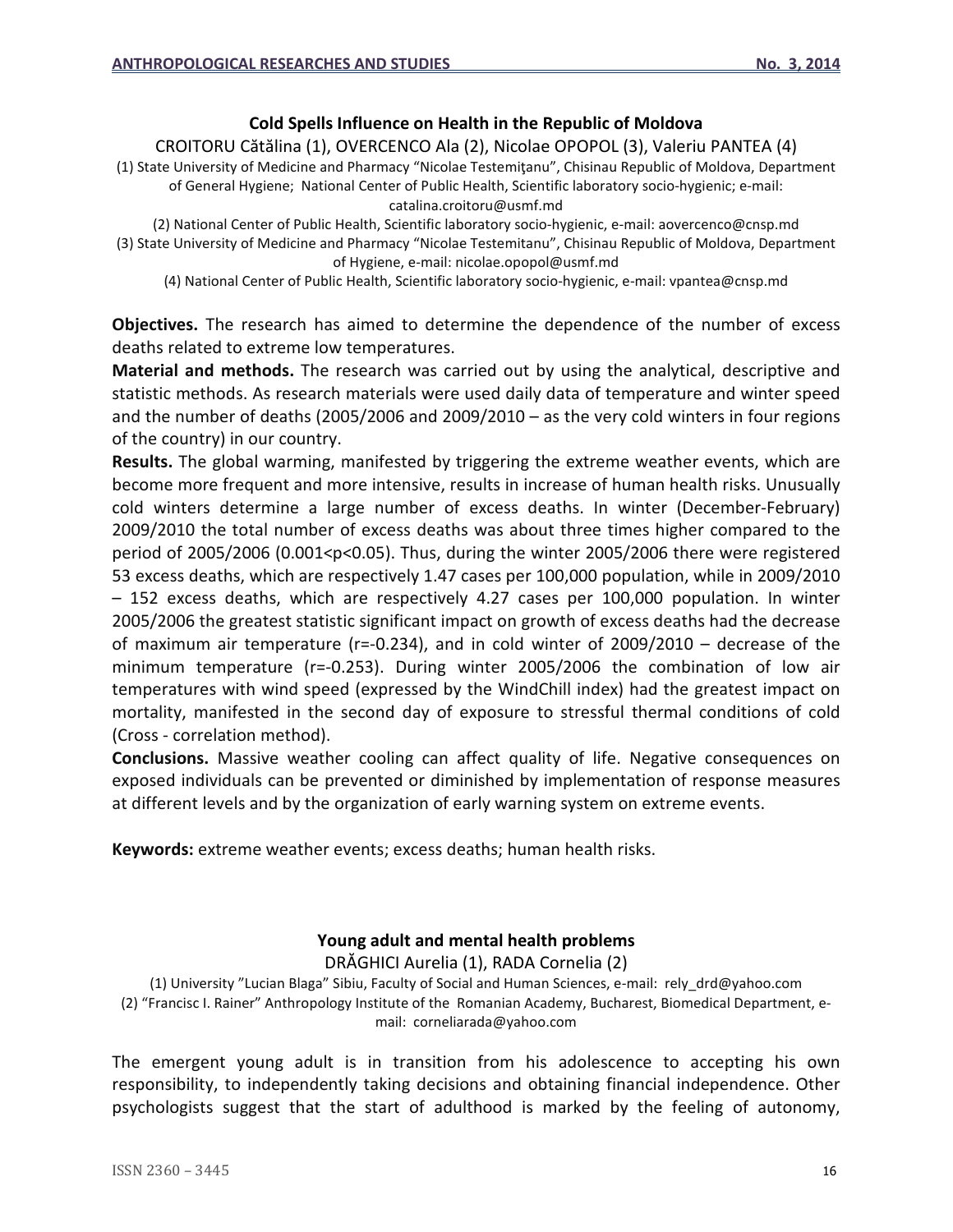autocontrol and personal responsibility and it has no relation to the chronological age (Papalia, 2010). The young adulthood period can be accompanied by psychological stress which according to the stress-vulnerability model can be transformed in mental health issues.

Depression is one of the most frequent pathologies of mental health and has multiple personal, social and economic negative effects. The occurrence between the age of 18-29 is three times higher than at the age of 60 (DSM-5<sup>TM</sup>, 2013). In these circumstances, the idea of primary prevention is imposed in order to prevent the young adult to develop mental health issues evolving towards chronic problems. Another significant mental health issue at this age is the consumption of illicit drugs which peaks at 18-20 years of age, 22% of this age group members declaring that they used drugs in the last month. With the evolving of age and the occurrence of marriage, there is a strong decrease in the third decade consumption and a relative constant one in the fourth decade of life (Papalia, 2010). Alcoholism and alcoholic addiction are the most frequent disorders caused by substance use with a peak occurrence between 18-25 years of age. In 2010, 44% of graduate highschool students admit they have been drunk in the past year, with 70% more than university students (DSM-5™, 2013).

Mental health issues cannot be neglected because they cause significant distress and affect important areas in the functioning of the young adult, both psychologically and socially. All these reflect the contemporary challenges of society in which the individual lives and the need of primary prevention of mental issues.

**Key words:** young adult; mental health

## **Individual traces of Maurepas**  DWORAKOWSKA Zofia University of Warsaw, Institute of Polish Culture, e-mail; dworakowska@gmail.com

**Objectives.** The study aims at examine two layers of each anthropological research on the base of a concrete case study – field research in the neighbourhood with ca 48 nationalities in Rennes (France). The objective of it is to analyse the mutual relation between the researcher and the field and to show the research as rooted in the concrete interaction and determined by it. The exposure of the inevitable lack of objectivity does not mean that the cognitive process is impossible. The study aims at showing the cognitive results of this kind of research in the mentioned neighbourhood.

**Material and methods.** The field research took part in March 2013 in Maurepas, a district of Rennes during a residency in the frame of a project Expeditions (http://expedition-s.eu). The research methods were: observation, photo exploration, interviews, active methods using cooperation and performance. The study having a structure of a collection of different elements such as: photos, texts and video, is inspired by the qualitative social research, especially by autoethnography and perfomative ethnography.

**Results.** The study shows how much the "location" of the researcher: her nationality, background, lack of language influenced the research process and what strategies did she used to confront her primary hypothesis with the inhabitants. In the process of cooperation the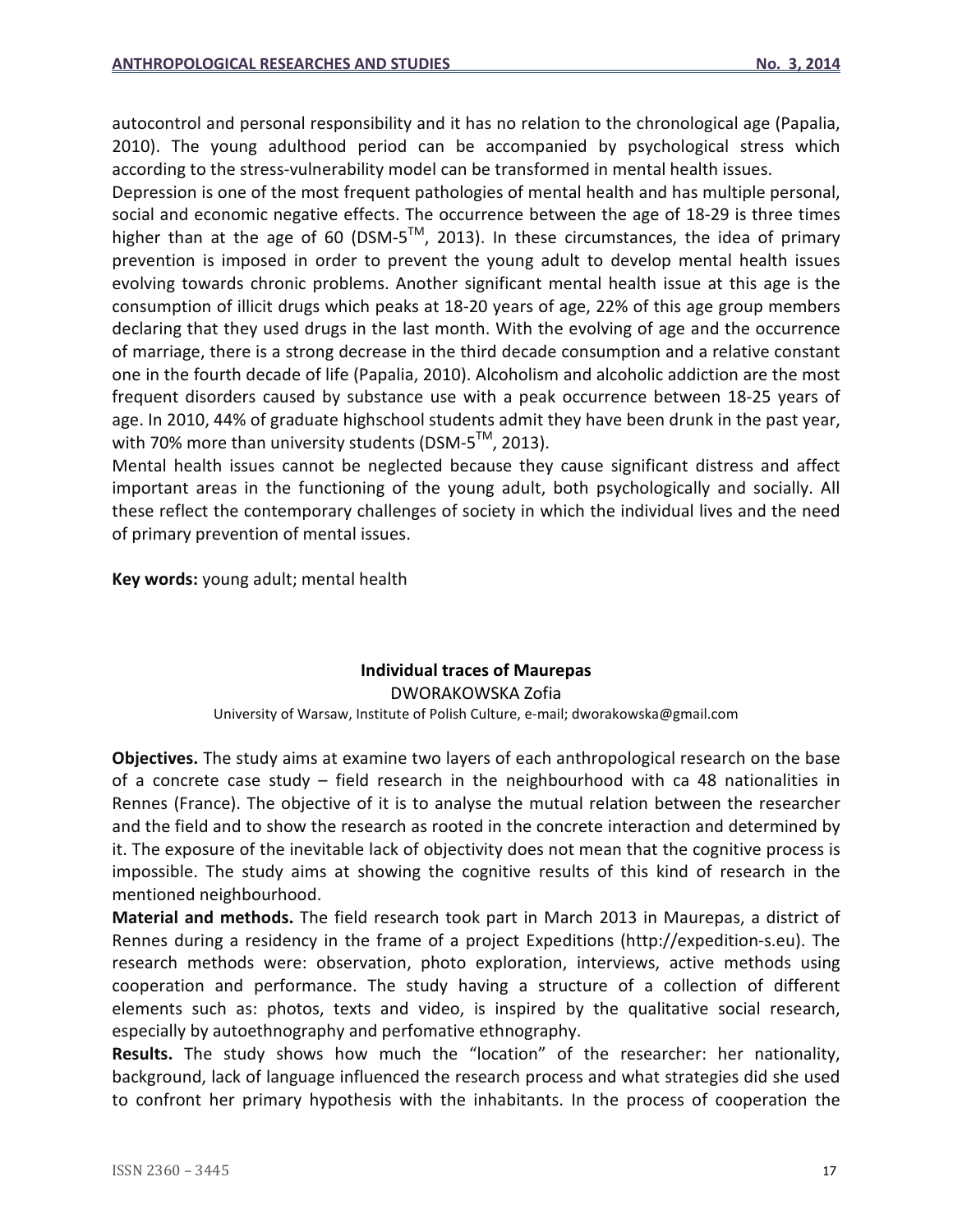results of the research appeared, which present the tension between the public and private space in the neighbourhood, between common and individual, between outside and inside. One part of the conclusions was a performance organised together with the inhabitants in one of the backyards, which was thought as a social intervention into public space of the area.

**Conclusions.** This study shows the need to treat the anthropological research as determined by the situation between the researcher and inhabitants. It allows the researcher to not hide behind the scientific machinery, but to try to make his obvious influence as one of the topics, that should be researched. The conclusion is that the researcher need not only to practice participatory observation, but he/she also need to observe carefully his/her own participation in the research.

Keywords: action research; cooperation research; location of the researcher.

**Family factors affecting adolescents' self- efficacy: Empirical study in secondary schools**  ERDES KAVECAN Djerdji (1), OLJACA Milka (2), KOSTOVIC Svetlana (3), KOVACEVIC Maja (4) (1) State University of Novi Pazar, Department of Psychology – Novi Pazar, e-mail: djerdji.kavecan@gmail.com (2) University of Novi Sad, Department of Pedagogy – Novi Sad, e-mail: cios@Eunet.rs (3) University of Novi Sad, Department of Pedagogy – Novi Sad, e-mail: skostovic@ff.uns.ac.rs (4) Institute for Health Protection of Children and Youth -Novi Sad; e-mail: dr.maja.kovacevic@gmail.com

**Objectives**. The aim of the research presented in this paper was to determine characteristics of relationships of the family factors and self-efficacy in adolescents.

**Material and methods**. The sample of the research included secondary-school pupils from Serbia ( $N = 584$ ), whose average age was 16.1 years old. Data were collected by the Family Adaptability and Cohesion Scale (Olson et al., 1985), as well as by the adapted version of the Self-Efficacy for Children Questionnaire SEQ - C (Muris, 2001; Vulić-Prtorić et al., 2006). There were used descriptive statistical methods, and calculated the Pearson correlation coefficients and the multiple regressions.

**Results**. The results obtained in this research show that the level of cohesion in the adolescent families is higher than the level of adaptability and that dimensions of the family functioning are significantly related to certain aspects of the self-efficacy. It has been found that the level of cohesiveness within the family is a significant predictor of academic ( $β = .29$ ,  $p < .01$ ) and social self-efficacy ( $\beta$  = .17, p < .05), while the level of the family adaptability is a good predictor of emotional self-efficacy ( $β = .14$ ,  $p < .05$ ) of the secondary-school pupils.

**Conclusions.** According to the presented results of the research, it can be concluded that appropriate family relationships contribute to a more positive self-evaluation in adolescence. Therefore, the aim of this paper is to use the obtained results to develop the expert prevention programs, which could be used for prevention of the development of ill consequences in the early ages, and for promotional programs focused on the immediate (family), and broader social systems (a school system, a local community). These programs could be certainly implemented through education of the teaching staff, as well as through the methods based on the peer education in educational institutions.

**Keywords:** adolescent families; correlations; family adaptability; family cohesion; self-efficacy.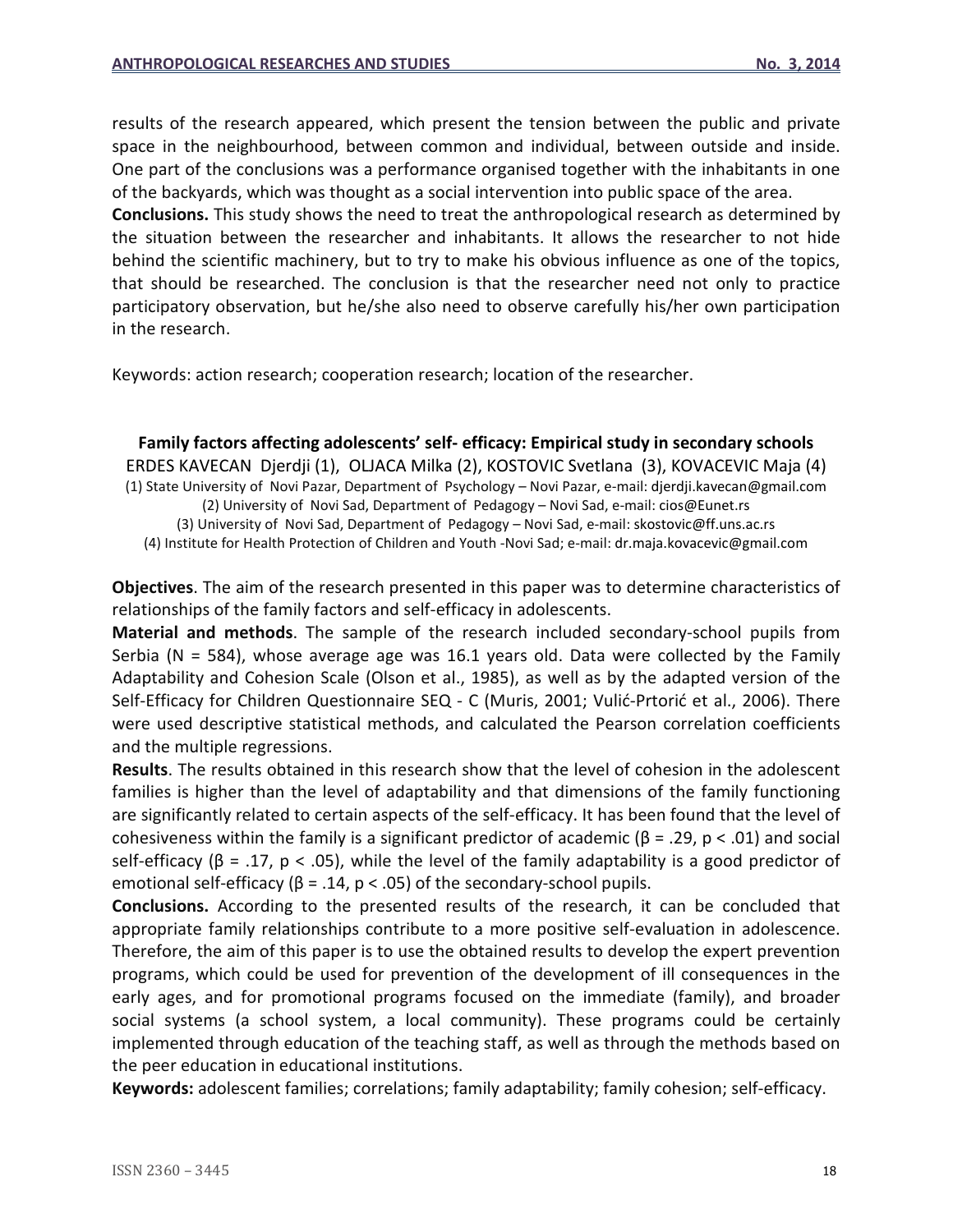## **The evolution of the phenomenon of disability at the population of working age**

FERDOHLEB Alina (1), MAMALIGA Narcisa (2), CEBAN Tatiana (3), RATA Vadim (4)

(1) National Centre of Public Health, e-mail: alina.ferdohleb@gmail.com, aferdohleb@cnsp.md (2) National Board for Disability Rating and Working Capacity, Chisinau, Moldova, R. e-mail: narcisa.mamaliga@yahoo.com

(3) State Medical and Pharmaceutical University "Nicolae Testemitanu", e-mail: tatianacebann@gmail.com (4) State Medical and Pharmaceutical University "Nicolae Testemitanu", e-mail: ratavadim@mail.ru

**Objectives**. In 2012 was established that 1 billion people or 15 % from population of the world live with a kind of handicap. 2/3 are from poor countries with transition economy, as Republic of Moldova. Arm is literature review and comparative analysis of EU countries in the field concerned.

**Materials and methods.** We use math-statistic method, historical and analytical-comparative method. We evaluate the official files from Medical Board for Vitality, annals and other papers.

**Results.** From 141.4 thousand people with disability in 2002 year, in 2013 rose to 183 thousand people. Also payees of social protection agency are 136 thousand, 510 from 10 thousand of general population. About 1 person from 6 has a grand level of disability (first group of invalidity with 0-20% of working capacity). Persons with handicap in Republic of Moldova are 5.2% from total population of the country, 2.1% of that are children. 61% of them are living in the countryside. About 130.7‰ in 2012 year acquired payee for disability, 3.0‰ from them for professional disease and injury at the workplace, 1.9‰ participated at the Chernobyl accident. Women with disability in 2008 are 2.1%; 473 thousand women and 563 men to 10 thousand people.

**Conclusion.** Disability is a global public health problem, besides Republic of Moldova. Determining factor is the aging population process, the risk factors from the occupational area and the high level of associated disease (diabetes, cardiovascular disease, cancer and others). The determination of disability service in Republic of Moldova is in the process of reformation, based on the implementation International Classification of Functioning, Disability and Health, also known as ICF.

**Keywords:** disability; occupational disease; injury at the workplace.

## **Living apart together in the Czech Republic**

FORMÁNKOVÁ Lenka (1), KŘÍŽKOVÁ Alena (2)

(1) Institute of Sociology, Academy of Sciences of the Czech Republic, Gender & Sociology Department, e-mail: lenka.formankova@soc.cas.cz

(2) Institute of Sociology, Academy of Sciences of the Czech Republic, Gender & Sociology Department, e-mail: alena.krizkova@soc.cas.cz

**Objectives.** The 'living apart together' (LAT) - living separately from your intimate partner – is recognized as a new form of partnership (Duncan and Phillips 2011). LAT may represent a new family form where partners pursue both couple intimacy and personal autonomy (Roseneil 2006) or only a 'stage' of a relationship (Haskey and Lewis 2006), later followed by cohabitation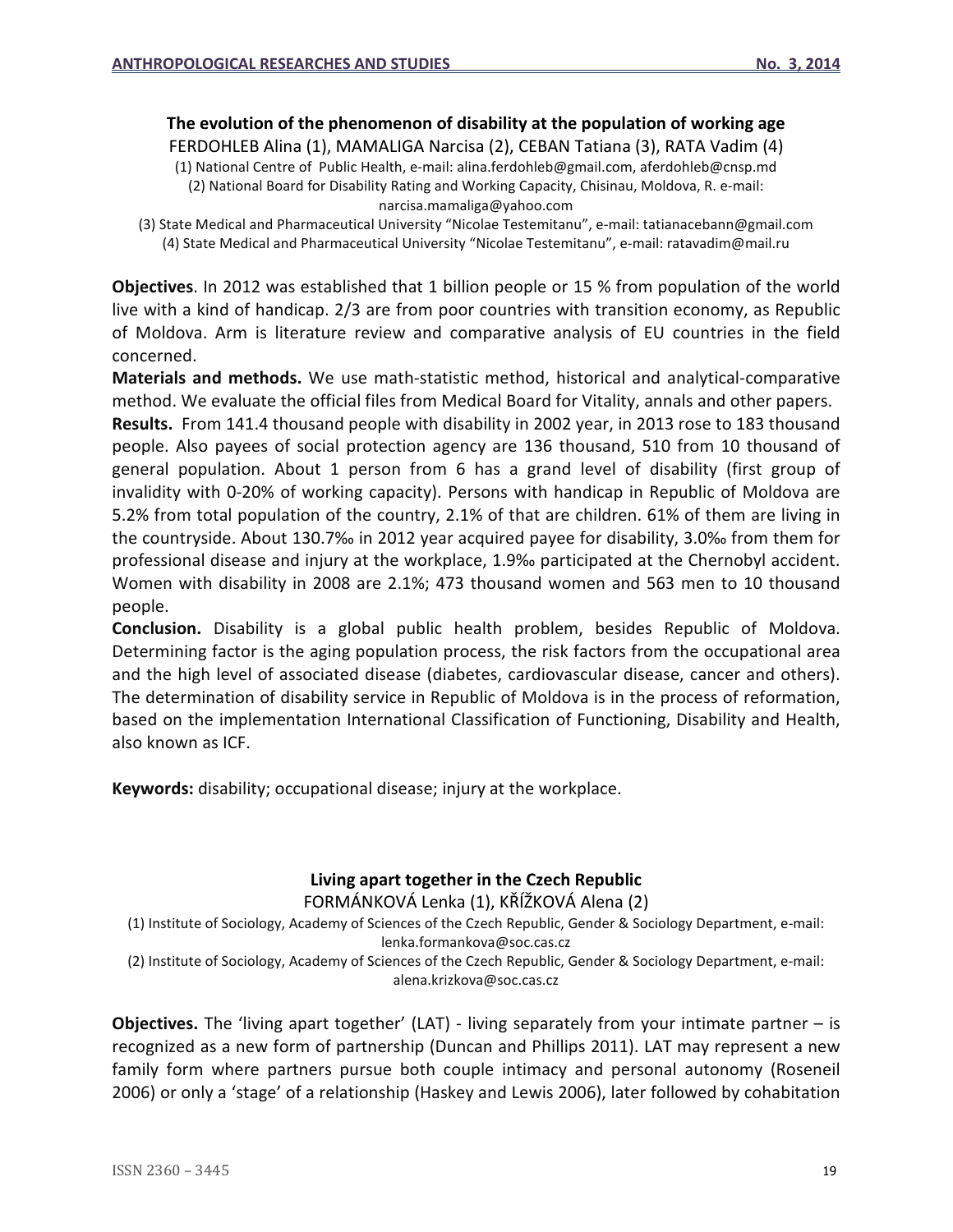and marriage. Partnership without cohabitation may be regarded as abnormal (Duncan and Phillips, 2010:112) especially in countries with gender stereotypical attitudes regarding family as is Czech Republic (Hašková 2007). Our aim is to answer the question: how people living apart together experience and justify this form of relationship? We contribute to the current debate of whether LAT is a new family form or a lifestyle on one hand or only a stage of relationship development on the other.

**Material and methods.** The presented results stem from a pioneering study of LAT phenomenon in the Czech Republic. The analysis builds on biographic interviews (Wengraf 2001) with 10 heterosexual and 1 lesbian LAT couples in different stages of their relationship. Our aim was to interview both partners separately and we collected 16 interviews altogether.

**Results.** We found three types of LAT experience: "happily apart together", "unhappily apart together" and "doubtfully apart together". In case of couples living "happily apart together" this arrangement represents a choice of a relationship where individual agency is emphasized. In case of the two other types, LAT is rather a stage on their way to cohabitation.

**Conclusions.** Experiencing LAT relationship is in the Czech Republic strongly linked with the existing standard of cohabitation, which defines a serious romantic relationship. Cohabitation is also strongly linked to the reproduction of gender division of labour and responsibility in couples. Those who choose LAT largely use the opportunity to avoid the norm of cohabitation, if they are in such a period of their life course which (still) allows for that. Those, from whom reproduction is not expected (anymore), can opt-out of the cohabitation norm which contributes to the satisfaction of the LAT of elderly couples and lesbians in our sample.

**Keywords:** living apart together; Czech Republic; biographic interviews; cohabitation; gendered division of responsibilities.

## **Fatigue school phenomenon and some influence factors assessment - study on a group of students from rural areas**

#### GAVĂT Daniela (1), ALBU Adriana (2)

(1) Primary School of "Vânători", Iasi, e-mail: dana39dana@yahoo.com (2) University of Medicine and Pharmacy "Gr.T.Popa", Iasi, e-mail: adrianaalbu@ymail.com

Fatigue is a phenomenon that occurs after an intense high school activity, which manifests in a different way for each student. The study of this phenomenon is particularly important for middle school classes with 10-15 years students, who are in an intense process of growth.

**Objectives.** The knowledge of fatigue presence and identification of some factors which can favorable interfere (exercise) or may present a unfavorable interference (watching television or computer work).

**Material and methods.** The study was conducted on a batch of fifty-three eight grade students from "Vânători" school of Iasi county (19 students) and Bâcesti common (34 youth) from Vaslui county. They completed a questionnaire on the generating fatigue factors. Processing of the results was performed using the Pearson test.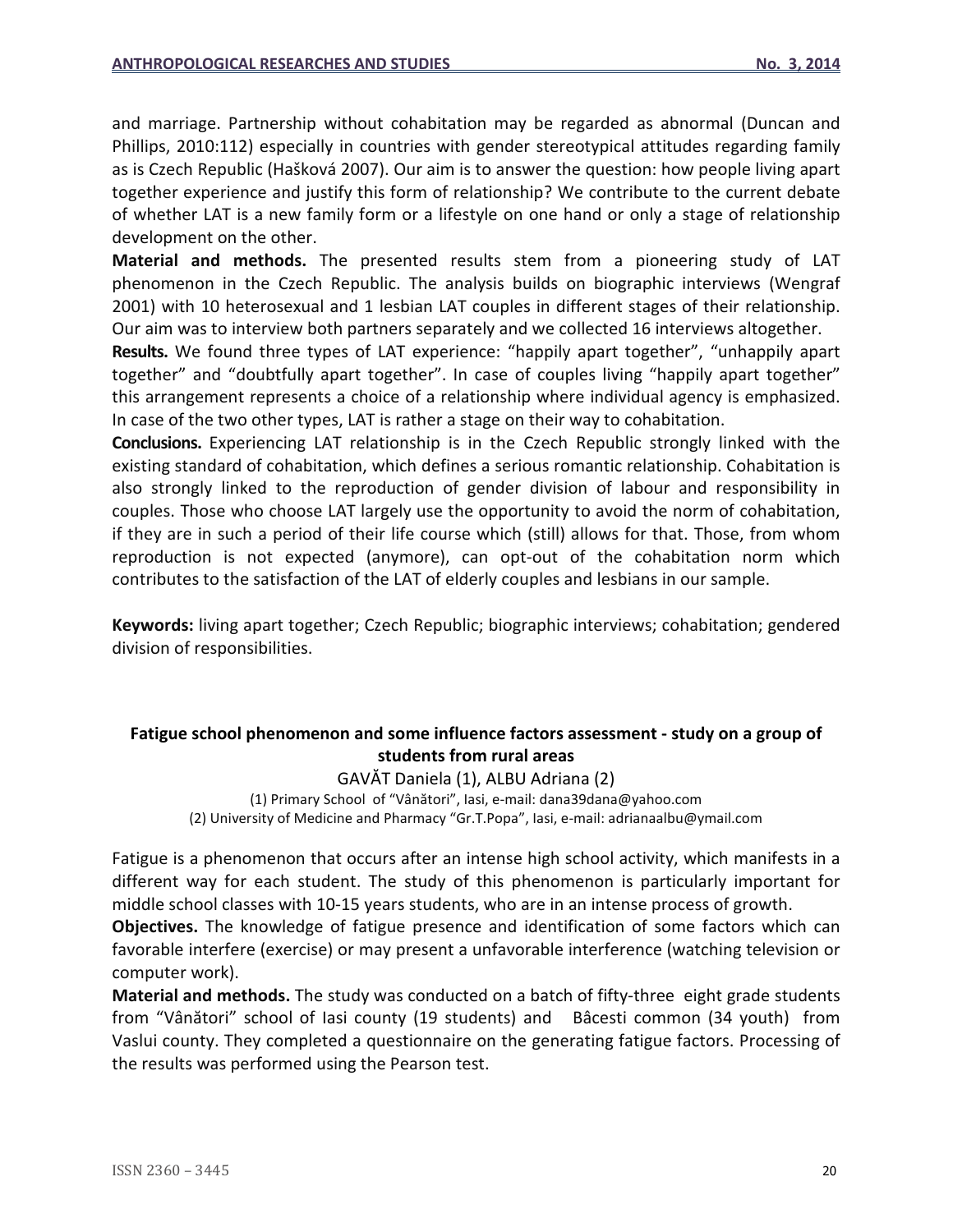**Results.** Fatigue is recognized by 24.5 % of students surveyed , the calculated differences are not statistically significant (p>0.05). About 33.9 % students wake up tired in the morning, a fact which occurs in both villages and calculated differences are not significant (p>0.05). Fatigue is frequently present at the beginning (20.7 % ) or middle part of the week (32.1 % ), also calculated differences are statistically insignificant (p>0.05). This state is removed by motion process, but the result is not encouraging. Students play sports under 30 minutes (41.5 %) or up to an hour ( 18.9 %). Inactivity appears also in rural areas as an unwanted element. On corporate areas, calculated differences are statistically insignificant (p>0.05). In most cases, young people are watching TV daily during 2-3 hours (52.8 %) and working on the computer, 2- 3 hours (33.9 %). Students need nine hours of sleeping every day, unfortunately in most cases (60.4 %), the number of sleeping hours per night is totally not enough.

**Conclusions.** The study group is small because in many villages, the number of children attending school is small. The results show the presence of school fatigue and statistically insignificant differences towards an educational system feature.

**Keywords:** fatigue, insufficient sleeping, sedentary.

# **Combining of quantitative and qualitative life-course data for understanding gendered refamilialization in a post-communist society**

HAŠKOVÁ Hana

Institute of Sociology, Academy of Sciences of the Czech Republic, e-mail: hana.haskova@soc.cas.cz

**Objectives**. The objectives of this conference paper are to show the power of mixed-methods life-course research to enhance the understanding of gendered re-familialization in Czech society. Gendered re-familialization implies a turn away from de-familializing policies (which give incentives to women to combine paid work with care-giving by providing leave of moderate duration together with accessible and affordable care services) towards gendered familialistic policies (which undermine women's continuous employment and reinforce conventional gendered caregiving).

**Material and methods.** It uses life-history data from a representative questionnaire survey of the Czech population born between 1950 and 1985 (N=4010) to explore the timing, pace and extent of re-familialization in the Czech Republic. It then examines life-story data from 48 biographical narratives of Czech mothers born between 1944 and 1986 in order to explain the reasons for re-familialization in the Czech Republic.

**Results.** The quantitative analysis provides an evidence of a decrease in mothers´ employment, an increase in overtime work hours of fathers, privatization of childcare and weakening of work security of mothers. Subsequent qualitative analysis of biographical interviews with mothers gives an insight into their decision-making on their return to the labor market, its embeddedness in cultural and structural contexts, and a gap between legislative rules and subjectively perceived options for work-life balance. Qualitative analysis shows also one less obvious effect of current development of the division of work and care in Czech families.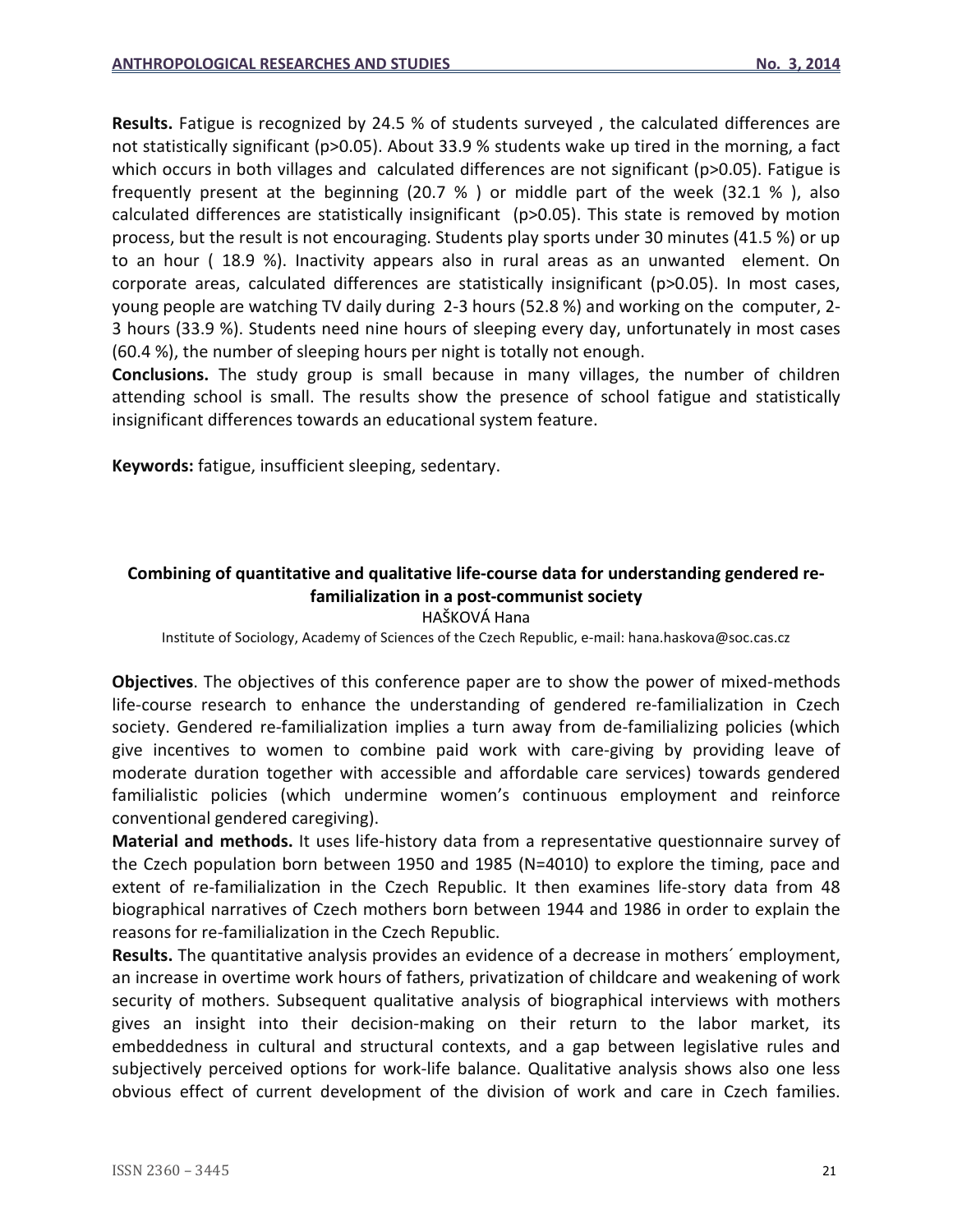Statistical evidence of a decrease in mothers´ employment implies their involvement into officially or unofficially paid short-term jobs. These trends are the results of mothers´ structurally and culturally constrained decision-making and limited capabilities for work-life balance, and strengthen long-term gender inequalities in the society.

**Conclusions.** The results of the qualitative analysis could not alone have shown the extent and pace of gendered re-familialization in society, and the interpretation of the results of the quantitative analysis could alone have been misleading. Only by combining the findings from both streams of research was it possible to obtain a more complex understanding of gendered re-familialization in Czech society.

Keywords: re-familialisation; mothers´ employment; childcare.

## **Reconstructing Social Identities in the Balkans and Central Europe through Popular Culture**  MARINESCU Valentina

Faculty of Sociology and Social Work, University of Bucharest, Romania,e-mail: vmarinescu9@yahoo.com

**Objectives.** The study had three research questions:

(1) What are the levels at which the products of South Korea popular culture are spreading in the Balkans and Central Europe?;

(2) What are the main characteristics of the consumers (publics/audiences) of South Korea popular culture in the Balkans and Central Europe?;

(3) What are the self-national identities of the members of Hallyu group of fans from Balkans and Central European as compared with their hetero-identities within those cultures and societies?.

**Material and methods.** The research universe of the project covers three countries – that is, three distinct societies, with their own history and identity: Bulgaria (a Balkan country), Hungary (a Central European country) and Romania (located between the Balkans and Central Europe, belonging to both regions at the same time). Three distinctive, national samples are analyzed – the Romanian sample, the Bulgarian sample and the Hungarian sample – and comparisons is made among the results.

**Results.** The data explained, on the one hand, the influence of this type of popular culture products on the people's perceptions and representations about South Korea's culture and society. As such, we can speak not only about a single "public" but about various types of "publics" for Hallyu. Hallyu was assessed by its "public(s)" as "gateway" not only towards South Korea's history and culture but also toward learning Korean language and understanding the South Korea society from that part of the world. On the other hand, a similarity was recorded among the public of East-Asia (Chinese, South Korean, Japanese) cultural products, as opposed to the products from other geographical spaces (mainly from North America).

**Conclusions.** It is difficult to say to what degree the impact of Hallyu in Central Europe and Balkans is undergoing a "nativisation" process, as was the case with other popular cultures (e.g. the Latin-American ones). The signs of the emerging adoption of South Korea popular culture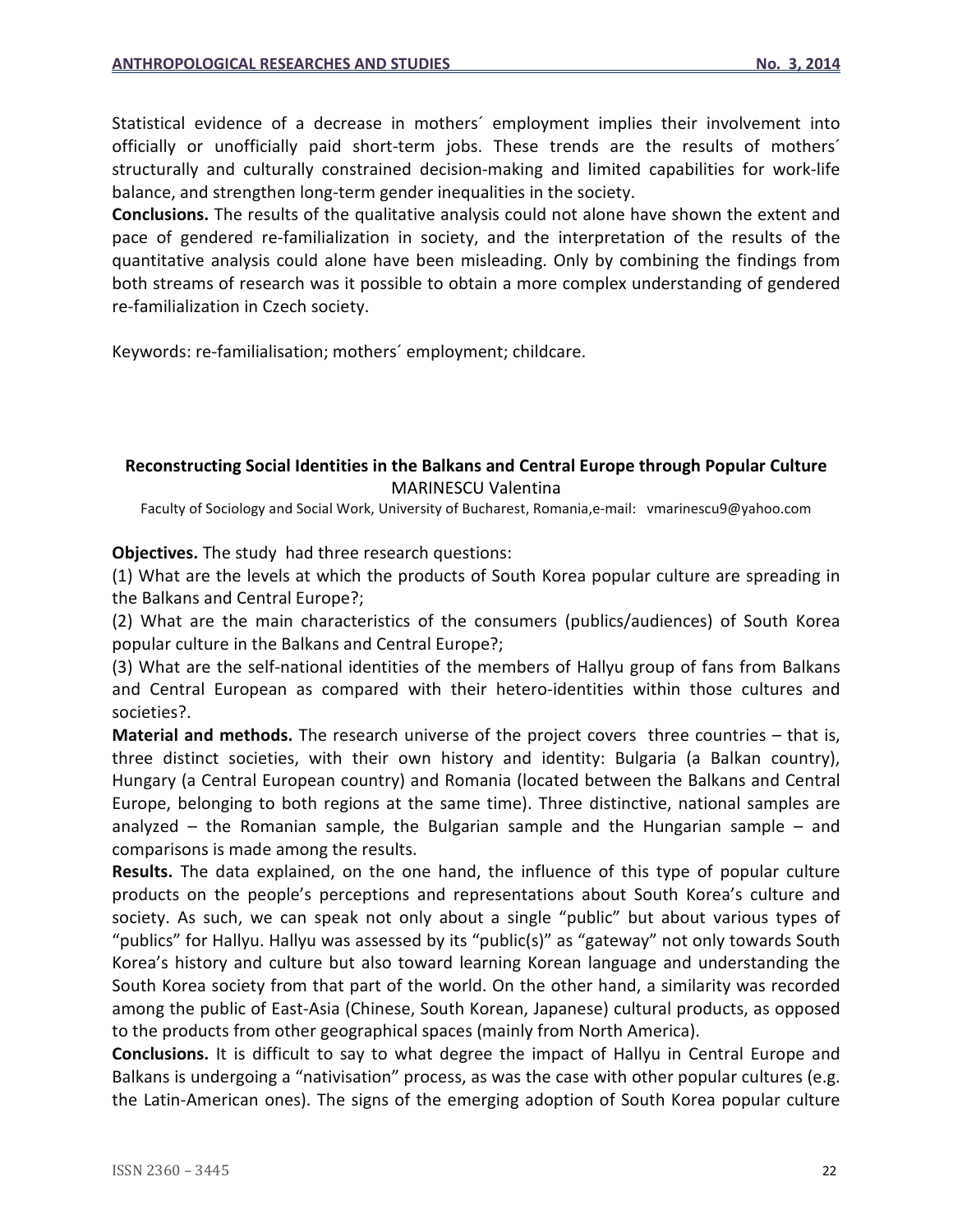could be noticed in the fans' lifestyles (as our respondents stated), in the increasing number of youth attracted to South Korea cultures (they learn the languages from that part of the world, they make Korean friends through the Internet).

**Keywords:** Hallyu, Balkans, Central Europe, fans, glocalism, hybridization

# **Haustafel/Household Codes. A socio-historical inquiry**

#### MAVRICHI Ionuţ

The European Center for Ethnic Studies Romanian Academy, University of Bucharest; e-mail: mavrichi@gmail.com

This article proposes some ancient Mediterranean texts' analysis regarding the family and domestic space. Their cultural/chronological coordinates reside in the first two centuries' circum-Mediterranean area (a place of meeting between the Greco-Roman culture on the one hand, and on the other, Judaism and the emerging Christian religion).

The context of the analysis is represented by the more and more worrying reports regarding the evolution of the family in contemporary Europe. One aspect which differentiates between modernity and the Judaeo-Christian culture standing at the basis of European cultural profile is represented by the paradigm change operated by the illuminist inheritance. A significant role in shifting the family paradigm was played by modern cultural revolutions (feminism, critical theory, sexual revolution etc.). All these stands represent a polymorphous critique of the Judaeo-Christian view on family.

The backbone of the Christian theory of family is represented by a series of first century texts, all being part of the Canon of Scriptures. The genre they represent is commonly known as *Haustafel*, Household Codes or Domestic Codes, which have a long classical history connected with the Aristotelian *oeconomica*. This article proposes a socio-contextual analysis of this collection of texts (Col 3,18-4,1; Eph 5, 21-6,9; 1 Pet 2,11-3,7; I Tim 2,8-6,2a; Titus 2,1-10). The relevance of these codes for Christianity is given by the fact that they are part of their referential collection of texts. Therefore they will continue to play an important role in the identity formation of modern Christian families.The fact that, especially in modern time, they have been subject of multiple hermeneutical deciphering – ranging from being invoked as the ultimate anti-Christian argument concerning families (for proposing a submissive position for women), to totally opposed views, is the proof that they continue to be as relevant in modernity as they were in ancient history.

**Keywords:** family; Household Codes; Christianity.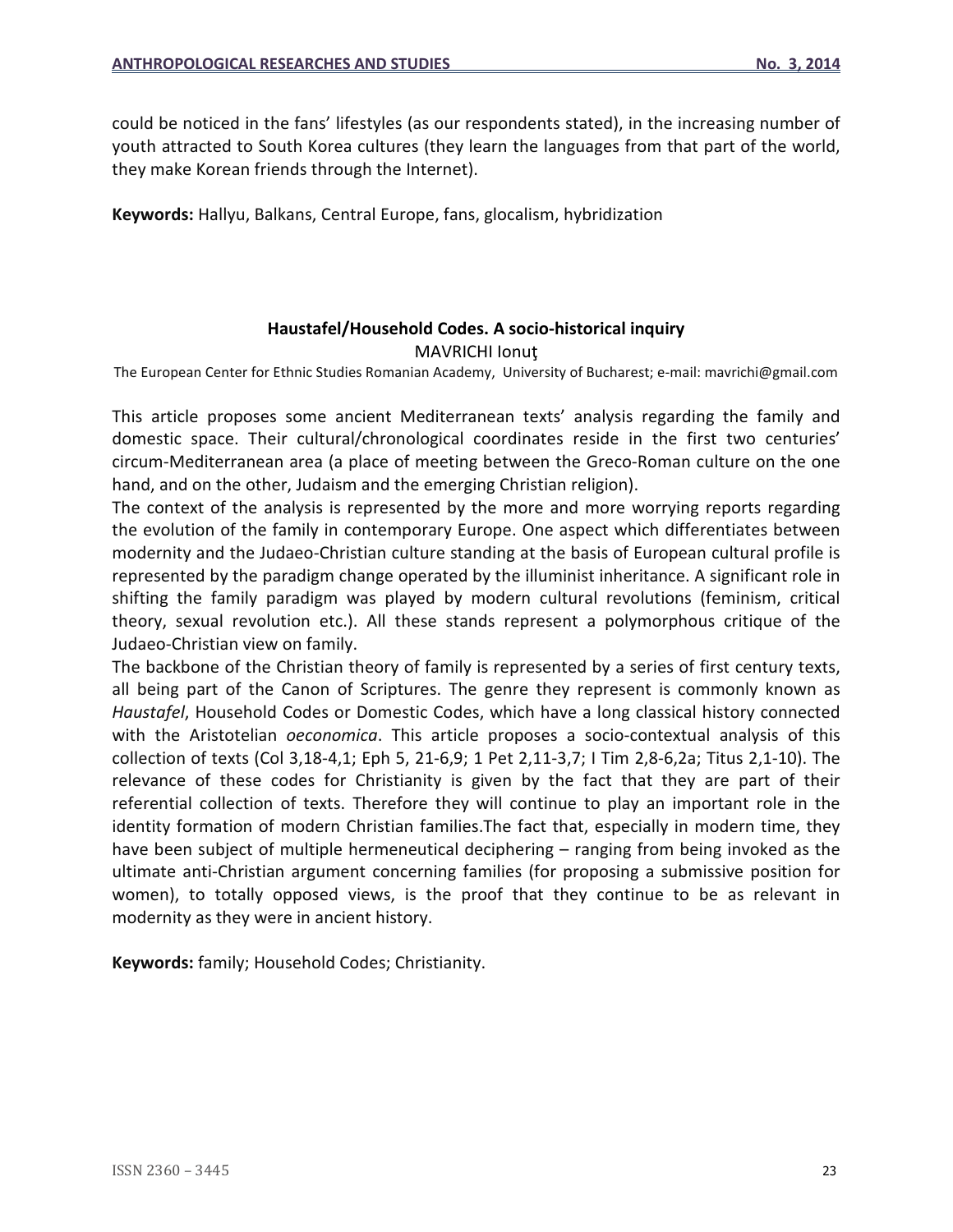#### **Violence at students from secondary schools in rural areas of the Republic of Moldova**

MOCANU Anna (1), ZEPCA Victor (2), CAZACU-STRATU Angela (3), ȚIGANAȘ Odetta (4)

(1) The National Center for Public Health, Chișinău, the Republic of Moldova, e-mail: mocanu.anya@mai.ru

(2) The National Center for Public Health, Chișinău, the Republic of Moldova, e-mail: zepcav@yahoo.com (3) The National Center for Public Health, Chișinău, the Republic of Moldova, e-mail: angela.cazacu @ usmf.md

(4) The National Center for Public Health, Chişinău, the Republic of Moldova, e-mail: grammaodete@yahoo.com

**Objectives.** School violence is an extremely complex phenomenon, with multiple determinations: familial, social, educational, personal and cultural. This study aimed to determine the violence among pupils from 5th-8th class, from rural areas of the Republic of Moldova.

**Material and methods.** It has been applied among pupils the questionnaire method which consists of 6 blocks of questions, which were focused on violence between pupils and the violence between pupils and their family members. The questionnaire was applied to a group of 780 secondary school pupils (girls – 54.1%, boys – 45.9%) from 10 schools from different parts of the country.

**Results.** In the last 30 days that precedes the questionnaire, wore a weapon on them (knife or club) – 5.8% of pupils. There didn't go to school in the past 30 days because they felt unsafe on the way to/or from school – 23.3% of pupils. Noted – 8.4% of pupils have been threatened or injured with a weapon in the last 12 months. Of the surveyed pupils, 21.0% attest that, in the last 12 months, were stolen or deliberately damaged their material goods (clothes, books etc.) also in the last 12 months have beaten other children – 38.6% of pupils.

Most pupils – 54.0% say that they were not beaten ever, 6.7% - were beaten with a stranger, 27.8% - have beaten with a friend or with somebody who knew him, and 6.8% - have beaten with their brother also 4.7% with their sister.

**Conclusions**. There was found that the frequency of secondary school students who feel unsafe on the way to / or from school and those whose material goods are stolen or damaged is major in our country; also the violence against friends is applied frequently.

Keywords: violence; pupils; school environment; family.

#### **The family of the young Romanian immigrants in Italy**  PANICO Antonio (1), ROSSANO Riccardo (2)

(1) Libera Università Maria SS. Assunta, Department of Law, Rome, email: a.panico@lumsa.it (2) Libera Università Maria SS. Assunta, Department of Law, Rome, email: riccardorossano@libero.it

**Objective.**The study aim is the adaptation and the integration in the Italian society of the young Romanian immigrants with an age between 11 and 20 years. Here we explain the family role in this integration process.

**Material and methods.** The research instrument is the SSP (School Success Profile). This questionnaire has been used in several situations in American social studies. The aim of the questionnaire is to evaluate the surrounding social environment influence on adolescent students school success. We delivered 1500 questionnaires in four Italian regions: Piemonte,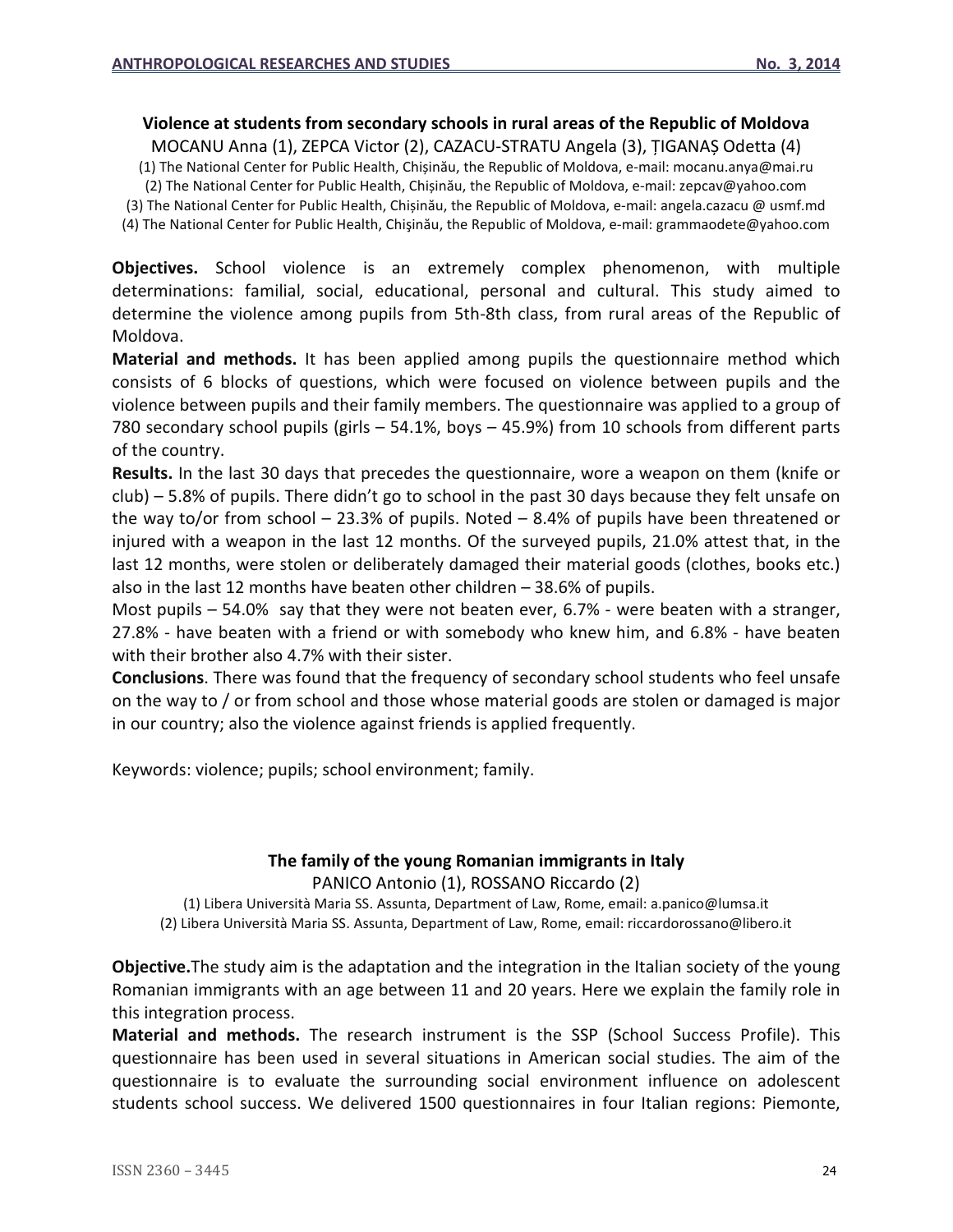Marche, Abruzzo and Puglia with a return of 1028 units of which 881 considered valid for the research results.

**Results.**The data that is more evident is the positive role played by the family in the growth of the Romanian adolescents. The parents are very interested about the young's life and they don't miss to give their unconditioned support through stimulus to learn, control about the results even encouraging during the difficult moments with a constant presence during assessment meetings organized by the school with the family. The 2/3 of the respondents declares that the parents as well as the other family components would be very disappointed if the school results or the behavior inside or outside the school were not good. This is the proof of the Romanian family union. Indeed it is possible to tackle the problems together how declared by the 80% of respondents. About the 75% of the adolescents answer that it is possible to always find (or almost always) at home at least one of the parents and this is a really reassuring element for every adolescent whatever the origin country is.

**Conclusion.** From the research we can globally see a high emotional investment by Romanian adults immigrants towards theirs sons and they seem to work really hard to not disappoint their parents.

**Keywords:** immigration; integration; school; family.

#### **Nutritional status and body composition in university students in the city of Novi Sad**  PAVLICA Tatjana (1), RAKIĆ Rada (2)

(1) University of Novi Sad, Faculty of Sciences, Department for Biology and Ecology, Novi Sad, Republic of Serbia, email: tatjana.pavlica@dbe.uns.ac.rs,

(2) University of Novi Sad, Faculty of Sciences, Department for Biology and Ecology, Novi Sad, Republic of Serbia, email: rada.rakic@dbe.uns.ac.rs

**Objectives.** Improper ratio of weight and height can cause many health problems. Health risk is correlated with the fat mass, not with overall weight. Thus, apart from assessing the height and weight, it is also important to analyse the body composition as this allows the assessment of fat constituted in overall weight. The study aims to investigate the nutritional status and body composition in university students aged 22.06±1.34 in the city of Novi Sad (the Republic of Serbia).

**Material and methods**. A cross sectional anthropometric investigation was conducted in the period 2013/2014. In total, 319 students of both sexes participated in the study (70 males; 249 females). The survey included the height and weight measurements which served as the basis for obtaining the body mass index (BMI kg/m<sup>2</sup>). Using BF511instrument that relies on bioelectric impedance the following body composition parameters were assessed: body fat percentage (BF%), muscle percentage (M%), visceral fat (V) and basal metabolism (kCal).The nutritional status assessment was done in compliance with WHO categorizations for BMI. The fat assessment was conducted according to the categorization by Gallagher et al. (2000).

**Results.** The findings indicate that male students are characterized by significantly higher anthropometric traits and body composition parameters, except for body fat (BF%), which is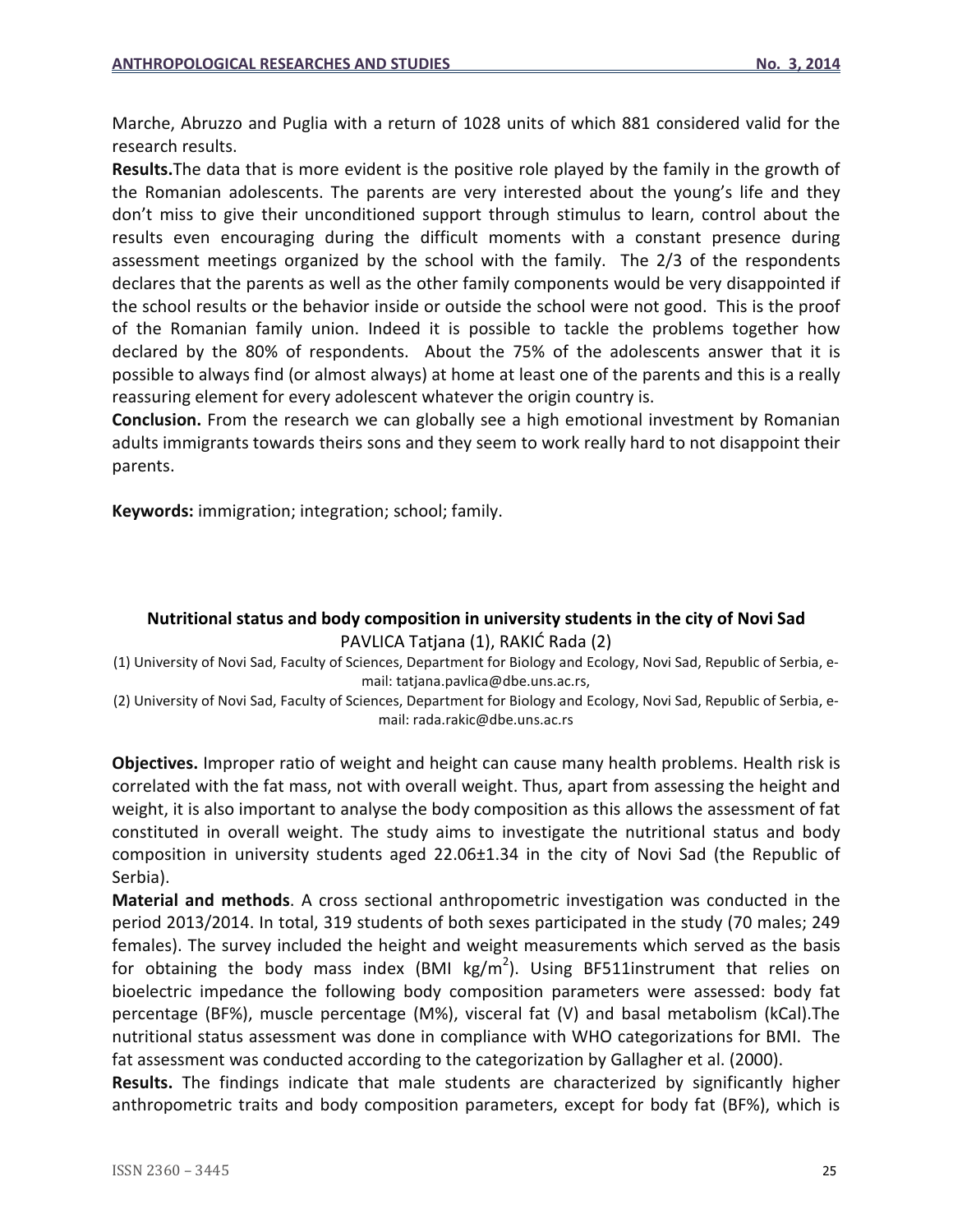significantly higher in females. According to BMI, the majority of students of both sexes are with normal nutritional status (males 67.14%; females 74.29%). Significant difference is observed in the number of underweight girls in relation to boys (10.44% and 1.42%), while the number of overweight and obese subjects is considerably higher in males in comparison to females (31.42% and 15.25%). In comparison with BMI values, the body composition analysis pointed to a greater obesity prevalence, as the high and extremely high body fat percentages were observed in 60.97% males and in 31.84% females. The analysis also indicated that in cases with normal weight values recorded, a considerable number of both male and female students had greater body fat.

**Conclusions.** The results suggest that a substantial number of students are with inadequate nutritional status, which implies that a more intensive and continual education is needed.

**Key words:** nutritional status; body composition; university students; Novi Sad.

# **Teenagers` personality features in relation with proximal social environment**

PETRESCU Cristina (1), VLAICU Brigitha (2)

(1) "Victor Babes" University of Medicine and Pharmacy Timisoara, Department of Hygiene – Timisoara, email:cpetrescu64a@yahoo.com

(2) "Victor Babes" University of Medicine and Pharmacy Timisoara, Department of Hygiene – Timisoara, e-mail: vlaicu@umft.ro

**Objectives**. In the performed study we investigated the relation between the teenagers` personality profiles and their proximal (familial and peer) social environment.

**Material and methods.** This study was conducted on a statistical representative and homogenous sample consisted on 2908 teenagers, with age between 15 and 19 years, 51.5% girls and 48.5 % boys. The sample was stratified in nests, the sample unit being the class.

This study was an observational one and it consisted in 2 questionnaires applying: Freiburg Personality Inventory normalized for Romanian population and CORT 2004 questionnaire (based on YRBSS - Youth Risk behavior Surveillance System, ESPAD 2003, Nutrition Questionnaire – Senior People's Resources in North Toronto Inc., CAST 2002).

**Results.** There is a relation between the teenagers` personality profiles and the family types: organised and disorganised. We found increased depression, excitability and emotional lability in teenagers from disorganised families, with a significant statistically difference - Chi Square (9.97, Sig. 0.04; 15.37, Sig. 0.004; and 13.97, Sig. 0.007, respectively) in comparison with which came from organised families.

The content's degree of the relationship with the parents related strongly with all the 11 dimensions of the personality profiles, the correlation gamma being significant. We found negative values for correlation coefficients between degree content and personality features for: sociability (gamma =  $-0.14$ , Sig. 0.000), calm (gamma =  $-0.35$ , Sig. 0.000). The relationship with brothers and sisters correlated significant with 6 of the profile's personality features: we found a negative correlation coefficient with calm (gamma = - 0.153, Sig. 0.000). The degree of content of the relationship with peer friends related with 10 from 11 personality features: we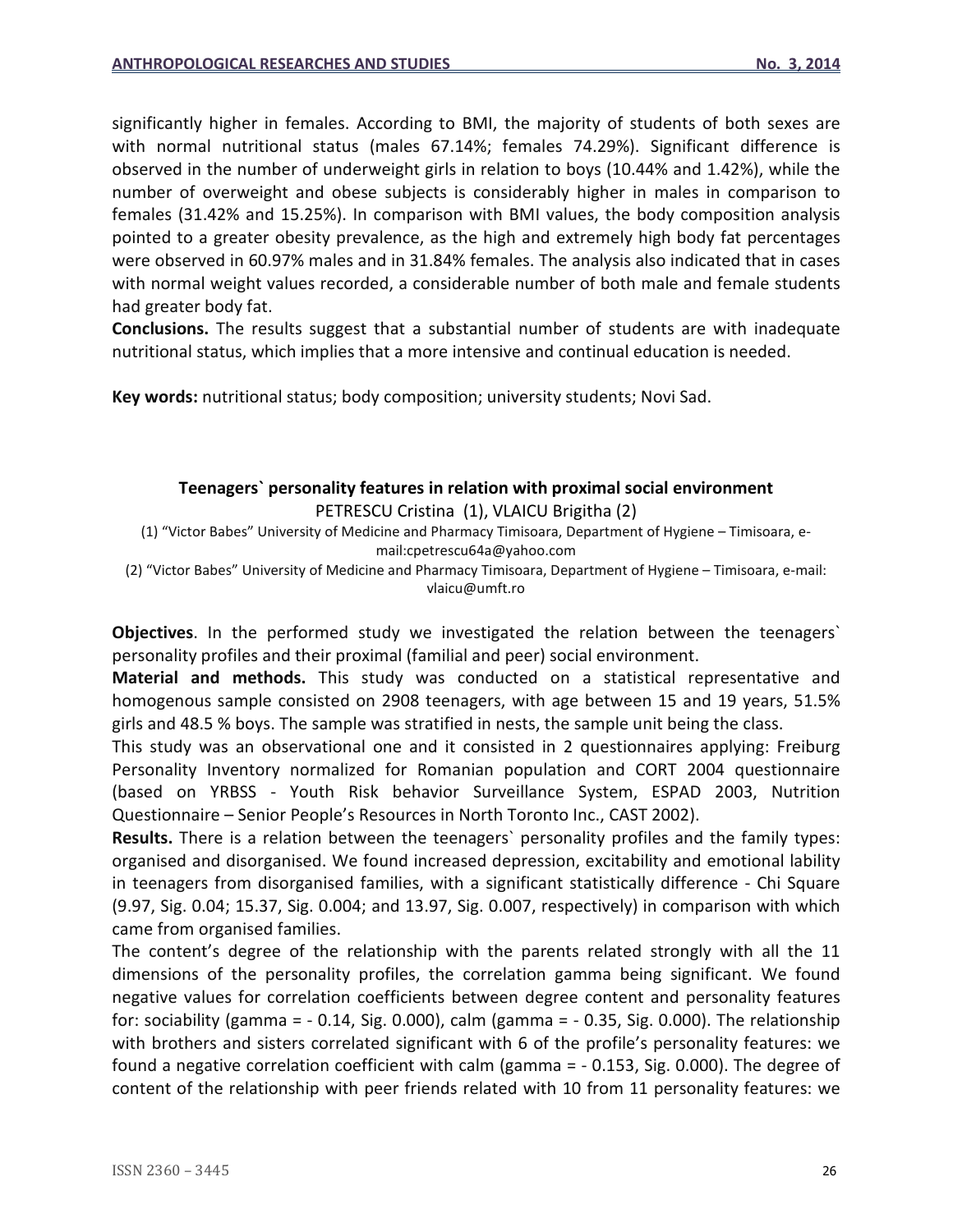found negative values for correlation with sociability (gamma = - 0.33, Sig. 000) and calm (gamma = - 0.18, Sig. 000).

**Conclusions.** There is a relation between teenagers` personality profiles and their proximal social environment, with the negative influence of the proximal social environment on sociability and calm features.

Keywords: teenagers; environment; personality.

#### **Experiences of trust and distrust in intercultural communication**

POPA Clara L.

Rowan University, Department of Communication Studies, Glassboro, NJ, USA, e-mail: popa@rowan.edu

**Objectives**. This study focuses on narrated experiences of trust and distrust of 6 immigrants. It seeks to understand in depth the participants' viewpoints on how intercultural communication is a vehicle for creating both trust and mistrust.

**Material and methods.** Between March 2013 and December 2013 I conducted qualitative interviews, both face-to-face and through email, with 6 Romanians living in the U.S. The initial interviews lasted approximately half an hour. Follow-up questions and additional interviews, coupled with observations over a period of 6 months provided a fuller picture of the participants' views on trust and mistrust. The interview was semi-structured. The common questions asked of all participants were demographic background questions and open-ended questions, such as: Do you know people of a different ethnic background than yours in whom we trust? How did you get to trust them? Do you know people of a different ethnic background than yours whom you distrust? How did you get to distrust them? All the other questions flowed naturally from the discussion during the interview.

**Results.** Several themes emerged from the participants' narratives: trust as an inner experience, trust as a commodity, and trust as a socially acceptable image. The results are interpreted through the lenses of intercultural communication concepts of individualismcollectivism, high-context – low-context cultures, ethnocentrism, stranger, and acculturation.

**Conclusions.** This study is a qualitative attempt at understanding the inner and communicated experiences of trust when we interact with dissimilar others. It adds to the literature of trust and intercultural communication at the individual level. It shows that trust is a socially constructed experience, whose interpretation can be changed by future interactions. Future studies should continue to explore the experiences of immigrants and the interplay of trust and mistrust in their communication with the host countries at the group and/or family level.

Keywords: trust; mistrust; immigrants; intercultural communication.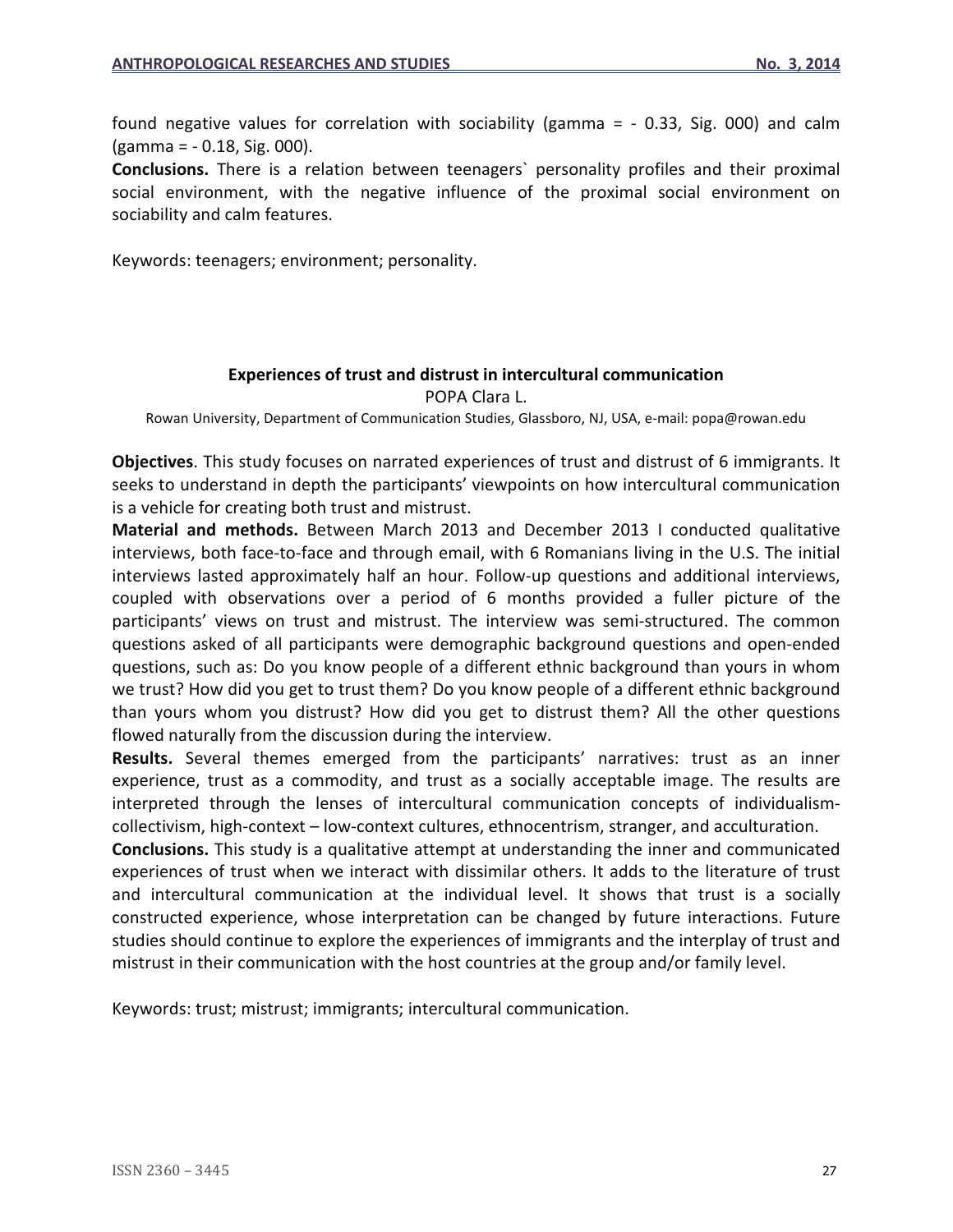## **Assesment of Anxiety and Depression in Patients with Hyperphagic Behaviour**

POPESCU Monica Iuliana (1), SAVA Nicu Ionel (2)

(1) "Andrei Saguna" University in Constanța, Department of Social Sciences, e-mail: mipopescu64@gmail.com (2) "Andrei Saguna" University in Constanța, Department of Social Sciences, e-mail: nicusava@saguna.eu

**Objectivs.**The study "Assessment of anxiety and depression in patients with hyperphagic behaviour" intends to highlight the influence of psychological factors (such as anxiety and depression) on the growth of the Body Mass Index (BMI), in order to issue a warning of the dangers of unhealthy, addictive type behaviour.

**Methods.** Two types of instruments were used:

1. The clinical record contains demographic data, blood type, weight, height, physiological and pathological personal history, and family history.

2. The Hospital Anxiety and Depression Scale (HADS) distinguishes between anxiety and depression, being a two-dimensional tool with 7 items for each dimension.

**Results.** The analysis of the study group consisting of 40 patients with hyperphagic behaviour found that there is a close link between anxiety, depression and weight gain. Most times it creates a vicious circle of anxiety and depression episodes leading to hyperphagia that increases obesity, eventually leading to psychological complexes and worsening the depressive episodes.

**Conclusion**. In this context, the study aims to issue a warning to the implications of unhealthy, addictive type eating behaviours not only to the physical and mental health, but to the social relations as well.

**Keywords:** body mass index; hyperphagic behaviour; anxiety; depression.

## **Relationship between socioeconomic factors and height and weight of younger schoolchildren in the town of Vrsac (the Republic of Serbia)**

RAKIĆ Rada (1), PAVLICA Tatjana (2) (1) University of Novi Sad, Faculty of Sciences, Department for Biology and Ecology, Novi Sad e-mail: rada.rakic@dbe.uns.ac.rs , (2) University of Novi Sad, Faculty of Sciences, Department for Biology and Ecology, Novi Sad e-mail: tatjana.pavlica@dbe.uns.ac.rs

**Objectives.** The study investigates the relationship between socio-economic factors and the height and weight of children aged 7-10.

**Material and methods.** In 2003 and 2004 a cross-sectional anthropometric study surveyed 225 boys and 206 girls living in the town of Vrsac. The study included children's height and weight and the data on parents' level of education and the monthly household income.

**Results.** A statistically significant difference is obtained considering the height and weight of boys and girls of certain age groups. The boys exhibit significantly greater height and weight (p<0.05) at the age of 9 and higher weight at the age of 7. The combined effect of parents' educational level and monthly household income correlates significantly with the height of 9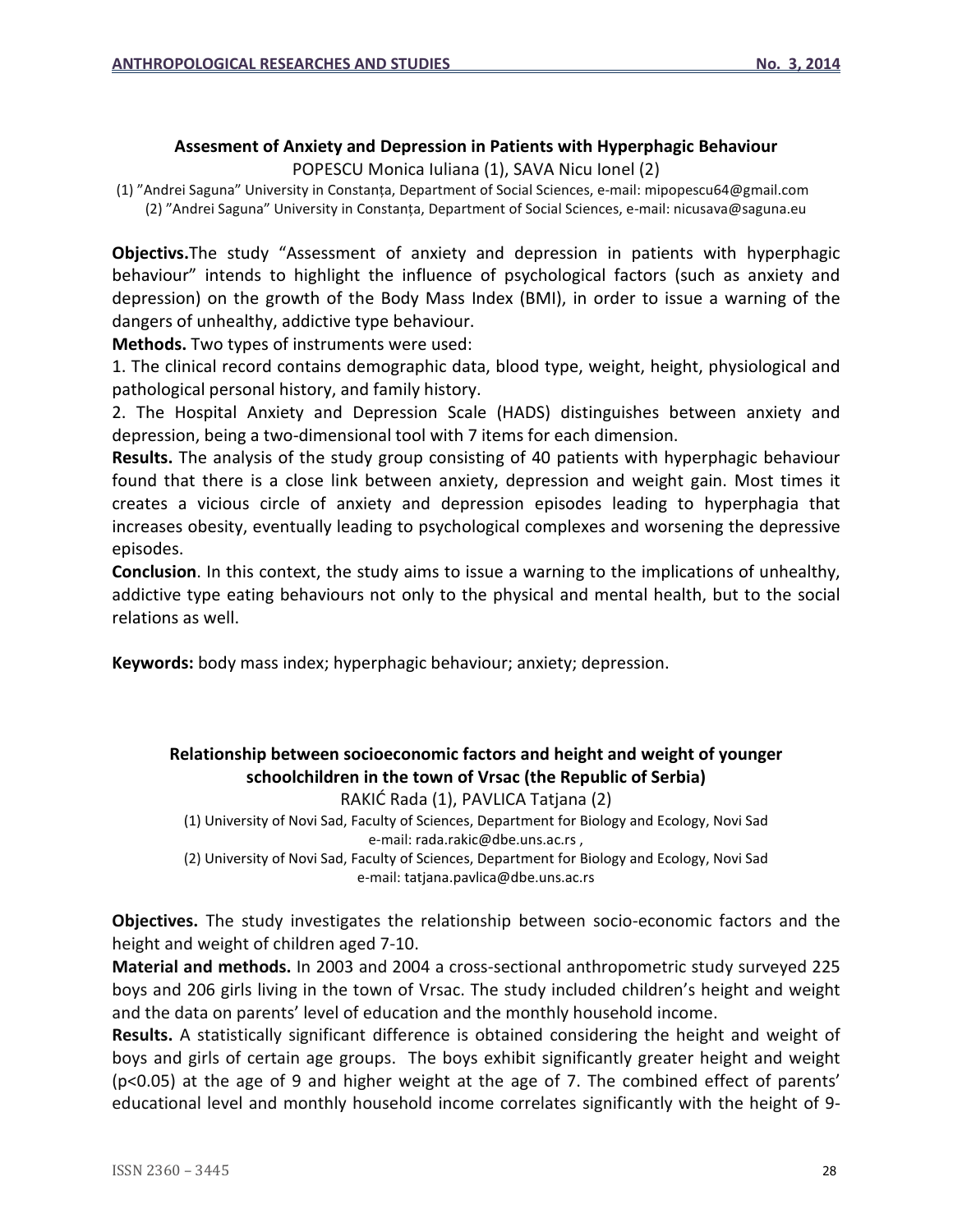year-old girls and weight of 8-year-old boys. Considering the impact of individual factors, mother's level of education correlates significantly with the height of 9-year-old girls and the weight of 8-year-old boys. The lowest height is recorded in boys and girls whose parents have primary school education. Girls whose mothers are with secondary and higher education level have significantly greater height than those whose mothers possess only primary education. Boys coming from families with low monthly income are of lower weight and height than boys from average and high income households, but the difference is not statistically significant. Girls coming from families with low monthly income have lower weight than the girls living in households of average and high monthly income.

C**onclusions.** Socioeconomic factors affect somatic growth of children and represent significant determinants of family environment.

**Key words:** socioeconomic factors; body height; body weight; children.

## **Particularities regarding the Nutrition Behavior of a Rural Roma community from Mures County**

RUTA Florina (1), VOIDAZAN Septimiu (2), GOLEA Cristina (3), TARCEA Monica (4) (1) University of Medicine and Pharmacy Tirgu Mures, Department of Community Nutrition and Food safety, email: florinaruta24@gmail.com (2) University of Medicine and Pharmacy Tirgu Mures, Department of Epidemiology, email: septi 26 07@yahoo.com (3) University of Medicine and Pharmacy Tirgu Mures, Department of Epidemiology, email:

cristinagolea@yahoo.com (4) University of Medicine and Pharmacy Tirgu Mures, Department of Community Nutrition and Food safety, email: monaumf2001@yahoo.com

**Objectives:** To identify the particularities of the food behavior of a group of Roma people from Mures County, in 2012.

**Material and Methods:** The study was based on the data collected from a group of 130 Roma people, data that resulted from a questionnaire with 50 questions regarding the knowledge and the food behavior of the members of the Roma community from Mures County.

**Results:** Among the group that was part of the study, aged between 14 and 76 years, the majority of the participants came from the rural area, unemployed and with no gender differences. Among the chronic diseases that we have observed, the presence of cardiovascular diseases (26.8%) and diabetes mellitus (7.1%) is prevalent. As regarding the consumption of foods, we have noticed a low frequency of the intake of dairy products, meat and high consumption of potatoes, fats and cold meats. Local food shops represent the main source of procurement and the equipment in the kitchen (with kitchen appliances and refrigerators to store the foods) is deficient. This group of people was reported to rarely go to the doctor but we have also noticed a low occurrence of chronic diseases in the group that was studied.

**Conclusions:** In the group that was studied, we have noticed unbalances as regarding the food intake, living conditions, the preparation of the foods, and insuficient knowledge about the aspects of a healthy nutrition, as well as a reduced use of medical services. All those factors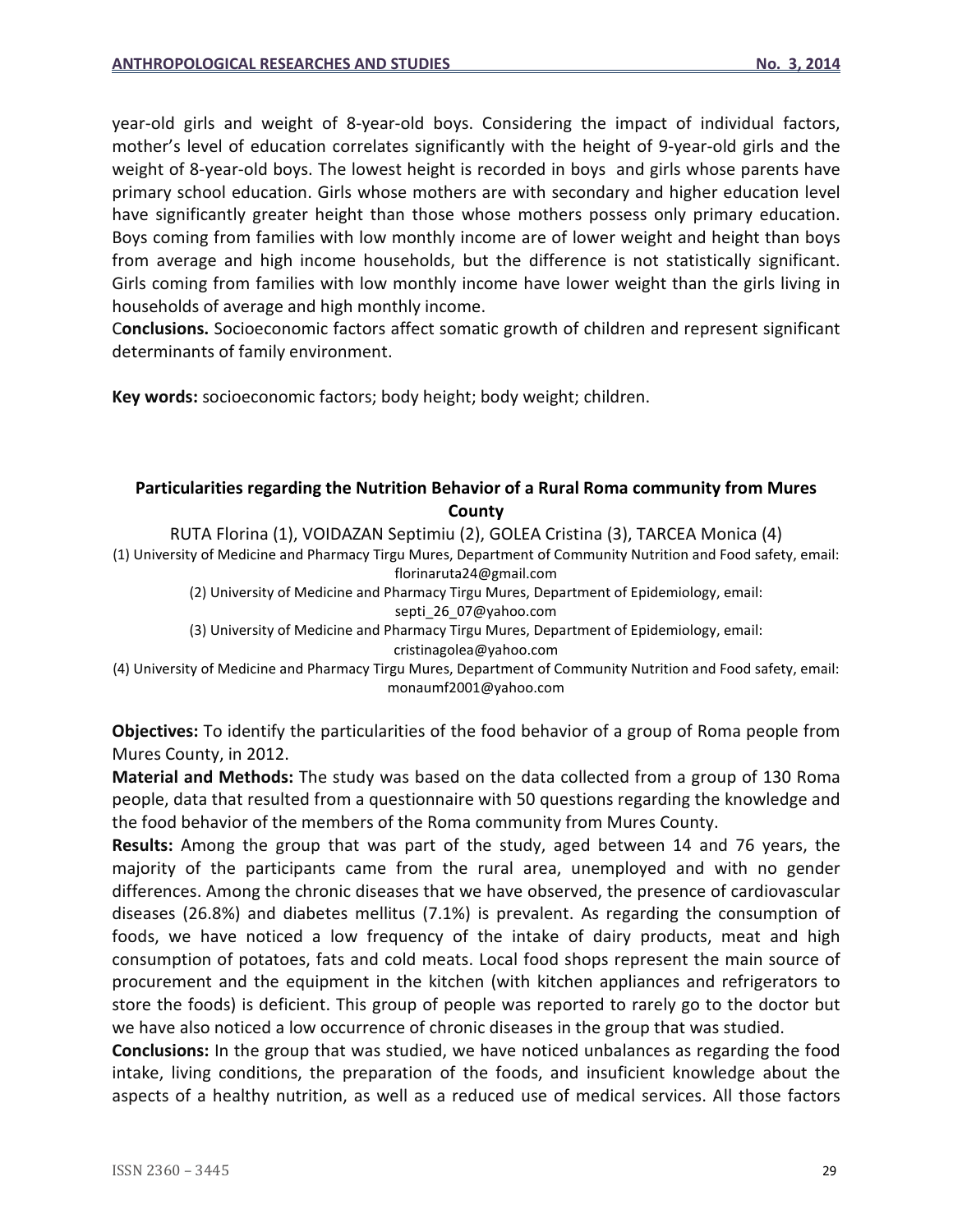indicate the necessity to develop educational programs for health among the members of this community.

**Keywords:** Roma people; nutrition; chronic diseases.

## **The impact of the dysfunctional family on the juvenile delinquency**

SAUCAN Doina Stefana (1), MICLE Mihai Ioan (2)

(1)"Constantin Radulescu Motru" Institute of Philosophy and Psychology of the Romanian Academy, Bucharest, Romania, Department of Psychology, e-mail: doina\_saucan@yahoo.com

(2)"Constantin Radulescu Motru" Institute of Philosophy and Psychology of the Romanian Academy, Bucharest, Romania, Department of Psychology, e-mail: mihai\_micle@yahoo.com

The dysfunctional family cultivates the chronic criminality. When speaking about the dysfunctional family the following factors are considered: the family type (legal established, consensual union, mono parental), the familial environment of the child (the child lived in the family of origin, in the relatives' family, in the family of adoption), family size, the family socioeconomic status, the parents instructional and educational level, parents and relatives penal antecedents, family health, parents and relatives' addictions, educational model of the family, family climate, family's values.

This article attempts to explain the effect of dysfunctional family on the juvenile delinquency. In this purpose we investigated 100 adolescents who have committed only one or more offences taking into account some of these family variables, using primary statistics.

Our findings suggest as it is also shown in the literature in the domain that dysfunctional family indeed negatively plays a role in the emergence of the juvenile delinquency. We observed that the adolescents who have committed two or more offences in relation to teens committing only an offence come in a greater number from consensual union relationship, developing a negative climate, families whose members have developed socially undesirable behavior, where lack affection and emotional support.

**Keywords:** dysfunctional family; juvenile delinquency; offence; consensual union relationship; familial negative climate.

## **The post-feudal legacy in contemporary Poland**

SMOCZYNSKI Rafal (1), ZARYCKI Tomasz (2)

(1) Institute of Philosophy and Sociology of the Polish Academy of Sciences, email: rsmoczyn@ifispan.waw.pl (2) Institute for Social Studies at the Warsaw University, email: t.zarycki@uw.edu.pl

The proposed paper is concerned with the gentry legacy that has been actively used by the Polish intelligentsia since 19<sup>th</sup> century in their collective identity strategies as well as in nationbuilding policies. It will be argued that modern intelligentsia has naturalized several elements of the gentry ethos what is visible for instance while analyzing the role of cultural assets in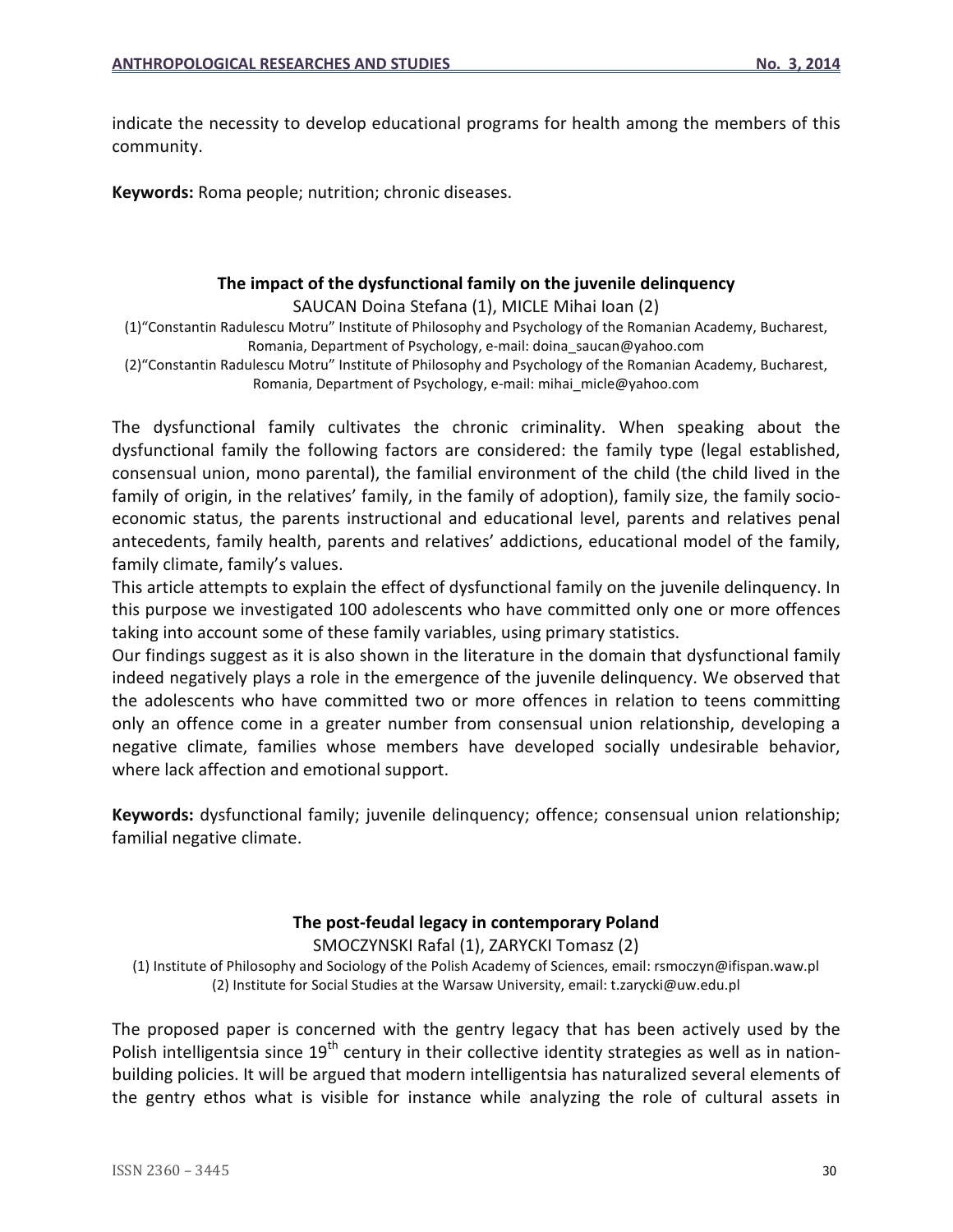sustaining the social stratification in Poland. One of the specific features of this legacy lies in "culturalization" of social hierarchies and blurring of the actual economic hierarchy, namely, intelligentsia tends to minimize the role of the economic status in the definition of the overall Polish social hierarchy. Although economic hierarchies are quite stable, they remain surprisingly marginalized in most discourses on social inequalities. Polish politics is known for its focus on symbolic issues, social conflicts are to the large extent focused on negotiations of symbolic hierarchies in terms of the post-gentry intelligentsia's ideals of citizenship. Members of the new economic elite are often condemned as being "nouveau riche" that is "boors" not deserving the full status of the intelligentsia. What is of special importance is that tools of this symbolic depreciation are available not only to intelligentsia itself but are in a way democratized. The entire spectrum of the Polish social hierarchy, although its economic dimension is undeniable, is negotiated in cultural terms, in other words economically or institutionally (politically) defined social positions require symbolic legitimization in terms of the intelligentsia post-gentry ideals of citizenship. The proposed paper will argue that this specific system of Polish symbolic stratification proved to be very stable and lies at the basis of the Polish social order until today despite radical social change of the communist post-second World War period, which did not challenge the structurally defined dominant role of the cultural elite.

**Keywords:** Poland; intelligentsia; cultural capital; gentry legacy.

# **Achievement of an inclusive society, on the issue of the persons with disabilities, requires a change of attitude-from a charity approach to rights-based action**

#### STOICA Marcela Monica

"Dimitrie Cantemir" Christian University, Faculty of Political Sciences; e-mail: mms\_stoica@yahoo.com

This research is aiming to demonstrate that a new vision and approach are necessary regarding the issue of persons with disabilities.

For a long period the policies concerning persons with disabilities have focused only on institutional care and welfare benefits. The premise was that persons with disabilities are victims, rather than subjects able and entitled to be active citizens.

There is a great difference between taking away from people with disabilities their right to make decisions about their lives, and providing "access to support". The first approach views people with disabilities as objects of treatments, charity and fear. The second places them at the centre of decision-making, respecting their autonomy, and viewing them as subject entitled to the full range of human rights.

The study is based on documentation from the specific literature, on analysing the primary data from surveys made by the international and European institutions (such as FRA surveys, data basis from the Council of Europe).

After a short critical analysis on the issues of persons with disabilities from legislative point of view - the international and European treaties - on one hand and, on the other hand, as an emancipator movement of the persons with disabilities and other civil society groups, all these results show us that the implementation of human rights is largely a question of political will.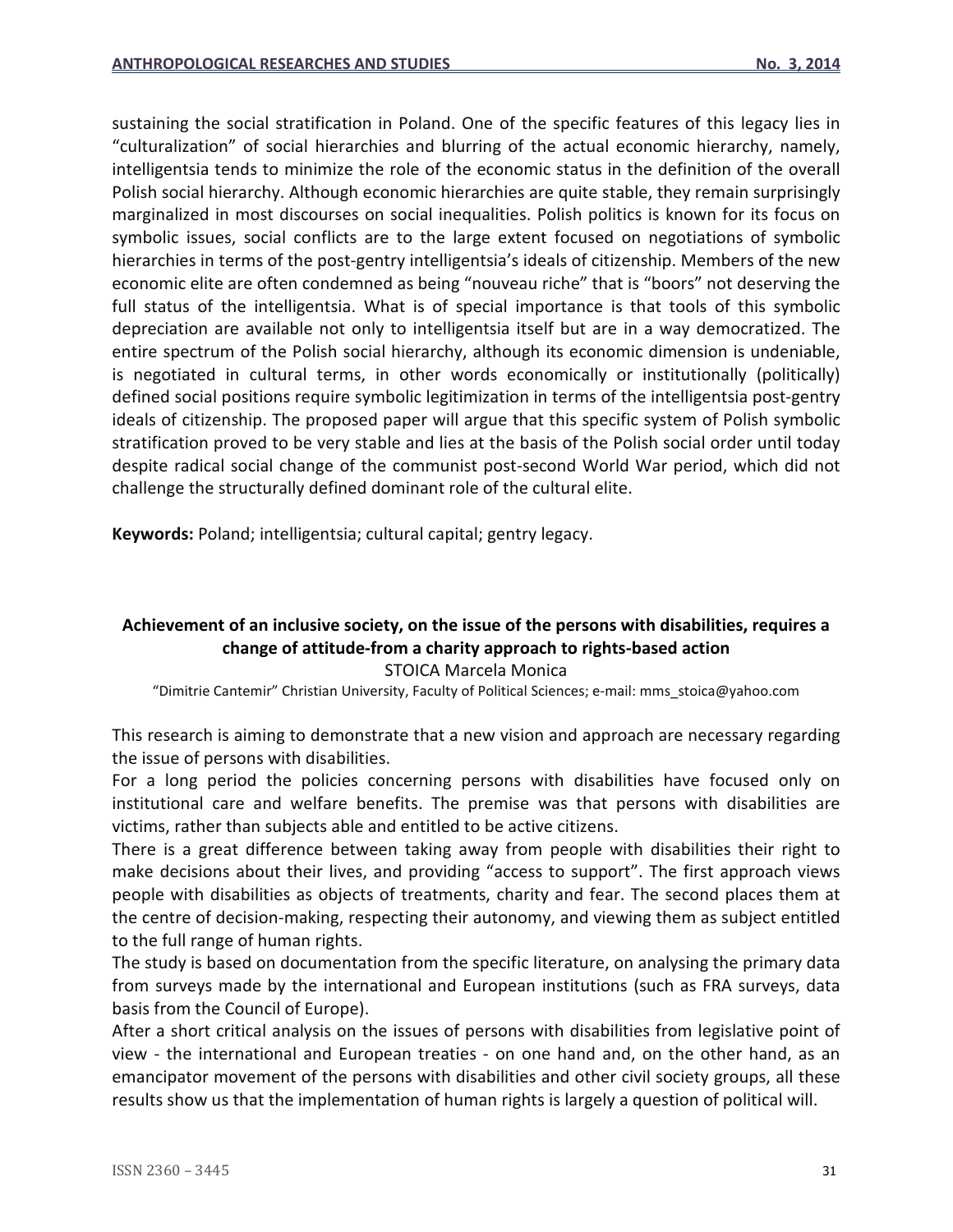So, in this particular field, the conclusions are that the new approach has to begin by considering the rights of persons with disabilities as human rights.

**Keywords:** human rights; violation; disability; European Convention; globalization.

## **Health risk perception of food additives in Hungary and Romania**

SZŰCS Viktória (1), SZABÓ Erzsébet (2), BÁNÁTI Diána (3), TARCEA Monica (4) (1) National Agricultural Research and Innovation Centre, Budapest Hungary, email: v.szucs@cfri.hu (2) International Life Sciences Institute Europe, Brussels, Belgium, email: e.szabo@cfri.hu (3) National Agricultural Research and Innovation Centre, Budapest Hungary, email: d.banati@cfri.hu (4) University of Medicine and Pharmacy Targu-Mures, Romania, Department of Community Nutrition and Food safety, email: monaumf2001@yahoo.com

**Objectives**: Most of the Hungarian and Romanian consumers think that drinks and foodstuffs can contain chemicals (Eurobarometer, 2013). Furthermore consumers of these countries reported high level of worry against food additives compared to the mean of the European Union (Eurobarometer, 2010).

**Material and methods**: In order to analyse Hungarian and Romanian consumers health risk perception regarding food additives a questionnaire survey was done via Internet.

**Results**: On the basis of the results of 437 Hungarian and 386 Romanian questionnaire it can be stated that Romanian respondents are more dubious and distrustful regarding the health effects of food additives than Hungarian. They deemed them health damaging components, which can cause allergy and tumours. According to the crosstab analysis − in some cases − the lower educated Hungarian participants and the female Romanian respondents perceived higher health risk. Participants who were strongly agree with the negative health effects of food additives − mainly in Hungary − showed strong need for additive free foodstuffs.

**Conclusions**: In order to diminishing the negative feelings regarding the health effects of food additives and to promote the conscious shopping decisions, accurate and scientifically established information is needed for consumers in both countries.

**Keywords:** eurobarometer; food additives; consumers; risk factor.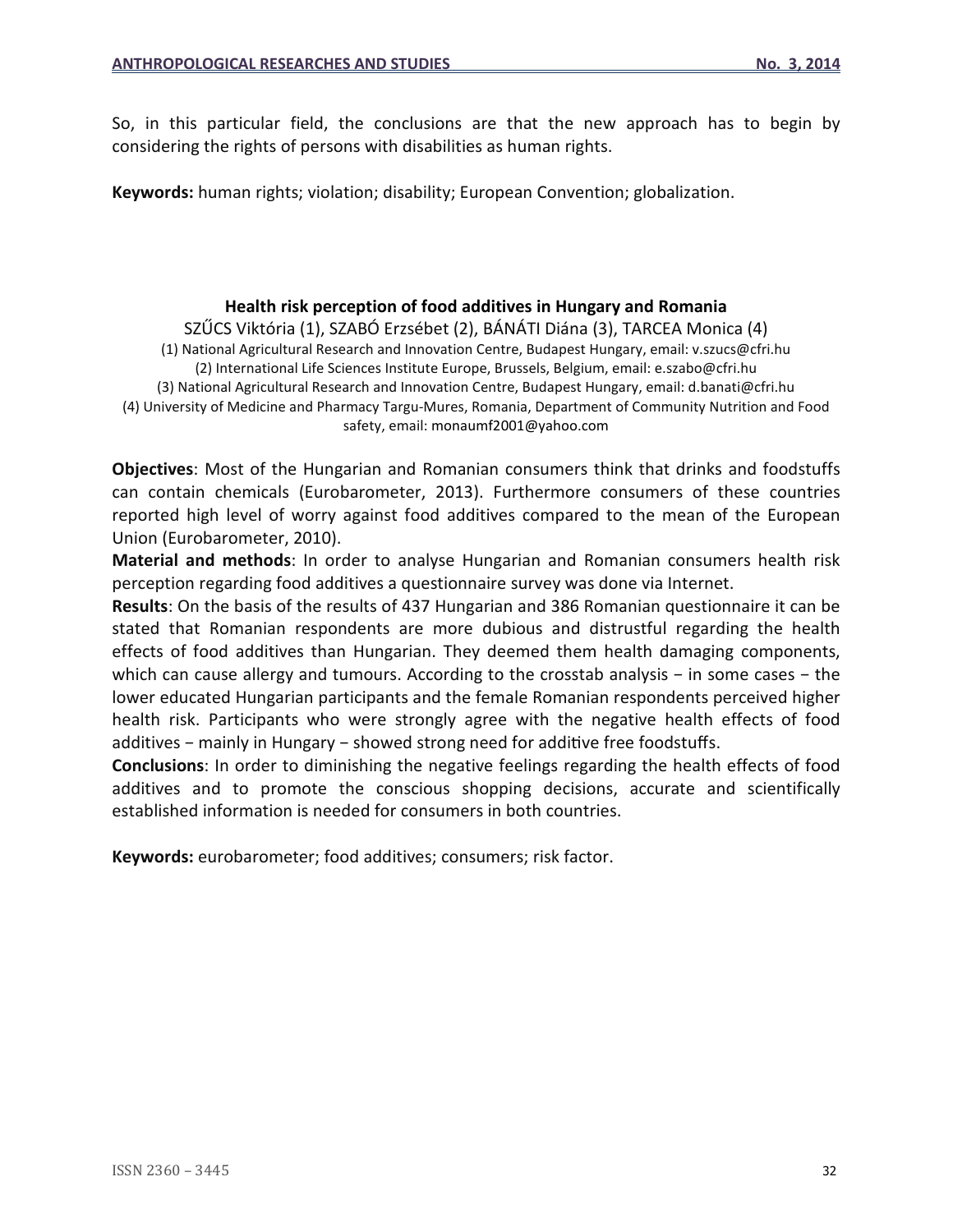## **Risk Behavior related to Smoking in a group of Pregnant Women from Mures District**

TARCEA Monica (1), VOIDAZAN Septimiu (2), RUTA Florina (3), MOLDOVAN Geanina (4), GRAMA Ovidiu (5), ABRAM Zoltan (6)

(1) University of Medicine and Pharmacy Tirgu Mures, Department of Community Nutrition and Food safety, email: monaumf2001@yahoo.com;

(2) University of Medicine and Pharmacy Tirgu Mures, Department of Epidemiology, email:

septi\_26\_07@yahoo.com

(3) University of Medicine and Pharmacy Tirgu Mures, Department of Community Nutrition and Food safety, email: florinaruta24@gmail.com

(4) University of Medicine and Pharmacy Tirgu Mures, Department of Community Nutrition and Food safety, email: geanina78moldovan@yahoo.com

(5) University of Medicine and Pharmacy Tirgu Mures, Department of Obstetrics and Gynecology, email:

ovi\_grama@yahoo.com

(6) University of Medicine and Pharmacy Tirgu Mures, Department of Hygiene, email: abramzoltan@yahoo.com

**Objectives**: To assess knowledge and attitudes towards smoking during pregnancy in a group of moms from Tirgu-Mures area.

**Materials and methods**: We used a cross-sectional study based on a questionnaire assessing smoking behavior and lifestyle during pregnancy, in a group of 370 women from Mures county, after delivery in gynecology wards, with a mean age of 31.6 years.

**Results**: In the study group 29.22% were pre-pregnancy smokers from wich 12.41% had smoked during pregnancy and 9.13% were ex-smokers. 25% of them are exposed to passive smoking. The risk factors associated with smoking in pregnancy were: 2.67% of them held a restrictive diet in the last months of pregnancy, 48% had consumed at least 3 cups of coffee per day, 2.67% had consumed alcohol weekly, 46.67% have reduced a lot their physical activity, 20% had a low intake of dairy and 10.67% have gained 20 kilos during pregnancy. Only half of the pregnant women said that they really want to quit smoking after delivery.

**Conclusions**: Some behavioral risk factors in pregnancy have to be followed closely by the General practitioners, Midwifes or Nutritionists in order to avoid complications and to maintain the health of the mother and fetus. It is a real challenge for the individual, the family and the society also to find the best ways of community intervention in order to reduce active or passive smoking.

**Keywords:** pregnancy; smoking; risk factor; intervention.

## **Family Risk Factors**

TIHON Aliona

"Nicolae Testemitanu" State University of Medicine and Pharmacy of the Republic of Moldova, Department of General Hygiene, e-mail: aliona.tihon@usmf.md

**Objectives.** To sustain that the community intervention focused on risk factors that appears at a young age is the key to prevent childhood delinquency and its escalation into chronic criminality. The purpose of this study was to determine whether there are differences in development between students from different family structure groupings.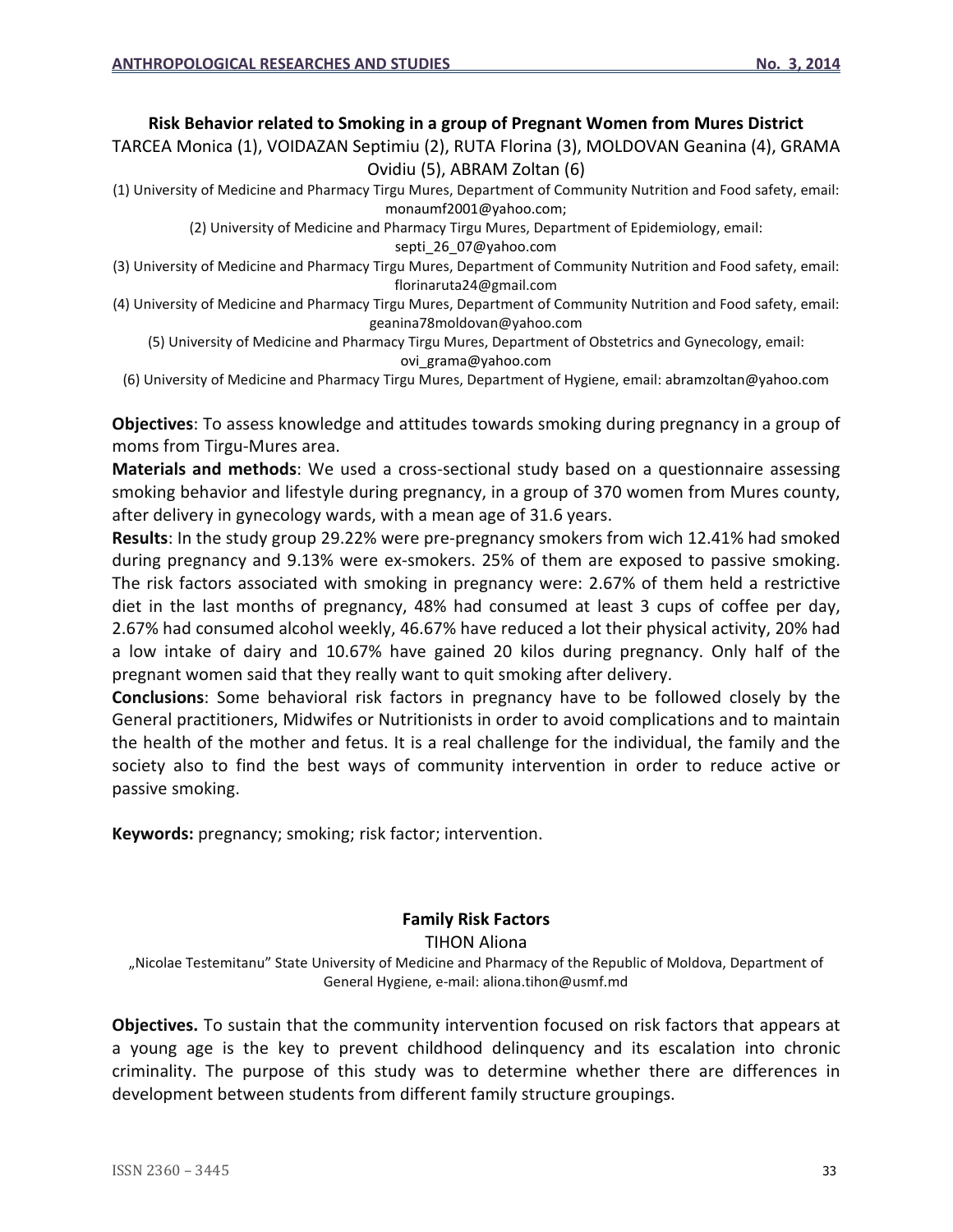**Materials and methods.** The survey is designed and conducted with technical assistance from health organizations, a stratified random sample of 4.2 respondents was selected from approximately 350 households.

**Results.** While there appears to be a clear association between the risk of abuse and the age of the child, the peak rates of physical abuse occur at different ages in different countries. In particular, it is necessary to understand more about how parental expectations of child behaviour vary across cultures, as well as what role plays child characteristics in the occurrence of abuse. Other factors that have been suggested as either risk factors or protective factors in child abuse –including stress, socio-economic level, social support, the availability of an extended family to take care of children, domestic violence and substance abuse – also need further research.

**Conclusions.** Child abuse is a serious global health problem, that's why new approaches should be developed and tested, especially those focusing on primary prevention. Specialists in health and education have a particular responsibility. Researchers in the fields of medicine and public health must have the skills to design and conduct community investigations of child abuse.

**Keywords:** risk factors; child abuse; intervention.

## **The involvement of pupils from secondary schools in the physical activity**  ȚIGANAȘ Odetta (1), ZEPCA Victor (2)

(1) The National Center for Public Health, Chişinău, the Republic of Moldova, e-mail: grammaodete@yahoo.com (2) The National Center for Public Health, Chişinău, the Republic of Moldova, e-mail: zepcav@yahoo.com

**Objectives.** The limitation of movement even from early childhood becomes a real risk factor for health. The aim of our study was to evaluate motor/physical activity performed by pupils at school and during extracurricular activities.

**Material and methods.** Using questionnaire method we studied pupils' participation in physical education classes, involvement in extracurricular sports activities and also the intensity of physical effort. Our subjects were 776 pupils (girls – 421, boys – 355) from rural secondary schools from the Republic of Moldova.

**Results.** The data show that 19.7% of surveyed respondents did not practice any form of movement in the past seven days, preferring other types of activities, 17.8% just in one day of the 7 days, 15.6% of them only during 2 days per week, 6.9% - 4 days and only 21.5% choose to move every day. During the last 12 months 45.7% of the pupils were not involved in extracurricular sports activities, and 89.3% of them declared that they are accustomed to moving only 2 hours per week at the physical education classes.

**Conclusions.** In our schools there is a tendency to a passive lifestyle, oriented to sedentariness. It is possible to fight against this risk factor only by promoting sport as a mean of education, which should be understood not as an activity of the moment, but as a series of continuous actions that take place throughout life. These skills are very effective if they are practiced and educated from early childhood.

**Keywords:** motor activity; pupils; sedentariness.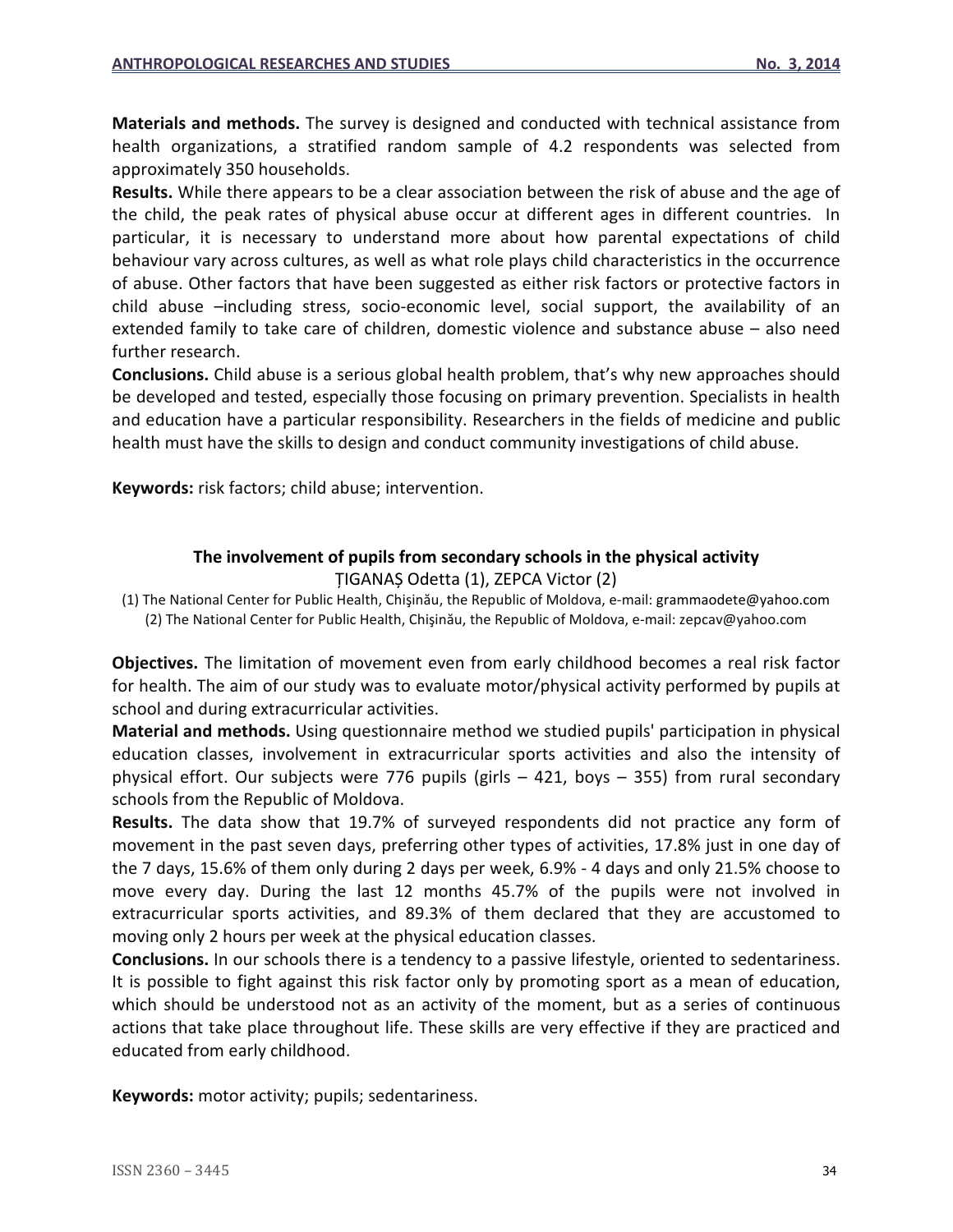#### **Unhealthy eating habits of the pupils from rural areas**

ZAPOROJAN Aculina (1), TARCEA Monica (2), ZEPCA Victor (3), CAZACU-STRATU Angela (4)

- (1) National Center for Public Health, Chișinău, the Republic of Moldova, e-mail: aculina-zaporojan@mail.ru (2) University of Medicine and Pharmacy Tirgu-Mures, Romania, Department of Community Nutrition and Food safety, e-mail: monaumf2001@yahoo.com
	- (3) National Center for Public Health, Chișinău, the Republic of Moldova, e-mail: zepcav@yahoo.com
	- (4) National Center for Public Health, Chișinău, the Republic of Moldova, e-mail: angela.cazacu@usmf.md

**Objectives.** The purpose of this study was to identify the food risk factors among pupils from the Republic of Moldova.

**Material and methods.** It was conducted a population transversal study, by applying a questionnaire on a sample of 1236 pupils from VII<sup>th</sup> to XII<sup>th</sup> class, in 10 high schools from different rural areas of the Republic of Moldova. Throughout the research were fully respected the principles of confidentiality and anonymity.

**Results.** A health risk factor encountered frequently or occasionally at a 95.4% of pupils (girls – 96.8%, boys – 93.7%, p <0.05) is the consumption of food with high content of sugar (candies, chocolate cake, biscuits and other sweet cakes etc.). We found also a high rate of pupils – 73.1% (girls – 74.9%, boys – 70.6%) who consume frequently or occasionally food with high fat content such as: chips, pizza, hamburger and hotdog. The frequent or occasional consumption of the products with high content of salt is encountered at 82.4% of pupils (girls – 83.1%, boys – 81.4%). Also 87.8% of pupils (girls – 88.2%, boys – 87.3%) are consuming frequently carbonated beverages with preservatives and colorants. The method of preparing dishes by frying in oil and grilling is used in 63.0% of pupil's families, with the risk implied.

**Conclusions.** The quota of pupils who consume foods with high content of sugar, animal fat, salt, preservatives and colorants is very high in our country. The unhealthy habit of the preparation of dishes is met in more than half of the children families. Based on these data we recommend to introduce into our schools curriculum the module "Healthy Eating", like in other countries, in order to train pupils for a healthy eating behavior.

Keywords**:** pupils; eating habits; risk factor.

## **Diet as a risk factor for Republic of Moldova pupils health**

ZAPOROJAN Aculina (1), ZEPCA Victor (2), TARCEA Monica (3), CAZACU-STRATU Angela (4)

- (1) National Center for Public Health, Chișinău, the Republic of Moldova, e-mail: aculina-zaporojan@mail.ru
- (2) National Center for Public Health, Chișinău, the Republic of Moldova, e-mail: zepcav@yahoo.com (3) University of Medicine and Pharmacy Tirgu-Mures, Romania, Department of Community Nutrition and Food

safety, e-mail: monaumf2001@yahoo.com

(4) National Center for Public Health, Chișinău, the Republic of Moldova, e-mail: angela.cazacu@usmf.md

**Objectives.** Incorrect diet can cause disturbances in physical and mental development of children who are in the process of growing and developing. Therefore we have studied the peculiarities of the alimentary regime of pupils and their willingness to serve breakfast in the school canteen.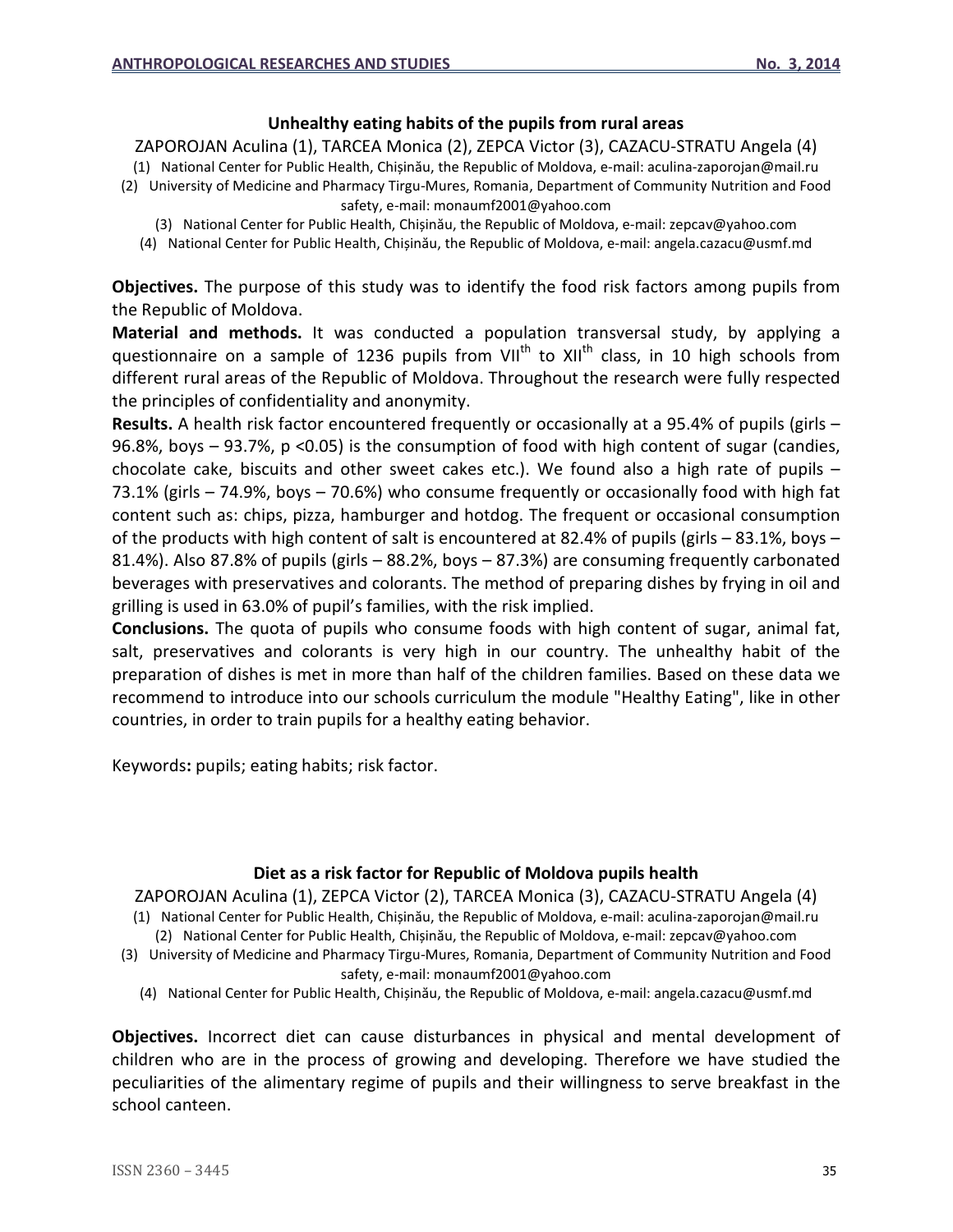**Material and methods.** It was conducted a transversal population study, by applying a questionnaire on a sample of 1236 pupils from VII<sup>th</sup> to XII<sup>th</sup> class, in 10 high schools from rural areas. The study included 44.1% boys and 55.9% girls. Throughout the research were fully respected the principles of confidentiality and anonymity.

**Results.** They have not served breakfast on the day preceding the questioning 18.7% of pupils (girls – 22.4%, boys – 14.2%) and 71.1% have no breakfast or snacks at school. 26.7% of pupils ate 1-2 times in the day preceding the questioning, the greater number being among girls (girls – 33.6%, boys – 18.2%, p <0.01). Only 47.4% of pupils (girls – 48.9%, boys – 45.5%) considered necessary to serve daily the breakfast at the school canteen. 32.6% of pupils declares that they can afford from their own account the daily payment for a breakfast at school canteen, the quota of those who sometimes cannot afford is 1.5-2 times higher.

**Conclusions.** We found a considerably high quota of pupils who have a diet that does not meet physiological requirements, and the frequency is higher among girls. Simultaneously a large number of pupils are aware of the need to serve a breakfast in the school canteen, inclusive from their own account.

Keywords**:** diet; pupils; health.

## **The self appreciation of bodyweight by the pupils from the Republic of Moldova**  ZAPOROJAN Aculina (1), ZEPCA Victor (2), CAZACU-STRATU Angela (3)

(1) National Center for Public Health, Chișinău, the Republic of Moldova, e-mail: aculina- zaporojan@mail.ru

- (2) National Center for Public Health, Chișinău, the Republic of Moldova, e-mail: zepcav@yahoo.com
- (3) National Center for Public Health, Chișinău, the Republic of Moldova, e-mail: angela.cazacu@usmf.md

**Objectives**. The purpose of this study was to identify students' opinions about their body weight and their actions to change it.

**Material and methods.** We used a population transversal study, by applying a questionnaire on a sample of 1236 pupils from VII<sup>th</sup> to XII<sup>th</sup> from, in 10 high schools from rural areas. The study included 44.1% boys and 55.9% girls. Throughout the research we fully respect the principles of confidentiality and anonymity.

**Results.** In our group of study 2.1% of pupils (boys – 2.4%, girls – 1.9%) considered that they are too much underweight and 9.7% of pupils (boys  $-$  11.3%, girls  $-$  8.4%) think that they are slightly underweight. As being slightly overweight were appreciated by 8.8% of the pupils (girls - 12.5%, boys - 4.1%) and the quota of those who consider themselves much overweight is 1.9%. 30.9% of the pupils tried to gain weight or lose weight in the last 7 days, in the last weeks before interview. Also 6.9% of the students said that in the last month stood 24 hours or more without eating, in order to lose weight or to prevent weight gain

**Conclusions.** Our data shows that an important percent of the pupils are not satisfied of their bodyweight, they appreciate they have either too low or too high weight. Also we found an important frequency of those who took measures to be slim (based on specific diets, with physical exercises or combine both methods, even total fasting for 24 hours or more) without proper recommendations.

Keywords**:** body weight; self appreciation; pupils.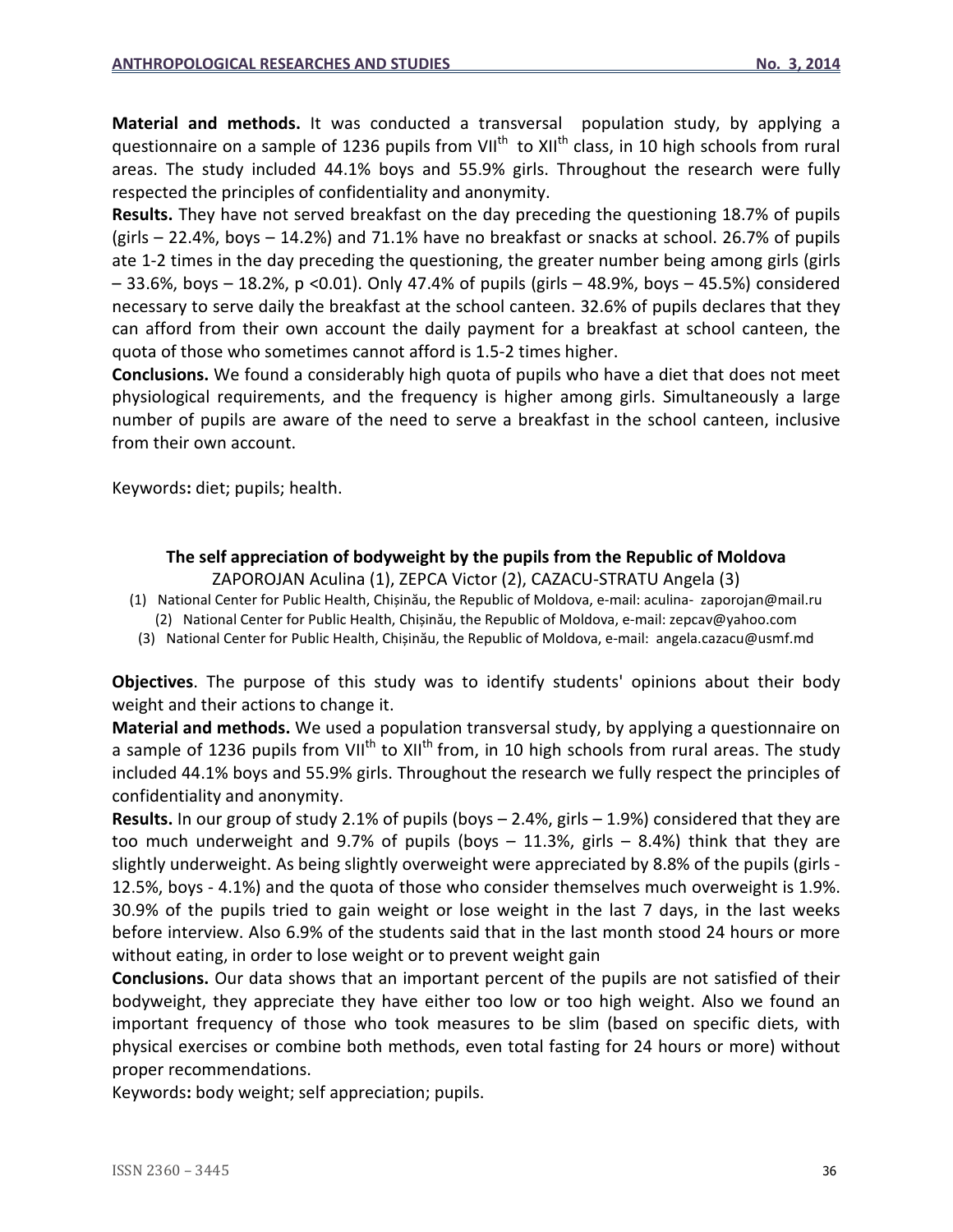#### **Emigration of Moldovan population as a risk factor for student's health**

ZEPCA Victor (1), ZAPOROJAN Aculina (2), CAZACU-STRATU Angela (3)

- (1) National Centre of Public Health, Chisinau, Republic of Moldova, e-mail: zepcav@yahoo.com
- (2) National Centre of Public Health, Chisinau, Republic of Moldova, e-mail: aculina-zaporojan@mail.ru
- (3) National Centre of Public Health, Chisinau, Republic of Moldova, e-mail: angela.cazacu@usmf.md

**Objectives.** The important mass emigration in the last two decades of working age population in order to engage in service abroad, caused a demographic phenomenon - appearance of temporarily incomplete families. It is known that in incomplete families the morbidity of the students is higher and health risk behavior is most frequent. This study aim to determine the magnitude of the adult population emigration, mainly of students' parents from Moldova.

**Material and methods.** We applied a questionnaire about work placement of students' parents on a group of 782 secondary school students in 10 high schools from rural areas, with focus on children whom parents are working abroad.

**Results.** Our results shows that of the vast majority of students (65.4%) both parents are working abroad, from 17.8% only father has a job and in 9.2% – only mother, also is not employed any of the parents in 7.6% of respondents. In our group 42.3% parents - are working abroad, respectively only father for 21.7%, only mother for 10.4% and both parents for 10.2% of the students interviewed. Children abandoned for a short or a long term by one or both parents are in the care of their mothers (including stepmothers and stepfathers) for 12.4% of them, in the care of grandparents – 8.4%, also in the care of fathers (including stepfathers and stepmothers or other adult) for 6.4% of the subjects.

**Conclusions.** Emigrations of parents have the character of a mass social phenomenon and as a result it will affect the health of children and adolescents in the future.

**Keywords:** emigration; students; health.

## **Training about behavioral risk factors for students in secondary schools**

ZEPCA Victor (1), ZAPOROJAN Aculina (2), CAZACU-STRATU Angela (3)

- (1) National Centre of Public Health, Chisinau, Republic of Moldova, e-mail: zepcav@yahoo.com
- (2) National Centre of Public Health, Chisinau, Republic of Moldova, e- mail: aculina-zaporojan@mail.ru
- (3) National Centre of Public Health, Chisinau, Republic of Moldova, e-mail: angela.cazacu@usmf.md

**Objectives.** To evaluate the students' opinion on the contribution of school in training about the behavioral risk factors.

**Material and methods.** Using the questionnaire method, the study was done on a group of 747 students (410 girls and 337 boys) of rural secondary school from Moldova. Students were asked if they discussed at school and / or in a medical office about the effects of using toxic substances (tobacco, alcohol, drugs), about AIDS /HIV, ways to prevent sexually transmitted diseases and pregnancy, healthy eating or physical inactivity.

**Results.** According to the survey in our group were informed at school and/or in medical office about effects of smoking **–** 70.1% of students, about alcohol **–** 60.6% and about drug use **–**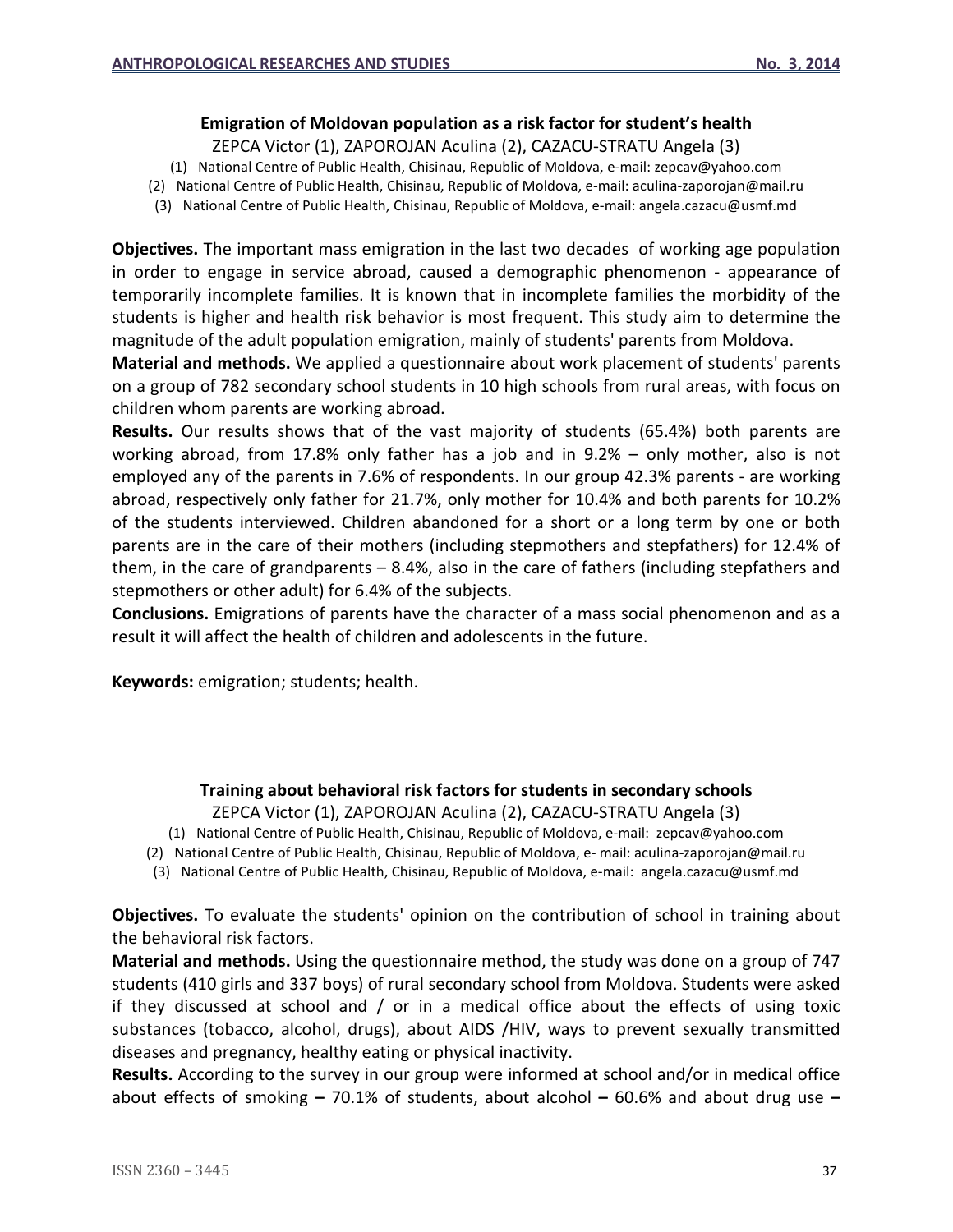51.8% of them. 56.5% of the students have talked in the class about AIDS or HIV infection and only 30.5%. about how to prevent sexually transmitted diseases. Pregnancy prevention methods have been teached for 24.5% secondary school students. 67.2% of students are informed about healthy feeding and 13.3% about the effects of sedentary life. The frequency of students informed about a list of 8 behavioral risk factors for health, was 8.3%, about 7 factors - 9.8% of them, about 6 factors **–** 7.9%, about 5 factors **–** 13.9%, about no more than 4 factors **–** 11.0%, about 3 risk factors **–** 11.2%, for 2 factors **–** 9.5% and just about one risk factor **–** 28.4% of the subjects interviewed.

**Conclusions.** A large number of students from secondary schools in Republic of Moldova were not informed about the main behavioral risk factors for health and a change in the curricula has to be done as soon as possible.

**Keywords:** behavioral risk factors; students; tobacco; drugs; HIV.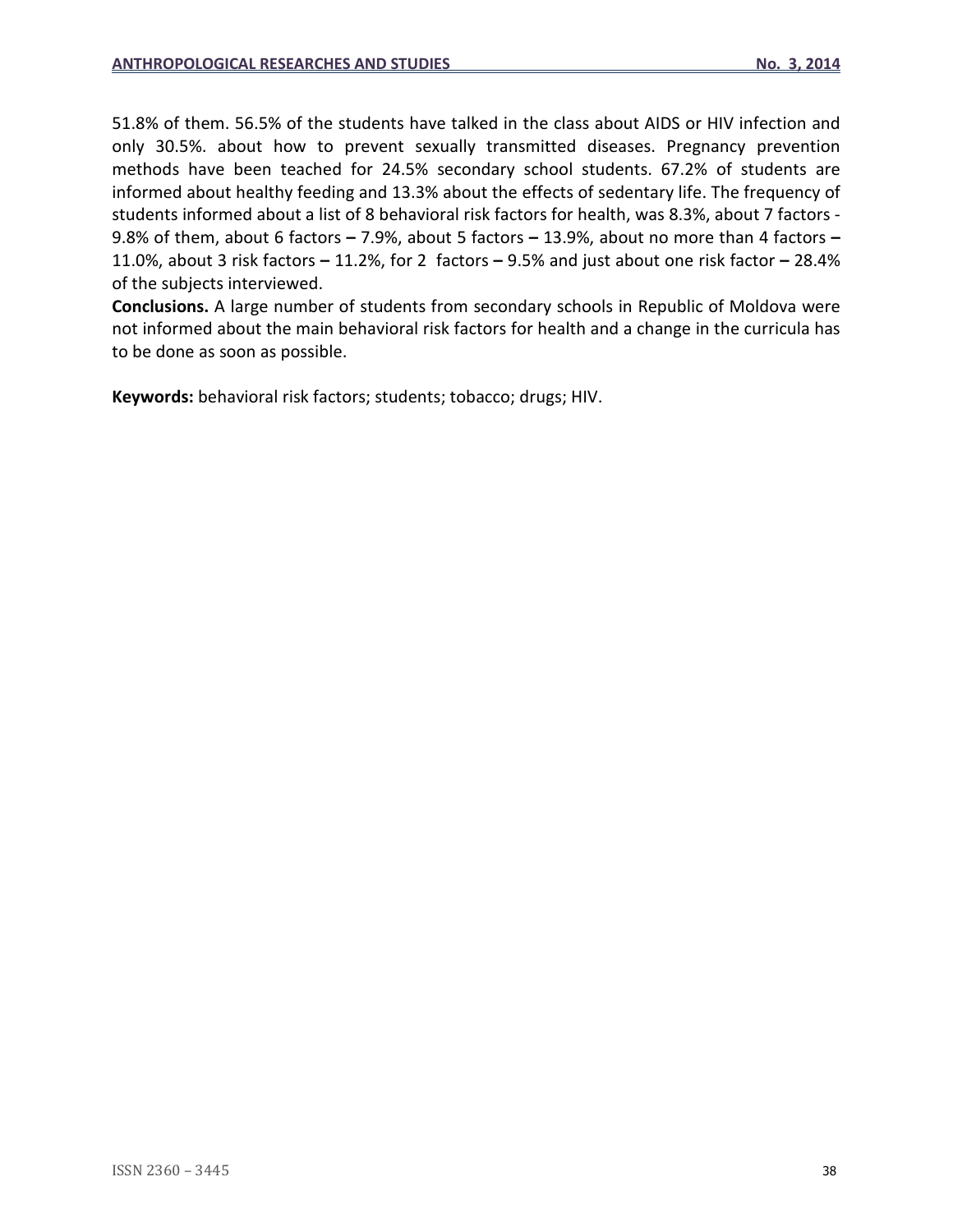#### **Index**

ABRAM Zoltan, 33 ALBU Adriana, 7, 20 BACIU Adina, 8 BALAN Greta, 9, 14 BALICA Ecaterina, 10 BÁNÁTI Diána, 32 BEJENARU Luminiţa, 10 BUONOMO Ilaria, 11 BURDUNIUC Olga, 9, 14 CAZACU-STRATU Angela, 12, 24, 35, 36, 37, 38 CEBAN Tatiana, 15, 19 CIOBANU Elena, 13 CIPRIANI Isabella, 11 COJOCARU Olivia, 14 COJOCARU Radu, 9, 14 CROITORU Cătălina, 15, 16 DRĂGHICI Aurelia, 17 DWORAKOWSKA Zofia, 17 ERDES KAVECAN Djerdji, 18 EREMCIUC Tatiana, 14 FERDOHLEB Alina, 15, 19 FERDOHLEB Eugenia, 15 FIORILLI Caterina, 11 FORMÁNKOVÁ Lenka, 20 GAVĂT Daniela, 7, 20 GEANĂ Gheorghiţă, 6 GOLEA Cristina, 29 GRAMA Ovidiu, 33 HAŠKOVÁ Hana, 21 KOSTOVIC Svetlana, 18 KOVACEVIC Maja, 18 KŘÍŽKOVÁ Alena, 20 MAMALIGA Narcisa, 19 MARINESCU Valentina, 22 MAVRICHI Ionuţ, 23

MICLE Mihai Ioan, 30 MOCANU Anna, 24 MOLDOVAN Geanina, 33 Nicolae OPOPOL, 16 OLJACA Milka, 18 OVERCENCO Ala, 16 PANICO Antonio, 25 PAVLICA Tatjana, 25, 29 PETRESCU Cristina, 26 PIPERNO Simone, 11 POPA Clara L., 27 POPESCU Monica Iuliana, 28 RADA Cornelia, 17 RAKIĆ Rada, 25, 29 RATA Vadim, 19 RIMIS Constantin, 9, 14 ROSSANO Riccardo, 25 RUTA Florina, 29, 33 SADDI Ilaria, 11 SAUCAN Doina Stefana, 30 SAVA Nicu Ionel, 28 SMOCZYNSKI Rafal, 31 STOICA Marcela Monica, 31 SZABÓ Erzsébet, 32 SZŰCS Viktória, 32 TARCEA Monica, 12, 29, 32, 33, 35, 36 ȚIGANAȘ Odetta, 24, 34 TIHON Aliona, 34 Valeriu PANTEA, 16 VLAICU Brigitha, 26 VOIDAZAN Septimiu, 29, 33 ZAPOROJAN Aculina, 12, 35, 36, 37, 38 ZARYCKI Tomasz, 31 ZEPCA Victor, 12, 24, 34, 35, 36, 37, 38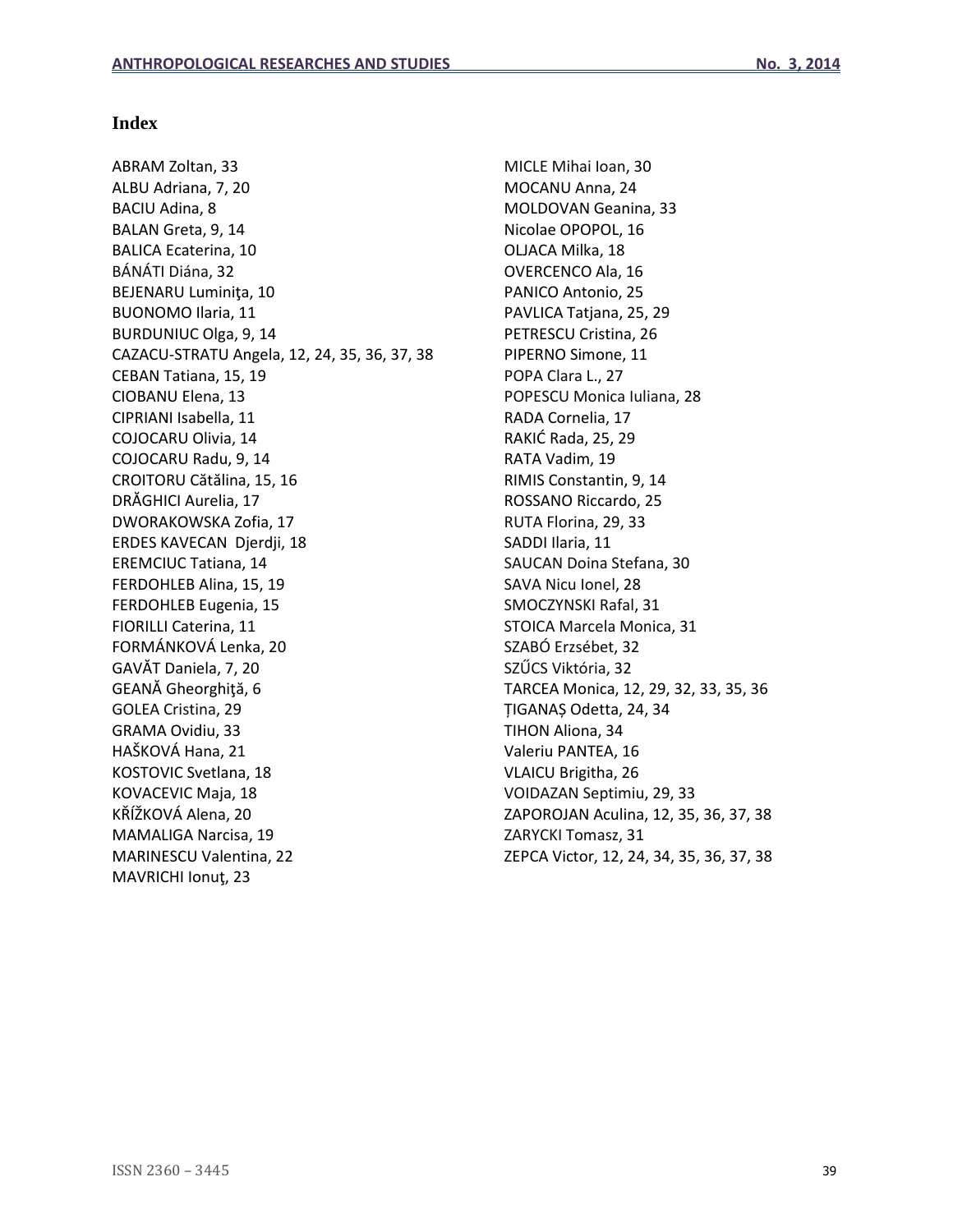## **Annexe – Conference Programme**

"Francisc I. Rainer" Anthropology Institute of the Romanian Academy, Bucharest "Constantin Radulescu Motru" Institute of Philosophy and Psychology of the Romanian Academy, Bucharest Institute of Sociology, Romanian Academy, Bucharest "Dimitrie Cantemir" Christian University, Bucharest Romania

University of Medicine and Pharmacy Targu-Mures, Romania

#### **National Conference with International Participation**

#### **"INDIVIDUAL, FAMILY, SOCIETY - CONTEMPORARY CHALLENGES"**

| Tuesday, May 27 <sup>th</sup> , 2014, | Bucharest, "Dimitrie Cantemir" Christian University, 176         |
|---------------------------------------|------------------------------------------------------------------|
| 9:00 am - 17:30 pm                    | Splaiul Unirii, 4 <sup>th</sup> District, Romania                |
| May 28 <sup>th</sup> , 2014,          | <b>Bucharest, "Francisc I. Rainer" Anthropology Institute of</b> |
| 9:30 am - 15:30 pm                    | the Romanian Academy, 8 Avenue Eroii Sanitari, 5 <sup>th</sup>   |
|                                       | District, Romania                                                |

#### **Scientific Committee of the Conference**

 BĂLĂCEANU Stolnici Constantin, Acad., "Francisc I. Rainer" Anthropology Institute of the Romanian Academy, Bucharest

 SURDU Alexandru, Acad., "Constantin Rădulescu Motru" Institute of Philosophy and Psychology of the Romanian Academy

 BACIU Adina, PhD, "Francisc I. Rainer" Anthropology Institute of the Romanian Academy, Bucharest, Biomedical Department

BĂDESCU Ilie, PhD, Institute of Sociology, Romanian Academy, Bucharest

 BALTASIU Radu, PhD, Department of Sociology and Social Work, University of Bucharest, Romania

 BISTRICEANU PANTELIMON Corina, PhD, Department of Sociology-Psychology, "Spiru Haret" University, Bucharest, Romania

 CIOBANU Adela Magdalena, PhD, Department of Psychiatry, "Carol Davila" University of Medicine and Pharmacy, Bucharest

 CROITORU Cătălina, PhD, State University of Medicine and Pharmacy "Nicolae Testemitanu", Chisinau, Moldova Republic

 DUMITRESCU Corina Adriana, PhD, Department of Law and Administration, "Dimitrie Cantemir" Christian University, Romania

DWORAKOWSKA Zofia*,* PhD, Institute of Polish Culture, Warsaw University

FIORILLI Caterina, PhD, LUMSA University, Faculty of Educational Sciences, Roma, Italy

 SĂUCAN Doina, PhD, "Constantin Radulescu Motru" Institute of Philosophy and Psychology of the Romanian Academy, Bucharest, Romania, Department of Psychology

 SMOCZYNSKI Rafal, PhD, Institute of Philosophy and Sociology of the Polish Academy of Sciences, Warsaw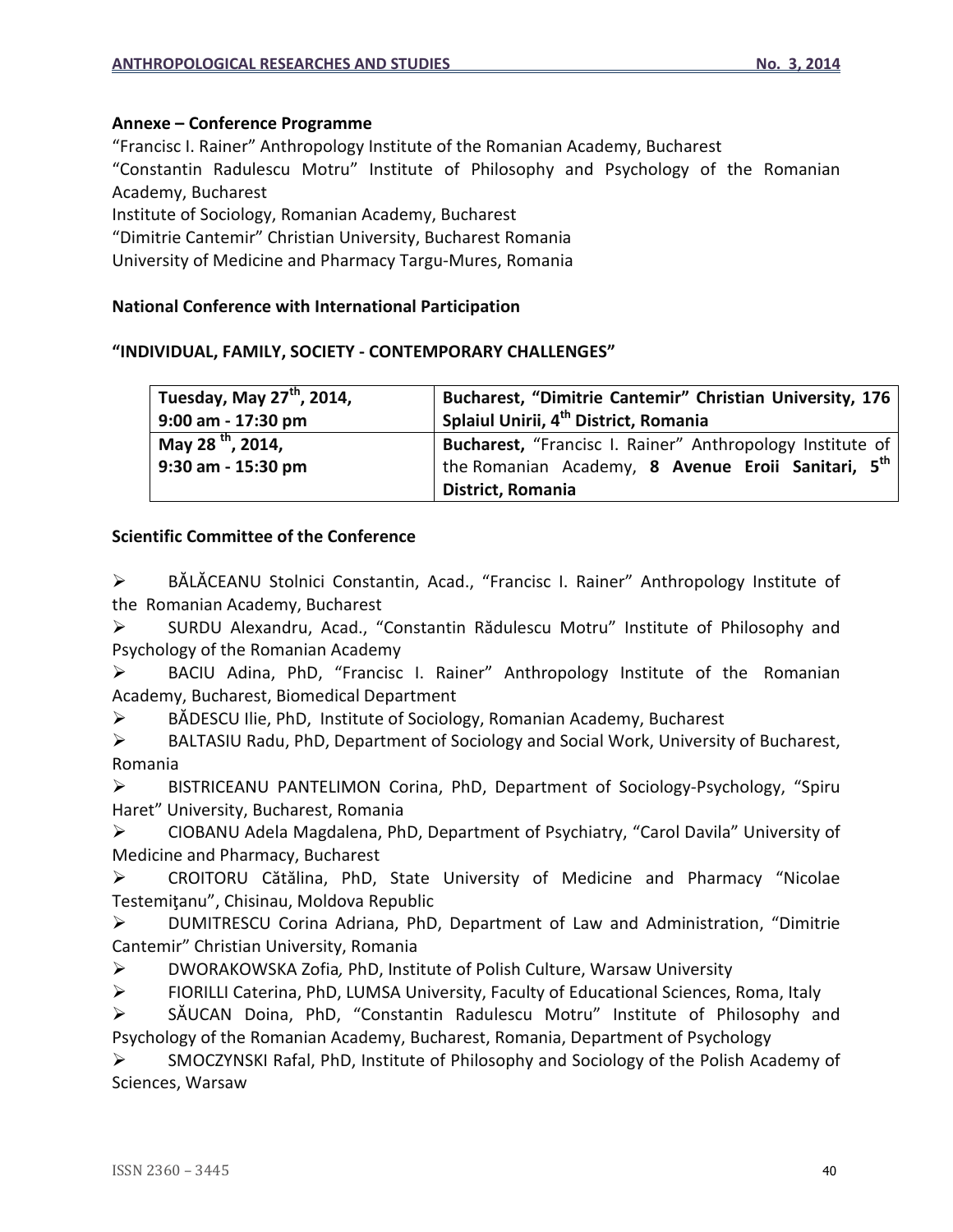$\triangleright$  GEANA Gheorghită, PhD, "Francisc I. Rainer" Anthropology Institute of the Romanian Academy , Bucharest

 GLAVCE Cristiana, PhD, "Francisc I. Rainer" Anthropology Institute of the Romanian Academy, Bucharest

HASKOVA Hana, PhD, Institute of Sociology of the Czech Academy of Sciences, Prague

HEEMERYCK Antoine, PhD, Paris 1 University, Pantheon, Sorbonne, France

 ISPAS Alexandru, PhD, "Francisc I. Rainer" Anthropology Institute of the Romanian Academy, Bucharest

 HRISTOVA Antoaneta Georgieva, PhD, Institute for Population and Human Studies, Bulgarian Academy of Sciences

 $\triangleright$  KRIZKOVA Alena, PhD, Institute of Sociology of the Czech Academy of Sciences, Prague

 MARHAN Ana Maria, PhD, "Constantin Radulescu Motru" Institute of Philosophy and Psychology of the Romanian Academy, Bucharest, Romania, Department of Psychology

PANICO Antonio, PhD, LUMSA University, Faculty of Educational Sciences, Roma, Italy

 PANTELIMON Cristi, PhD, Department of Sociology-Psychology, "Spiru Haret" University, Bucharest, Romania

 $\triangleright$  PASCA Maria Dorina, PhD, University of Medicine and Pharmacy Targu-Mures, Romania

 PAVLICA Tatjana, PhD, Faculty for Sciences, Department for Biology and Ecology, Novi Sad, Serbia

 POPA Camelia, PhD, "Constantin Radulescu Motru" Institute of Philosophy and Psychology of the Romanian Academy, Bucharest, Romania, Department of Psychology

 RADA Cornelia, PhD, "Francisc I. Rainer" Anthropology Institute of the Romanian Academy, Bucharest, Biomedical Department

TALABAN Irena, PhD, Department of Psychology, Lille Catholic University, Lille, France

TARCEA Monica, PhD, University of Medicine and Pharmacy Targu-Mures, Romania

 TURCU Suzana, PhD, "Francisc I. Rainer" Anthropology Institute of the Romanian Academy, Bucharest, Biomedical Department

 VOINEA Maria, PhD, Department of Sociology and Social Work, University of Bucharest, Romania

 $\triangleright$  ZEPCA Victor, PhD, National Center of Public Health, Chisinau, Moldova Republic

## **Organizing committee of the conference:**

BISTRICEANU PANTELIMON Corina, PhD, "Spiru Haret University"**,** Bucharest, Romania

 BACIU Adina, PhD, "Francisc I. Rainer" Anthropology Institute of the Romanian Academy, Bucharest

 POPA Camelia, PhD, "Constantin Radulescu Motru" Institute of Philosophy and Psychology of the Romanian Academy, Bucharest

 RADA Cornelia, PhD**,** "Francisc I. Rainer" Anthropology Institute of the Romanian Academy, Buchares**t** 

 TURCU Suzana, PhD, "Francisc I. Rainer" Anthropology Institute of the Romanian Academy, Bucharest.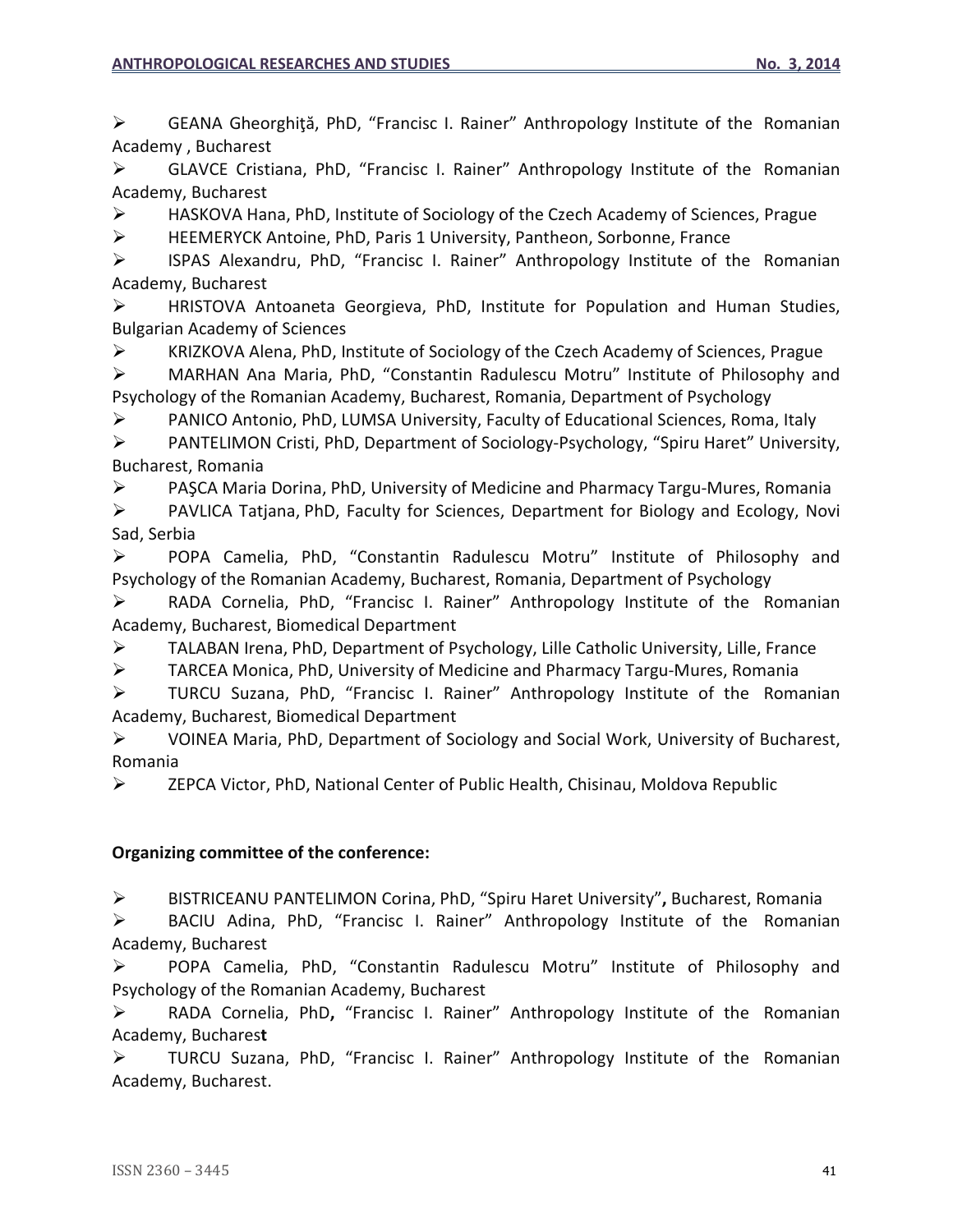# CONFERENCE PROGRAMME

|                                                                                                                  | The first day of the Conference, Tuesday, May $27^{th}$ , 2014, 9:00 am - 17:30 pm |                                                                                                          |  |  |  |  |  |
|------------------------------------------------------------------------------------------------------------------|------------------------------------------------------------------------------------|----------------------------------------------------------------------------------------------------------|--|--|--|--|--|
| Bucharest, "Dimitrie Cantemir" Christian University, 176 Splaiul Unirii, 4 <sup>th</sup> District, Romania (Room |                                                                                    |                                                                                                          |  |  |  |  |  |
| 130-2nd floor, and Room 39-ground floor)                                                                         |                                                                                    |                                                                                                          |  |  |  |  |  |
| Please do not overpass 10 minutes for your conference communication                                              |                                                                                    |                                                                                                          |  |  |  |  |  |
|                                                                                                                  | Room 130-2nd floor, 09:00-13:00                                                    |                                                                                                          |  |  |  |  |  |
|                                                                                                                  | 09:00-09:30                                                                        | <b>Registration of Participants</b>                                                                      |  |  |  |  |  |
|                                                                                                                  | 09:30-10:00                                                                        | <b>Welcome and opening</b>                                                                               |  |  |  |  |  |
|                                                                                                                  |                                                                                    | > DUMITRESCU Corina Adriana, PhD, "Dimitrie Cantemir" Christian University,                              |  |  |  |  |  |
|                                                                                                                  |                                                                                    | Bucharest, Romania, Department of Law and Administration                                                 |  |  |  |  |  |
|                                                                                                                  |                                                                                    | > GEANA Gheorghită, PhD, "Francisc I. Rainer" Anthropology Institute of                                  |  |  |  |  |  |
|                                                                                                                  |                                                                                    | the Romanian Academy, Bucharest                                                                          |  |  |  |  |  |
|                                                                                                                  | 10:00-12:30                                                                        | First session, Room 130-2nd floor                                                                        |  |  |  |  |  |
|                                                                                                                  | <b>Chairpersons</b>                                                                |                                                                                                          |  |  |  |  |  |
|                                                                                                                  |                                                                                    | > BĂLĂCEANU Stolnici Constantin, Acad., "Francisc I. Rainer" Anthropology Institute of the Romanian      |  |  |  |  |  |
|                                                                                                                  | Academy, Bucharest                                                                 |                                                                                                          |  |  |  |  |  |
|                                                                                                                  |                                                                                    | > CROITORU Cătălina, PhD, State University of Medicine and Pharmacy "Nicolae Testemițanu",               |  |  |  |  |  |
|                                                                                                                  |                                                                                    | Chisinau, Moldova Republic                                                                               |  |  |  |  |  |
|                                                                                                                  |                                                                                    | > BALICA Ecaterina, PhD, Institute of Sociology, Romanian Academy, Bucharest                             |  |  |  |  |  |
|                                                                                                                  | <b>Moderators</b>                                                                  |                                                                                                          |  |  |  |  |  |
|                                                                                                                  |                                                                                    | > BISTRICEANU PANTELIMON Corina, PhD, "Spiru Haret University", Bucharest, Romania                       |  |  |  |  |  |
|                                                                                                                  |                                                                                    | > RADA Cornelia, PhD, "Francisc I. Rainer" Anthropology Institute of the Romanian Academy,               |  |  |  |  |  |
|                                                                                                                  | <b>Bucharest</b>                                                                   |                                                                                                          |  |  |  |  |  |
| $\mathbf{1}$                                                                                                     |                                                                                    | ALBU Adriana (1), GAVAT Daniela (2), Food habits assessment of a teenagers group from lasi, (1)          |  |  |  |  |  |
|                                                                                                                  |                                                                                    | University of Medicine and Pharmacy "Gr.T.Popa", lasi, e-mail: adrianaalbu@ymail.com, (2)                |  |  |  |  |  |
|                                                                                                                  |                                                                                    | Primary School of "Vânători", Iasi, e-mail: dana39dana@yahoo.com                                         |  |  |  |  |  |
| $\overline{2}$                                                                                                   |                                                                                    | BEJENARU Luminiţa, Teaching and learning anthropology in "Alexandru Ioan Cuza" University of             |  |  |  |  |  |
|                                                                                                                  |                                                                                    | Iași, Romania, "Alexandru Ioan Cuza" University of Iași, Faculty of Biology, e-mail: lumib@uaic.ro,      |  |  |  |  |  |
|                                                                                                                  | bejlumi@yahoo.com                                                                  |                                                                                                          |  |  |  |  |  |
| 3                                                                                                                |                                                                                    | FERDOHLEB Alina (1), MAMALIGA Narcisa (2), CEBAN Tatiana (3), RATA Vadim (4) The evolution               |  |  |  |  |  |
|                                                                                                                  |                                                                                    | of the phenomenon of disability at the population of working age, (1) (3) (4) National Centre of         |  |  |  |  |  |
|                                                                                                                  |                                                                                    | Public Health, e-mail: alina.ferdohleb@gmail.com, aferdohleb@cnsp.md, National Board for                 |  |  |  |  |  |
|                                                                                                                  | Disability                                                                         | Rating<br>and<br>Working<br>Capacity, Chisinau,<br>Moldova,<br>R.,<br>e-mail:                            |  |  |  |  |  |
|                                                                                                                  |                                                                                    | narcisa.mamaliga@yahoo.com, (4) State Medical and Pharmaceutical University "Nicolae                     |  |  |  |  |  |
|                                                                                                                  |                                                                                    | Testemitanu", e-mail: tatianacebann@gmail.com, e-mail: ratavadim@mail.ru                                 |  |  |  |  |  |
| 4                                                                                                                |                                                                                    | MARINESCU Valentina, Reconstructing Social Identities in the Balkans and Central Europe through          |  |  |  |  |  |
|                                                                                                                  |                                                                                    | Popular Culture, Faculty of Sociology and Social Work, University of Bucharest, Romania, e-mail:         |  |  |  |  |  |
|                                                                                                                  |                                                                                    | vmarinescu9@yahoo.com                                                                                    |  |  |  |  |  |
| 5                                                                                                                |                                                                                    | PANICO Antonio, ROSSANO Riccardo, The family of the young Romanian immigrants in Italy,                  |  |  |  |  |  |
|                                                                                                                  |                                                                                    | Libera Università Maria SS. Assunta, Department of Law, Rome, email: a.panico@lumsa.it, email:           |  |  |  |  |  |
|                                                                                                                  |                                                                                    | riccardorossano@libero.it                                                                                |  |  |  |  |  |
| 6                                                                                                                |                                                                                    | POPESCU Monica Iuliana, SAVA Nicu Ionel, "Andrei Saguna" University in Constanța, Assesment              |  |  |  |  |  |
|                                                                                                                  |                                                                                    | of Anxiety and Depression in Patients with Hyperphagic Behaviour, Department of Social Sciences,         |  |  |  |  |  |
|                                                                                                                  |                                                                                    | e-mail: mipopescu64@gmail.com, e-mail: nicusava@saguna.eu                                                |  |  |  |  |  |
| $\overline{7}$                                                                                                   |                                                                                    | TIHON Aliona, Family Risk Factors, "Nicolae Testemitanu" State University of Medicine and                |  |  |  |  |  |
|                                                                                                                  |                                                                                    | Pharmacy of the Republic of Moldova, Department of General Hygiene,<br>e-mail:                           |  |  |  |  |  |
|                                                                                                                  |                                                                                    | aliona.tihon@usmf.md                                                                                     |  |  |  |  |  |
| 8                                                                                                                |                                                                                    | SECARĂ Constantin, Trepte ale iubirii la români. Perspective antropologice ale constituirii și ființării |  |  |  |  |  |
|                                                                                                                  |                                                                                    | familiei tradiționale românești, Institutul de Etnografie și Folclor "Constantin Brăiloiu" al            |  |  |  |  |  |
|                                                                                                                  |                                                                                    | Academiei Române, colectivul de etnomuzicologie, e-mail: constantin_secara@yahoo.com                     |  |  |  |  |  |
| 9                                                                                                                |                                                                                    | BOLOHAN Andra (1), PREDA Georgeta (2) Stilurile parentale - factori de risc ai tulburărilor              |  |  |  |  |  |
|                                                                                                                  |                                                                                    | anxioase la copil și adolescent (1) Institutul de Filosofie și Psihologie "Constantin Rădulescu          |  |  |  |  |  |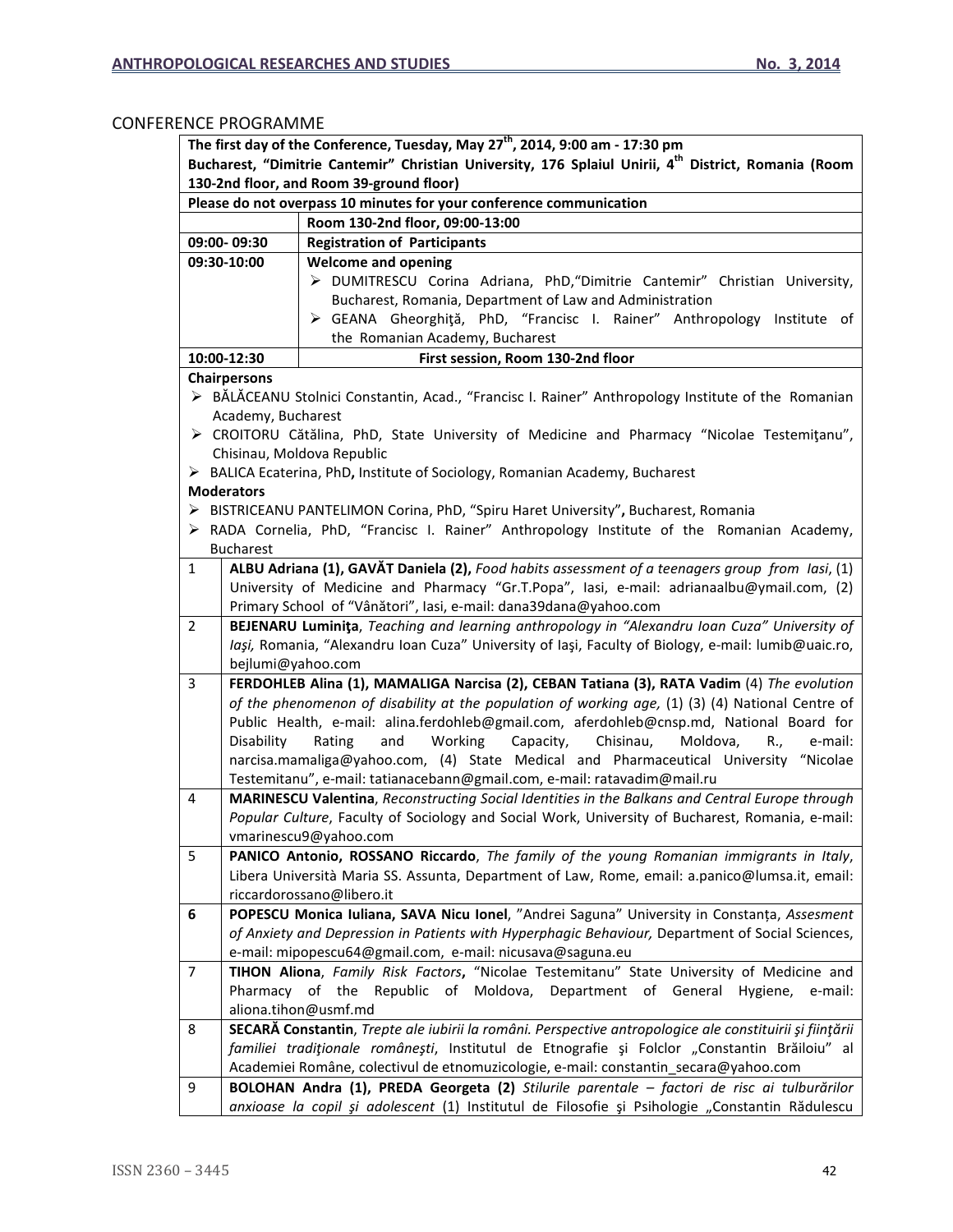|                |                                                                                                    | Motru", Departamentul de Psihologie, e-mail: andra_bolohan@yahoo.com (2) Institutul de              |  |  |  |  |  |  |
|----------------|----------------------------------------------------------------------------------------------------|-----------------------------------------------------------------------------------------------------|--|--|--|--|--|--|
|                | Filosofie și Psihologie "Constantin Rădulescu Motru", Departamentul de Psihologie,<br>e-mail:      |                                                                                                     |  |  |  |  |  |  |
|                | lili_preda@yahoo.com                                                                               |                                                                                                     |  |  |  |  |  |  |
| 10             |                                                                                                    | MARHAN Ana Maria (1), POPA Camelia (2) Lipsa supravegherii parentale a copilului și pericolele      |  |  |  |  |  |  |
|                | Internetului (1) Institutul de Filosofie și Psihologie "Constantin Rădulescu Motru", Departamentul |                                                                                                     |  |  |  |  |  |  |
|                |                                                                                                    | de Psihologie, e-mail: amarhan@ipsihologie.ro (2) Institutul de Filosofie și Psihologie "Constantin |  |  |  |  |  |  |
|                |                                                                                                    | Rădulescu Motru", Departamentul de Psihologie, e-mail: camelia.popa@ipsihologie.ro                  |  |  |  |  |  |  |
|                | 12:30-13:00                                                                                        | <b>COFFEE BREAK</b>                                                                                 |  |  |  |  |  |  |
|                | 13:00-15:00                                                                                        | Room 130-2nd floor and Room 39-ground floor                                                         |  |  |  |  |  |  |
|                | 13:00-15:00                                                                                        | Second session, Room 130-2nd floor                                                                  |  |  |  |  |  |  |
|                | <b>Chairpersons</b>                                                                                |                                                                                                     |  |  |  |  |  |  |
|                |                                                                                                    | > GLAVCE Cristiana, PhD, "Francisc I. Rainer" Anthropology Institute of the Romanian Academy,       |  |  |  |  |  |  |
|                | <b>Bucharest</b>                                                                                   |                                                                                                     |  |  |  |  |  |  |
|                |                                                                                                    | > PANICO Antonio, PhD, LUMSA University, Faculty of Educational Sciences, Roma, Italy               |  |  |  |  |  |  |
|                |                                                                                                    | > BOLOHAN Andra, PhD, "Constantin Radulescu Motru" Institute of Philosophy and Psychology of the    |  |  |  |  |  |  |
|                |                                                                                                    | Romanian Academy, Bucharest, Romania                                                                |  |  |  |  |  |  |
|                | <b>Moderators</b>                                                                                  |                                                                                                     |  |  |  |  |  |  |
|                |                                                                                                    | ▶ POPA Camelia, PhD, "Constantin Radulescu Motru" Institute of Philosophy and Psychology of the     |  |  |  |  |  |  |
|                |                                                                                                    | Romanian Academy, Bucharest                                                                         |  |  |  |  |  |  |
|                |                                                                                                    | > RADA Cornelia, PhD, "Francisc I. Rainer" Anthropology Institute of the Romanian Academy,          |  |  |  |  |  |  |
|                | <b>Bucharest</b>                                                                                   |                                                                                                     |  |  |  |  |  |  |
| $\mathbf{1}$   |                                                                                                    | BALICA Ecaterina, Intimate partner homicide-suicide and immigration. Case study: Romania,           |  |  |  |  |  |  |
|                |                                                                                                    | Institute of Sociology, Romanian Academy, Bucharest, Laboratory of Violence and Crime.              |  |  |  |  |  |  |
|                |                                                                                                    | Prevention and Mediation, email: catibalica@yahoo.com                                               |  |  |  |  |  |  |
| $\overline{2}$ |                                                                                                    | CROITORU Cătălina (1), OVERCENCO Ala (2), Nicolae OPOPOL (3), Valeriu PANTEA (4), Cold Spells       |  |  |  |  |  |  |
|                |                                                                                                    | Influence on Health in the Republic of Moldova, (1) State University of Medicine and Pharmacy       |  |  |  |  |  |  |
|                |                                                                                                    | "Nicolae Testemiţanu", Chisinau Republic of Moldova, Department of General Hygiene; National        |  |  |  |  |  |  |
|                |                                                                                                    | Center of Public Health, Scientific laboratory socio-hygienic; e-mail: catalina.croitoru@usmf.md,   |  |  |  |  |  |  |
|                | (2) (4) National Center of Public Health, Scientific laboratory socio-hygienic, e-mail:            |                                                                                                     |  |  |  |  |  |  |
|                |                                                                                                    | aovercenco@cnsp.md, e-mail: vpantea@cnsp.md, (3) State University of Medicine and Pharmacy          |  |  |  |  |  |  |
|                |                                                                                                    | "Nicolae Testemitanu", Chisinau Republic of Moldova, Department of Hygiene, e-mail:                 |  |  |  |  |  |  |
|                |                                                                                                    | nicolae.opopol@usmf.md                                                                              |  |  |  |  |  |  |
| 3              |                                                                                                    | TRANDAFIR Maria-Silvia, Terapia de familie în abordarea tulburării depresive, Universitatea de      |  |  |  |  |  |  |
|                | Medicină                                                                                           | Davila" București,<br>și Farmacie<br>"Carol<br>Catedra<br>de<br>Psihiatrie,<br>e-mail:              |  |  |  |  |  |  |
|                |                                                                                                    | trandafirmariasilvia@yahoo.com                                                                      |  |  |  |  |  |  |
| 4              |                                                                                                    | LUCA Eleonora, VULPE Corneliu, PETRESCU Monica, CIUHUȚA Mircea St., STAN Cristina, PETRE            |  |  |  |  |  |  |
|                |                                                                                                    | Lăcrămioara, Asortiment matrimonial și tipologie familială în cercetări de antropologie             |  |  |  |  |  |  |
|                |                                                                                                    | biomedicală, Institutul de Antropologie "Francisc I Rainer", Academia Română, București. Autor      |  |  |  |  |  |  |
|                |                                                                                                    | pentru corespondenta, e-mail: ciuhutamed2003@yahoo.com                                              |  |  |  |  |  |  |
| 5              |                                                                                                    | BOANGIU Gabriela, Politica socială de protecție a copilului aflat în dificultate, Institutul de     |  |  |  |  |  |  |
|                | cercetari                                                                                          | Nicolaescu-Plopşor",<br>Socio-Umane<br>"C.S.<br>Craiova,<br>România,<br>e-mail:                     |  |  |  |  |  |  |
|                |                                                                                                    | boangiu_g@yahoo.com                                                                                 |  |  |  |  |  |  |
| 6              |                                                                                                    | AXENTE Adina, Valorile tinerilor în spațiul rural românesc, Universitatea "Spiru Haret", București, |  |  |  |  |  |  |
|                | Masterand                                                                                          | al<br>Resurselor<br>Managementul<br>Organizațional<br>si<br>Umane,<br>e-mail:                       |  |  |  |  |  |  |
|                |                                                                                                    | adinaaxente@yahoo.com                                                                               |  |  |  |  |  |  |
| $\overline{7}$ |                                                                                                    | BĂCEANU Andreea (1), MIHĂILĂ Oana-Mădălina (2), Dislocarea familiei contemporane în România.        |  |  |  |  |  |  |
|                |                                                                                                    | Studiu de caz: Fenomenul Emigrării Părinților, (1)Universitatea București, Facultatea de Sociologie |  |  |  |  |  |  |
|                |                                                                                                    | și Asistență Socială, e-mail: andreea.baceanu21@gmail.com, (2) Universitatea București,             |  |  |  |  |  |  |
|                |                                                                                                    | Departament-Catedra UNESCO pentru schimburi inter-culturale și inter-religioase, MBA-               |  |  |  |  |  |  |
|                |                                                                                                    | Administrarea Afacerilor, e-mail: oana.madalina.mihaila@gmail.com                                   |  |  |  |  |  |  |
| 8              |                                                                                                    | BALTASIU Radu, Sacralitatea din profan: familia, Centrul European de Studii în Probleme Etnice,     |  |  |  |  |  |  |
|                |                                                                                                    | Academia Română, Universitatea București, email: radu.baltasiu@gmail.com                            |  |  |  |  |  |  |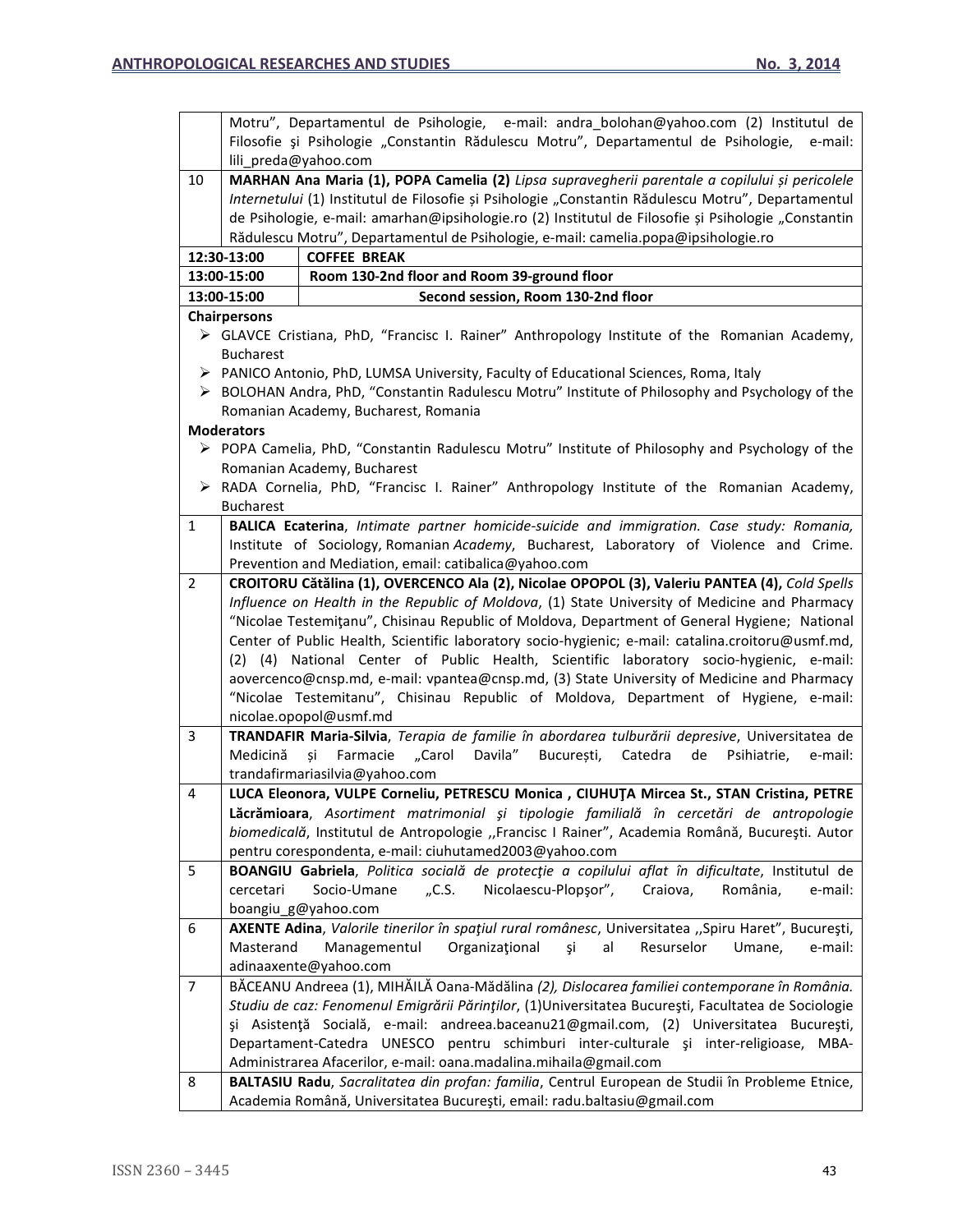|                | 13:00-15:00<br>Second session, Room 39-ground floor                                                |                                                                                                 |  |  |  |  |  |  |  |
|----------------|----------------------------------------------------------------------------------------------------|-------------------------------------------------------------------------------------------------|--|--|--|--|--|--|--|
|                | <b>Chairpersons</b>                                                                                |                                                                                                 |  |  |  |  |  |  |  |
|                |                                                                                                    | TIHON Aliona, PhD, "Nicolae Testemitanu" State University of Medicine and Pharmacy of the       |  |  |  |  |  |  |  |
|                | Republic of Moldova                                                                                |                                                                                                 |  |  |  |  |  |  |  |
|                | > DUMITRASCU Anda, PhD, National Institute of Endocrinology, "C.I. Parhon" Bucharest               |                                                                                                 |  |  |  |  |  |  |  |
|                | <b>Moderators</b>                                                                                  |                                                                                                 |  |  |  |  |  |  |  |
|                | > BACIU Adina, PhD, "Francisc I. Rainer" Anthropology Institute of the Romanian Academy, Bucharest |                                                                                                 |  |  |  |  |  |  |  |
| ➤              | BISTRICEANU PANTELIMON Corina, PhD, "Spiru Haret University", Bucharest, Romania                   |                                                                                                 |  |  |  |  |  |  |  |
| $\mathbf{1}$   | BĂNICĂ Loredana, A fi părintele unui copil cu autism, Universitatea "Spiru Haret", București,      |                                                                                                 |  |  |  |  |  |  |  |
|                | Departamentul de Sociologie-Psihologie, e-mail: loredana.banica@yahoo.com                          |                                                                                                 |  |  |  |  |  |  |  |
| 2              | BISTRICEANU PANTELIMON Corina, Egalitatea de sanse și destructurarea familiei contemporane,        |                                                                                                 |  |  |  |  |  |  |  |
|                |                                                                                                    | Universitatea "Spiru Haret", București, Departamentul de Sociologie-Psihologie, e-mail:         |  |  |  |  |  |  |  |
|                |                                                                                                    | corinabistriceanu@yahoo.com                                                                     |  |  |  |  |  |  |  |
| 3              |                                                                                                    | BLIDARU Horațiu, Familia în societatea post-decembristă - o abordare demografică, Universitatea |  |  |  |  |  |  |  |
|                |                                                                                                    | Creștină "Dimitrie Cantemir", e-mail: horatiu_virgil@yahoo.com                                  |  |  |  |  |  |  |  |
| 4              |                                                                                                    | BULUMAC Ovidiana, Biserica Ortodoxă Română - între stigma discursului media și rol social,      |  |  |  |  |  |  |  |
|                |                                                                                                    | Centrul European de Studii în Probleme Etnice, Academia Română, Universitatea București, e-     |  |  |  |  |  |  |  |
|                |                                                                                                    | mail: ovidiana@gmail.com                                                                        |  |  |  |  |  |  |  |
| 5              |                                                                                                    | DRĂGAN Paula, Omul, persoană cu vocație socială, Direcția Generală de Asistență Socială și      |  |  |  |  |  |  |  |
|                |                                                                                                    | Protecția copilului, e-mail: dpaula1982@yahoo.com                                               |  |  |  |  |  |  |  |
| 6              |                                                                                                    | GHEORGHE Radu, Percepția populației României asupra stării societății - inventar axiologic,     |  |  |  |  |  |  |  |
|                | Universitatea                                                                                      | Creștină "Dimitrie Cantemir", Facultatea<br>de<br>Ştiințe<br>Politice,<br>email:                |  |  |  |  |  |  |  |
|                |                                                                                                    | gheorghe_radu@yahoo.com                                                                         |  |  |  |  |  |  |  |
| $\overline{7}$ |                                                                                                    | GURAN-NICA Liliana, De la criza familiei la criza demografică în România, Universitatea "Spiru  |  |  |  |  |  |  |  |
|                |                                                                                                    | Haret", București, Facultatea de Geografie, e-mail: liliana_guran@yahoo.co.uk                   |  |  |  |  |  |  |  |
| 8              |                                                                                                    | MARICA Simona, Eseu critic asupra sistemului de învățământ, Universitatea "Spiru Haret",        |  |  |  |  |  |  |  |
|                |                                                                                                    | București, Departamentul de Sociologie-Psihologie, e-mail: marica.simona@yahoo.com              |  |  |  |  |  |  |  |
|                | 15:00-15.30                                                                                        | <b>COFFEE BREAK</b>                                                                             |  |  |  |  |  |  |  |
|                | 15:30-17:30                                                                                        | Third session, Room 39-ground floor                                                             |  |  |  |  |  |  |  |
|                | Chairwoman:                                                                                        |                                                                                                 |  |  |  |  |  |  |  |
|                | ➤                                                                                                  | BISTRICEANU PANTELIMON Corina, PhD, "Spiru Haret University", Bucharest, Romania                |  |  |  |  |  |  |  |
|                | <b>Moderators:</b>                                                                                 |                                                                                                 |  |  |  |  |  |  |  |
|                |                                                                                                    | > BALICA Ecaterina, PhD, Institute of Sociology, Romanian Academy, Bucharest                    |  |  |  |  |  |  |  |
|                |                                                                                                    | TURCU Suzana, PhD, "Francisc I. Rainer" Anthropology Institute of the Romanian Academy,         |  |  |  |  |  |  |  |
|                |                                                                                                    | <b>Bucharest, Biomedical Department</b>                                                         |  |  |  |  |  |  |  |
| $\mathbf{1}$   |                                                                                                    | MAVRICHI Ionut, Haustafel/Household Codes. A socio-historical inquiry, The European Center for  |  |  |  |  |  |  |  |
|                |                                                                                                    | Ethnic Studies Romanian Academy, University of Bucharest; e-mail: mavrichi@gmail.com            |  |  |  |  |  |  |  |
| 2              |                                                                                                    | TUTU Mihaela Corina, Dinamica sentimentului religios în societatea românească contemporană,     |  |  |  |  |  |  |  |
|                |                                                                                                    | Universitatea "Spiru Haret", București, Departamentul de Sociologie-Psihologie, e-mail:         |  |  |  |  |  |  |  |
|                |                                                                                                    | mihaela_psi@yahoo.com                                                                           |  |  |  |  |  |  |  |
| 3              |                                                                                                    | MIULESCU Ioana-Antonia (1), ZORILĂ Mirela (2), Studentul între familie și integrarea pe piața   |  |  |  |  |  |  |  |
|                | (1)<br>muncii,                                                                                     | Facultatea<br>de Sociologie<br>și Asistență<br>Socială, Universitatea,<br>e-mail:               |  |  |  |  |  |  |  |
|                | antonia.ioana.miulescu@gmail.com, (2) Facultatea de Sociologie și Asistență Socială, Universitatea |                                                                                                 |  |  |  |  |  |  |  |
|                |                                                                                                    | București mirelazorila7@gmail.com                                                               |  |  |  |  |  |  |  |
| 4              |                                                                                                    | PĂIUȘESCU Cristina Anca (1), ULICAN Maria (2), Aspectele juridice generale ale custodiei comune |  |  |  |  |  |  |  |
|                |                                                                                                    | a soților în dreptului familiei și controversele generate prin hotărârile judecătorești,(1)     |  |  |  |  |  |  |  |
|                | Universitatea                                                                                      | Creștină<br>"Dimitrie<br>Cantemir, Facultatea<br>Ştiințe<br>de<br>Politice,<br>email:           |  |  |  |  |  |  |  |
|                |                                                                                                    | av.paiusescu@gmail.com, (2) Universitatea "Titu Maiorescu", Facultatea de drept, email:         |  |  |  |  |  |  |  |
|                |                                                                                                    | ulican maria@yahoo.com                                                                          |  |  |  |  |  |  |  |
| 5              |                                                                                                    | PANĂ Iulia-Sabina (1), SOLOMON Ovidiu (2), Incultura culturii exclusiv vizuale. Educația prin   |  |  |  |  |  |  |  |
|                |                                                                                                    | imagini, (1) Universitatea București, Catedra UNESCO pentru schimburi inter-culturale și inter- |  |  |  |  |  |  |  |
|                |                                                                                                    | religioase, Master Comunicare interculturală, e-mail: pana.iulia.sabina@gmail.com, (2)          |  |  |  |  |  |  |  |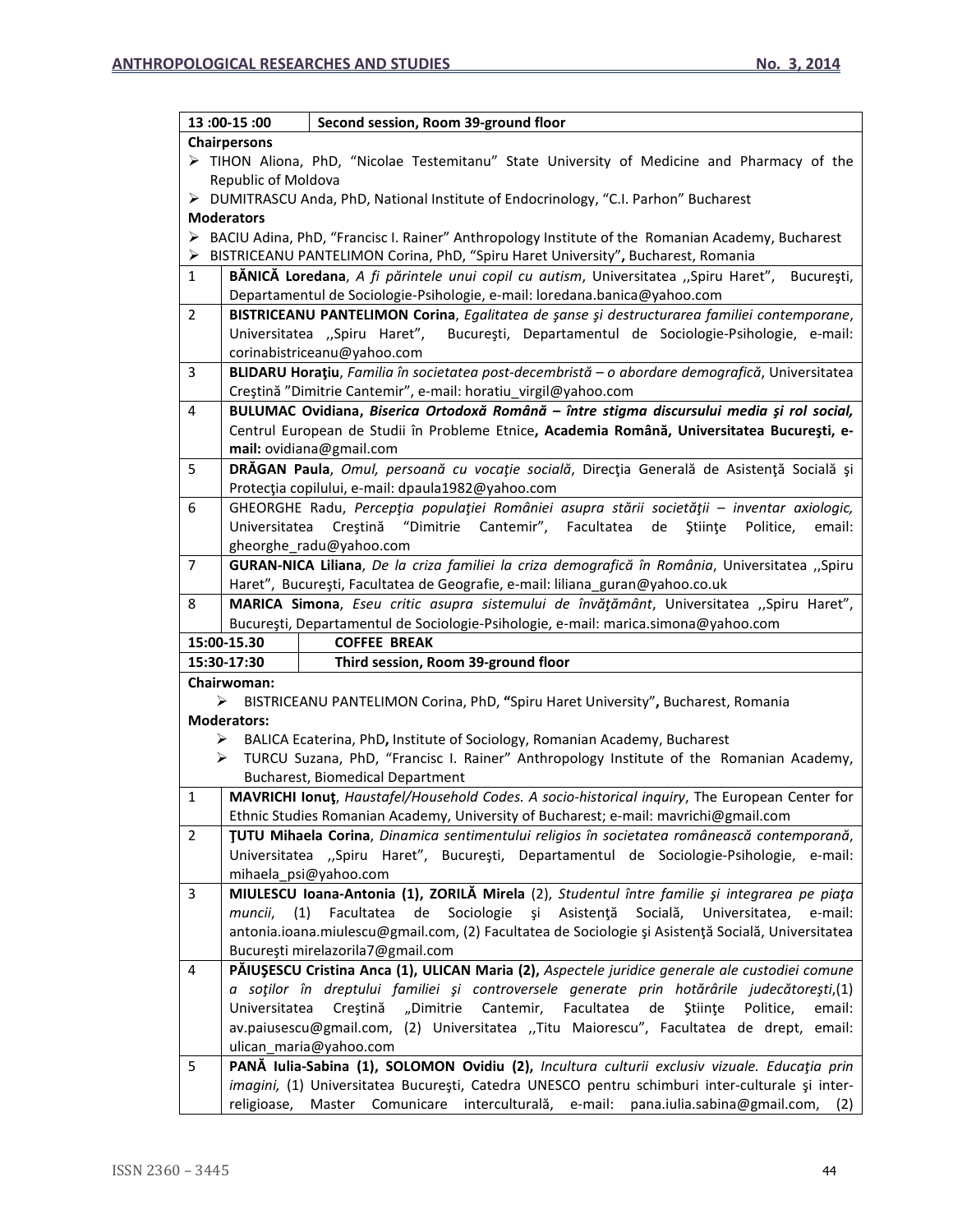|                | Universitatea București, Facultatea de Sociologie și Asistență Socială, Master Studii de Securitate,<br>e-mail: ovidiu_solomon@ymail.com |                                                                                                                                    |  |  |  |  |  |  |
|----------------|------------------------------------------------------------------------------------------------------------------------------------------|------------------------------------------------------------------------------------------------------------------------------------|--|--|--|--|--|--|
|                |                                                                                                                                          |                                                                                                                                    |  |  |  |  |  |  |
| 6              |                                                                                                                                          | PERPELEA Nicolae, New media, publicuri și retorici morale, Institutul de Sociologie, Academia<br>Română, email: perpelea@gmail.com |  |  |  |  |  |  |
| $\overline{7}$ |                                                                                                                                          | RADU Nicolae, România mileniului III. Conformismul față de grup și obediența față de autoritate -                                  |  |  |  |  |  |  |
|                | pașaport pentru succes ? Ministerul Administrației și Internelor, Universitatea "Spiru Haret", e-                                        |                                                                                                                                    |  |  |  |  |  |  |
|                | mail: radovany@yahoo.com                                                                                                                 |                                                                                                                                    |  |  |  |  |  |  |
| 8              | POPA Monica, Familia, grupul domestic și proprietatea. O perspectivă comparativă,                                                        |                                                                                                                                    |  |  |  |  |  |  |
|                | Universitatea "Spiru Haret" București, email: monica.sociologie.popa@gmail.com                                                           |                                                                                                                                    |  |  |  |  |  |  |
| 9              | PANTELIMON Cristi, Aspecte ale muncii globale în societatea contemporană, Universitatea "Spiru                                           |                                                                                                                                    |  |  |  |  |  |  |
|                |                                                                                                                                          | Haret", București, Departamentul de Sociologie-Psihologie, email: cristipant@yahoo.com                                             |  |  |  |  |  |  |
|                |                                                                                                                                          | The second day of the conference, Wednesday, May 28 <sup>th</sup> , 2014, 9:30 am- 15:30 pm                                        |  |  |  |  |  |  |
|                |                                                                                                                                          | Bucharest, "Francisc I. Rainer" Anthropology Institute of the Romanian Academy, 8 Avenue Eroii                                     |  |  |  |  |  |  |
|                |                                                                                                                                          | Sanitari, 5 <sup>th</sup> District, Romania                                                                                        |  |  |  |  |  |  |
|                |                                                                                                                                          | Please do not overpass 10 minutes for your conference communication !                                                              |  |  |  |  |  |  |
|                | 9.30:12:30                                                                                                                               | First session: The Institute Library and Room 18                                                                                   |  |  |  |  |  |  |
|                | 9.30:12:30                                                                                                                               | First session: The Institute Library                                                                                               |  |  |  |  |  |  |
|                |                                                                                                                                          | Chairmen: BĂLĂCEANU Stolnici Constantin, Acad., "Francisc I. Rainer" Anthropology Institute of                                     |  |  |  |  |  |  |
|                |                                                                                                                                          | the Romanian Academy, Bucharest                                                                                                    |  |  |  |  |  |  |
|                |                                                                                                                                          | Moderator: BISTRICEANU PANTELIMON Corina, PhD, "Spiru Haret University", Bucharest, Romania                                        |  |  |  |  |  |  |
| $\mathbf{1}$   |                                                                                                                                          | BABOI Vladimir, Dorul de casă și strategiile de adaptare ale migranților, Școala Națională de                                      |  |  |  |  |  |  |
|                |                                                                                                                                          | Studii Politice și Administrative, București, e-mail: vbaboi@yahoo.com                                                             |  |  |  |  |  |  |
| 2              |                                                                                                                                          | BACIU Adina, Stress among teenagers. Anthropological and medical aspects, "Francisc I. Rainer"                                     |  |  |  |  |  |  |
|                |                                                                                                                                          | Anthropology Institute of the Romanian Academy, Bucharest, Biomedical Department, e-mail:                                          |  |  |  |  |  |  |
|                |                                                                                                                                          | adinabbaciu@yahoo.com                                                                                                              |  |  |  |  |  |  |
| 3              |                                                                                                                                          | BALAN Greta, BURDUNIUC Olga, COJOCARU Radu, RIMIS Constantin, Antibiotic resistance of                                             |  |  |  |  |  |  |
|                |                                                                                                                                          | strains isolated from patients with urinary tract infections, National Center of Public Health and                                 |  |  |  |  |  |  |
|                |                                                                                                                                          | State University of Medicine and Pharmacy "Nicolae Testemitanu", Republic of Moldova, e-mail:                                      |  |  |  |  |  |  |
|                |                                                                                                                                          | greta.balan@usmf.md, e-mail: oburduniuc@rambler.ru, e-mail: radu_cojocaru@hotmail.com, e-                                          |  |  |  |  |  |  |
|                |                                                                                                                                          | mail: constantin.rimis@gmail.com                                                                                                   |  |  |  |  |  |  |
| 4              |                                                                                                                                          | BUONOMO Ilaria, CIPRIANI Isabella, PIPERNO Simone, SADDI Ilaria, FIORILLI Caterina, Internet                                       |  |  |  |  |  |  |
|                |                                                                                                                                          | and socialization: how Internet use influences online and offline relationships, Libera Università                                 |  |  |  |  |  |  |
|                | Maria                                                                                                                                    | Santissima Assunta (LUMSA), Rome, Italy, e-mail:i.buonomo@yahoo.it, e-mail:                                                        |  |  |  |  |  |  |
|                |                                                                                                                                          | isabellacipriani@live.it, e-mail: pipernosimone@yahoo.it, e-mail: airali1234@libero.it, e-mail:                                    |  |  |  |  |  |  |
|                | fiorilli@lumsa.it                                                                                                                        |                                                                                                                                    |  |  |  |  |  |  |
| 5              |                                                                                                                                          | CAZACU-STRATU Angela (1), ZEPCA Victor (2), ZAPOROJAN Aculina (3), TARCEA Monica (4),                                              |  |  |  |  |  |  |
|                |                                                                                                                                          | Frequency of tobacco smoking among adolescents from Moldova, (1)(2)(3) National Centre of                                          |  |  |  |  |  |  |
|                |                                                                                                                                          | Public Health, Chisinau, Republic of Moldova, e-mail: angela.cazacu@usmf.md, e-mail:                                               |  |  |  |  |  |  |
|                |                                                                                                                                          | zepcav@yahoo.com, e-mail: aculina-zaporojan@mail.ru, (4) University of Medicine and Pharmacy                                       |  |  |  |  |  |  |
|                | Tirgu                                                                                                                                    | Community<br>Mures,<br>Department<br>of<br>Nutrition<br>and<br>Food<br>safety,<br>email:                                           |  |  |  |  |  |  |
|                |                                                                                                                                          | monaumf2001@yahoo.com                                                                                                              |  |  |  |  |  |  |
| 6              |                                                                                                                                          | CAZACU-STRATU Angela, ZEPCA Victor, ZAPOROJAN Aculina, Alcohol consumption among                                                   |  |  |  |  |  |  |
|                |                                                                                                                                          | teenagers in Republic of Moldova, National Centre of Public Health, Chisinau, Republic of                                          |  |  |  |  |  |  |
|                |                                                                                                                                          | Moldova, e-mail: angela.cazacu@usmf.md, e-mail: zepcav@yahoo.com, e-mail: aculina-                                                 |  |  |  |  |  |  |
|                |                                                                                                                                          | zaporojan@mail.ru                                                                                                                  |  |  |  |  |  |  |
| $\overline{7}$ |                                                                                                                                          | CIOBANU Elena, Food Preferences of Rural Population in Republic of Moldova, "Nicolae                                               |  |  |  |  |  |  |
|                |                                                                                                                                          | Testemitanu" State University of Medicine and Pharmacy of the Republic of Moldova,                                                 |  |  |  |  |  |  |
|                |                                                                                                                                          | Department of General Hygiene, e-mail: elena.ciobanu@usmf.md                                                                       |  |  |  |  |  |  |
| 8              |                                                                                                                                          | COJOCARU lurie (1), GHERCIU-TUTUESCU Svetlana (2), BABIN Lucia (3), Starea de sănătate a                                           |  |  |  |  |  |  |
|                |                                                                                                                                          | elevilor din Chișinău pe perioada anilor 2009-2013, (1) (2) (3) Centrul de Sănătate Publică                                        |  |  |  |  |  |  |
|                |                                                                                                                                          | municipiul Chișinău, Republica Moldova, e-mail: iucojocar@mail.ru, e-mail: gherciu_svetlana@                                       |  |  |  |  |  |  |
|                | mail.ru, e-mail: luciavrabii@yahoo.com                                                                                                   |                                                                                                                                    |  |  |  |  |  |  |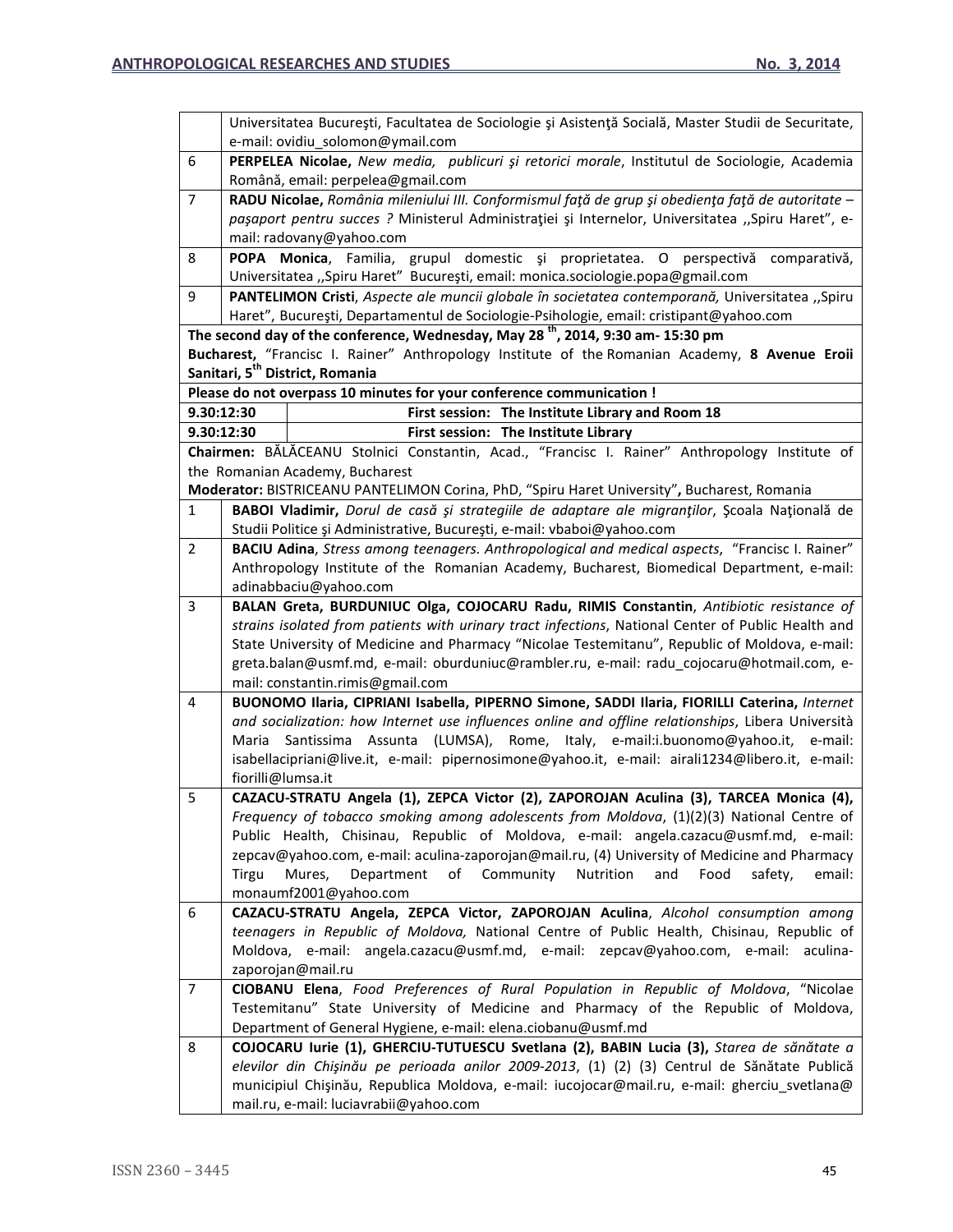| $9\,$                                                                                | COJOCARU Radu, BURDUNIUC Olga, BALAN Greta, RIMIS Constantin, EREMCIUC Tatiana,                                                                                                                    |  |  |  |  |  |  |  |  |
|--------------------------------------------------------------------------------------|----------------------------------------------------------------------------------------------------------------------------------------------------------------------------------------------------|--|--|--|--|--|--|--|--|
|                                                                                      | COJOCARU Olivia, Serological characterization and antimicrobial susceptibility of Salmonella spp.                                                                                                  |  |  |  |  |  |  |  |  |
|                                                                                      | isolates from Republic of Moldova, National Center of Public Health, and State University of                                                                                                       |  |  |  |  |  |  |  |  |
|                                                                                      | Testemitanu", Republic<br>of<br>Medicine<br>and<br>Pharmacy "Nicolae<br>Moldova,<br>e-mail:                                                                                                        |  |  |  |  |  |  |  |  |
|                                                                                      | radu_cojocaru@hotmail.com, e-mail: oburduniuc@rambler.ru, e-mail: greta.balan@usmf.md, e-                                                                                                          |  |  |  |  |  |  |  |  |
|                                                                                      | mail: constantin.rimis@gmail.com, e-mail: eremciuc@cnsp.md, e-mail: romanolivia@ro.ru                                                                                                              |  |  |  |  |  |  |  |  |
| 10                                                                                   | CROITORU Catalina (1), FERDOHLEB Alina (2), CEBAN Tatiana (3), FERDOHLEB Eugenia (4) OCRA                                                                                                          |  |  |  |  |  |  |  |  |
|                                                                                      | Checklist and Ergonomic Risk Assessment in the Surgery Department, (1) (3) (4) State Medical and                                                                                                   |  |  |  |  |  |  |  |  |
|                                                                                      | Pharmaceutical University "Nicolae Testemitanu" e-mail: croitocroitoru_cc@mail.ru, e-mail:                                                                                                         |  |  |  |  |  |  |  |  |
|                                                                                      | tatianacebann@gmail.com, e-mail: eugenia.ferdohleb@gmail.com,(2)National Centre of Public                                                                                                          |  |  |  |  |  |  |  |  |
|                                                                                      | Health, e-mail: alina.ferdohleb@gmail.com, aferdohleb@cnsp.md                                                                                                                                      |  |  |  |  |  |  |  |  |
| 11                                                                                   | DRĂGHICI Aurelia (1), RADA Cornelia (2), Young adult and mental health problems, (1)University                                                                                                     |  |  |  |  |  |  |  |  |
|                                                                                      | "Lucian Blaga" Sibiu, Faculty of Social and Human Sciences, e-mail: rely_drd@yahoo.com, (2) (3)                                                                                                    |  |  |  |  |  |  |  |  |
|                                                                                      | "Francisc I. Rainer" Anthropology Institute of the Romanian Academy, Bucharest, Biomedical                                                                                                         |  |  |  |  |  |  |  |  |
|                                                                                      | Department, e-mail: corneliarada@yahoo.com                                                                                                                                                         |  |  |  |  |  |  |  |  |
| 12                                                                                   | DUMITRAȘCU Anda (1), CONIAC Simona (2), BUCUR Luminița Georgeta (3), BĂLAȘ Oana-Maria                                                                                                              |  |  |  |  |  |  |  |  |
|                                                                                      | (4), STEGARU Camelia (5) ALEXANDRESCU Radu Romulus (6) Şomajul, (1) Institutul Național de                                                                                                         |  |  |  |  |  |  |  |  |
|                                                                                      | Endocrinologie "C.I.Parhon" București, Universitatea Bucuresti, Facultatea de Asistenta Sociala                                                                                                    |  |  |  |  |  |  |  |  |
|                                                                                      | Master Managementul Sistemelor Sociale și de Sănătate, e-mail: anda.dumitrascu@gmail.com (2)                                                                                                       |  |  |  |  |  |  |  |  |
|                                                                                      | Bayer Healthcare Pharmaceuticals, România, e-mail: simonaconiac@yahoo.com (3) Institutul                                                                                                           |  |  |  |  |  |  |  |  |
|                                                                                      | Național de Endocrinologie "C.I.Parhon" București, e-mail: bucur.luminita14@yahoo.com (4) RTR                                                                                                      |  |  |  |  |  |  |  |  |
|                                                                                      | Groupe Renault Romanie, Institul Politehnic București, e-mail: oanamaria2004@yahoo.com (5)                                                                                                         |  |  |  |  |  |  |  |  |
|                                                                                      | Spitalul Clinic de Urgență "Sf. Pantelimon", Universitatea București, Facultatea de Asistență                                                                                                      |  |  |  |  |  |  |  |  |
|                                                                                      | Socială Master Managementul Sistemelor Sociale și de Sănătate 6) Spitalul Clinic de                                                                                                                |  |  |  |  |  |  |  |  |
|                                                                                      | Urgență "Bagdazar-Arseni", București, e-mail: raduale5@hotmail.com                                                                                                                                 |  |  |  |  |  |  |  |  |
|                                                                                      | 9.30:12:30<br>First session: Room 18                                                                                                                                                               |  |  |  |  |  |  |  |  |
| Chairwoman: ALBU Adriana, PhD, University of Medicine and Pharmacy "Gr.T.Popa", lasi |                                                                                                                                                                                                    |  |  |  |  |  |  |  |  |
|                                                                                      |                                                                                                                                                                                                    |  |  |  |  |  |  |  |  |
|                                                                                      | Moderator: RADA Cornelia, PhD, "Francisc I. Rainer" Anthropology Institute of the Romanian Academy,                                                                                                |  |  |  |  |  |  |  |  |
| <b>Bucharest</b>                                                                     |                                                                                                                                                                                                    |  |  |  |  |  |  |  |  |
| $\mathbf{1}$                                                                         | DWORAKOWSKA Zofia, Individual traces of Maurepas, University of Warsaw, Institute of Polish                                                                                                        |  |  |  |  |  |  |  |  |
|                                                                                      | Culture, e-mail; dworakowska@gmail.com                                                                                                                                                             |  |  |  |  |  |  |  |  |
| $\overline{2}$                                                                       | ERDES KAVECAN Djerdji (1), OLJACA Milka (2), KOSTOVIC Svetlana (3), KOVACEVIC Maja (4),                                                                                                            |  |  |  |  |  |  |  |  |
|                                                                                      | Family factors affecting adolescents' self- efficacy: Empirical study in secondary schools, (1)State                                                                                               |  |  |  |  |  |  |  |  |
|                                                                                      | Psychology - Novi Pazar, e-mail:<br>University of<br>Novi Pazar, Department of                                                                                                                     |  |  |  |  |  |  |  |  |
|                                                                                      | djerdji.kavecan@gmail.com, (2) (3) University of Novi Sad, Department of Pedagogy - Novi Sad,                                                                                                      |  |  |  |  |  |  |  |  |
|                                                                                      | e-mail: cios@Eunet.rs, , e-mail: skostovic@ff.uns.ac.rs, (4)Institute for Health Protection of                                                                                                     |  |  |  |  |  |  |  |  |
|                                                                                      | Children and Youth -Novi Sad; e-mail: dr.maja.kovacevic@gmail.com                                                                                                                                  |  |  |  |  |  |  |  |  |
| 3                                                                                    | FORMÁNKOVÁ Lenka, KŘÍŽKOVÁ Alena, Living apart together in the Czech Republic, Institute of                                                                                                        |  |  |  |  |  |  |  |  |
|                                                                                      | Sociology, Academy of Sciences of the Czech Republic, Gender & Sociology Department, e-mail:                                                                                                       |  |  |  |  |  |  |  |  |
| $\overline{4}$                                                                       | lenka.formankova@soc.cas.cz, e-mail: alena.krizkova@soc.cas.cz                                                                                                                                     |  |  |  |  |  |  |  |  |
|                                                                                      | GAVĂT Daniela (1), ALBU Adriana (2), Fatigue school phenomenon and some influence factors                                                                                                          |  |  |  |  |  |  |  |  |
|                                                                                      | assessment - study on a group of students from rural areas, (1) Primary School of "Vânători", Iasi,<br>e-mail: dana39dana@yahoo.com, (2) University of Medicine and Pharmacy "Gr.T.Popa", lasi, e- |  |  |  |  |  |  |  |  |
|                                                                                      | mail: adrianaalbu@ymail.com                                                                                                                                                                        |  |  |  |  |  |  |  |  |
| 5                                                                                    | GEORGESCU (VIȘAN) Milica, Criminalitate sexuală: agresor și victimă, Școala Doctorală a Facultății                                                                                                 |  |  |  |  |  |  |  |  |
|                                                                                      | de Sociologie și Asistență Socială, Universitatea București, e-mail: milicavisan@yahoo.fr                                                                                                          |  |  |  |  |  |  |  |  |
| $\boldsymbol{6}$                                                                     | HAŠKOVÁ Hana, Combining of quantitative and qualitative life-course data for understanding                                                                                                         |  |  |  |  |  |  |  |  |
|                                                                                      | gendered re-familialization in a post-communist society, Institute of Sociology, Academy of                                                                                                        |  |  |  |  |  |  |  |  |
|                                                                                      | Sciences of the Czech Republic, e-mail:hana.haskova@soc.cas.cz                                                                                                                                     |  |  |  |  |  |  |  |  |
| 7                                                                                    | IONESCU Bogdan, Repere consiliale ale unei educații familiale corecte, Institutul de Filosofie și                                                                                                  |  |  |  |  |  |  |  |  |
|                                                                                      | Psihologie<br>Rădulescu<br>Motru", Departamentul<br>"Constantin<br>de<br>Psihologie,<br>e-mail:<br>ibogdanro.yahoo.com                                                                             |  |  |  |  |  |  |  |  |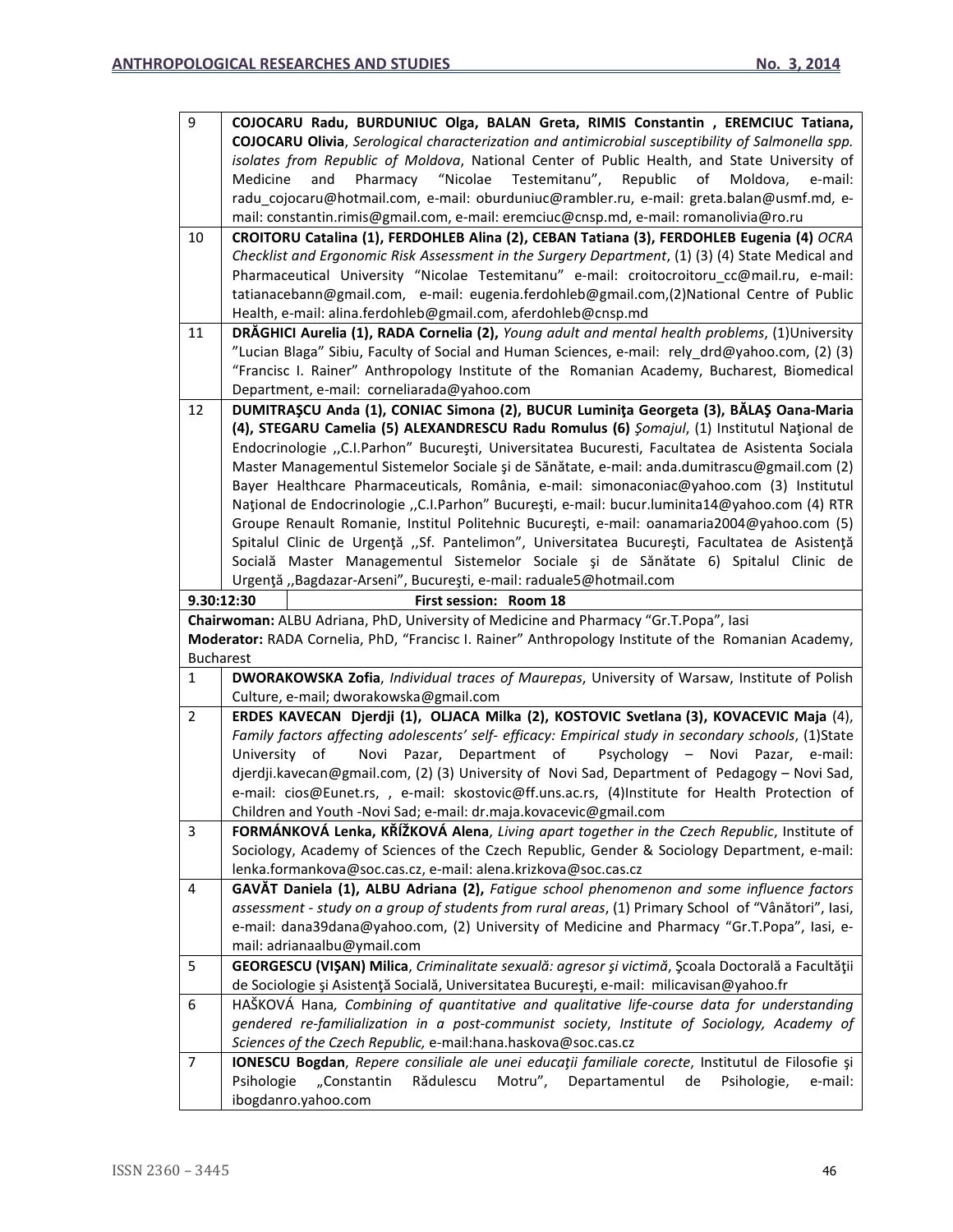| 8              |                                                                                                         |  |  |  |  |  |  |  |  |
|----------------|---------------------------------------------------------------------------------------------------------|--|--|--|--|--|--|--|--|
|                | KOZMA Andrei, Abordarea crizei economice prin prisma crizei conștiinței omului societății               |  |  |  |  |  |  |  |  |
|                | mileniului trei, Comisia de Antropologie - Academia Română/Societatea Academică de                      |  |  |  |  |  |  |  |  |
|                | Antropologie, e-mail: dr.ka.mailbox@gmail.com                                                           |  |  |  |  |  |  |  |  |
| 9              | MARICA Simona, Problemele familiei copilului cu tulburare din spectrul autismului și demersul de        |  |  |  |  |  |  |  |  |
|                | consiliere psihologică, Universitatea "Spiru Haret", București, Consiliul National al Dizabilitatii din |  |  |  |  |  |  |  |  |
|                | Romania, e-mail: marica.simona@yahoo.com                                                                |  |  |  |  |  |  |  |  |
| 10             | MOCANU Anna, ZEPCA Victor, CAZACU-STRATU, Angela, ȚIGANAȘ Odetta, Violence at students                  |  |  |  |  |  |  |  |  |
|                | from secondary schools in rural areas of the Republic of Moldova, The National Center for Public        |  |  |  |  |  |  |  |  |
|                |                                                                                                         |  |  |  |  |  |  |  |  |
|                | Republic of Moldova, e-mail: mocanu.anya@mai.ru, e-mail:<br>Chișinău, the<br>Health.                    |  |  |  |  |  |  |  |  |
|                | zepcav@yahoo.com, e-mail: angela.cazacu @ usmf.md, e-mail: grammaodete@yahoo.com                        |  |  |  |  |  |  |  |  |
| 11             | PAŞCA Maria Dorina, Implicarea psiho-socială a programelor educative asupra deținuților,                |  |  |  |  |  |  |  |  |
|                | Universitatea de Medicină și Farmacie Tîrgu-Mureș, Disciplina de Etică și științe socio-umane,          |  |  |  |  |  |  |  |  |
|                | email: mdpasca@yahoo.com                                                                                |  |  |  |  |  |  |  |  |
| 12             | PAVLICA Tatjana (1), RAKIĆ Rada (2) Nutritional status and body composition in university               |  |  |  |  |  |  |  |  |
|                | students in the city of Novi Sad (1) University of Novi Sad, Faculty of Sciences, Department for        |  |  |  |  |  |  |  |  |
|                | Biology and Ecology, Novi Sad, Republic of Serbia, e-mail: tatjana.pavlica@dbe.uns.ac.rs (2)            |  |  |  |  |  |  |  |  |
|                | University of Novi Sad, Faculty of Sciences, Department for Biology and Ecology, Novi Sad,              |  |  |  |  |  |  |  |  |
|                |                                                                                                         |  |  |  |  |  |  |  |  |
|                | Republic of Serbia, e-mail: rada.rakic@dbe.uns.ac.rs                                                    |  |  |  |  |  |  |  |  |
|                | 12:30-13:00<br><b>COFFEE BREAK</b>                                                                      |  |  |  |  |  |  |  |  |
|                | 13:00-15:30<br>Second session: The Institute Library and Room 18                                        |  |  |  |  |  |  |  |  |
|                | 13:00-15:30<br>Second session: The Institute Library                                                    |  |  |  |  |  |  |  |  |
|                | Chairwoman: SAUCAN Doina Stefana, PhD, "Constantin Radulescu Motru" Institute of Philosophy and         |  |  |  |  |  |  |  |  |
|                | Psychology of the Romanian Academy, Bucharest, Romania                                                  |  |  |  |  |  |  |  |  |
|                | Moderator: TARCEA Monica, PhD, University of Medicine and Pharmacy Targu-Mures, Romania                 |  |  |  |  |  |  |  |  |
| 1              | PETRESCU Cristina (1), VLAICU Brigitha (2), Teenagers` personality features in relation with            |  |  |  |  |  |  |  |  |
|                | proximal social environment, "Victor Babes" University of Medicine and Pharmacy Timisoara,              |  |  |  |  |  |  |  |  |
|                | Department of Hygiene - Timisoara, e-mail: e-mail: cpetrescu64a@yahoo.com, e-mail:                      |  |  |  |  |  |  |  |  |
|                | vlaicu@umft.ro                                                                                          |  |  |  |  |  |  |  |  |
| $\overline{2}$ |                                                                                                         |  |  |  |  |  |  |  |  |
|                | POPA Camelia (1), CIOBANU Adela Magdalena (2), Activitatea sexuală satisfăcătoare a familiei și         |  |  |  |  |  |  |  |  |
|                |                                                                                                         |  |  |  |  |  |  |  |  |
|                | longevitatea (1) Institutul de Filosofie și Psihologie "Constantin Rădulescu Motru", Departamentul      |  |  |  |  |  |  |  |  |
|                | de Psihologie, e-mail: camelia.popa@ipsihologie.ro (2) Universitatea de Medicină și Farmacie            |  |  |  |  |  |  |  |  |
|                | "Carol Davila" București, Catedra de Psihiatrie, e-mail: adela.ciobanu@yahoo.com                        |  |  |  |  |  |  |  |  |
| $\overline{3}$ | POPA Camelia (1), CIOBANU Adela Magdalena (2), Sănătatea sexuală a familiei, în atenția                 |  |  |  |  |  |  |  |  |
|                | specialiștilor în sănătate publică (1) Institutul de Filosofie și Psihologie "Constantin Rădulescu      |  |  |  |  |  |  |  |  |
|                | Motru", Departamentul de Psihologie, e-mail: camelia.popa@ipsihologie.ro (2) Universitatea de           |  |  |  |  |  |  |  |  |
|                | Farmacie "Carol Davila"<br>Medicină<br>București, Catedra<br>și –<br>de<br>Psihiatrie,<br>e-mail:       |  |  |  |  |  |  |  |  |
|                | adela.ciobanu@yahoo.com.                                                                                |  |  |  |  |  |  |  |  |
| 4              | POPA Camelia, Relațiile familiale disfuncționale și problemele psihiatrice ale adolescenților,          |  |  |  |  |  |  |  |  |
|                | Institutul de Filosofie și Psihologie "Constantin Rădulescu Motru", Departamentul de Psihologie,        |  |  |  |  |  |  |  |  |
|                |                                                                                                         |  |  |  |  |  |  |  |  |
|                | camelia.popa@ipsihologie.ro                                                                             |  |  |  |  |  |  |  |  |
| 5              | POPA Clara L., Experiences of trust and distrust in intercultural communication, Rowan University,      |  |  |  |  |  |  |  |  |
|                | Department of Communication Studies, Glassboro, NJ, USA, e-mail: popa@rowan.edu                         |  |  |  |  |  |  |  |  |
| 6              | RAKIĆ Rada (1), PAVLICA Tatjana (2) Relationship between socioeconomic factors and height and           |  |  |  |  |  |  |  |  |
|                | weight of younger schoolchildren in the town of Vrsac (the Republic of Serbia) (1) University of        |  |  |  |  |  |  |  |  |
|                | Novi Sad, Faculty of Sciences, Department for Biology and Ecology, Novi Sad e-mail:                     |  |  |  |  |  |  |  |  |
|                | rada.rakic@dbe.uns.ac.rs (2) University of Novi Sad, Faculty of Sciences, Department for Biology        |  |  |  |  |  |  |  |  |
|                | and Ecology, Novi Sad, e-mail: tatjana.pavlica@dbe.uns.ac.rs                                            |  |  |  |  |  |  |  |  |
| $\overline{7}$ | RUSU Claudia, Criza familiei contemporane și lipsa de sens, Universitatea "Spiru Haret,                 |  |  |  |  |  |  |  |  |
|                | Departamentul de Sociologie-Psihologie, e-mail: claudiaerusu@yahoo.com                                  |  |  |  |  |  |  |  |  |
| 8              | RUTA Florina (1), VOIDAZAN Septimiu (2), GOLEA Cristina (3), TARCEA Monica (4), Particularities         |  |  |  |  |  |  |  |  |
|                | regarding the Nutrition Behavior of a Rural Roma community from Mures County, (1) (4) University        |  |  |  |  |  |  |  |  |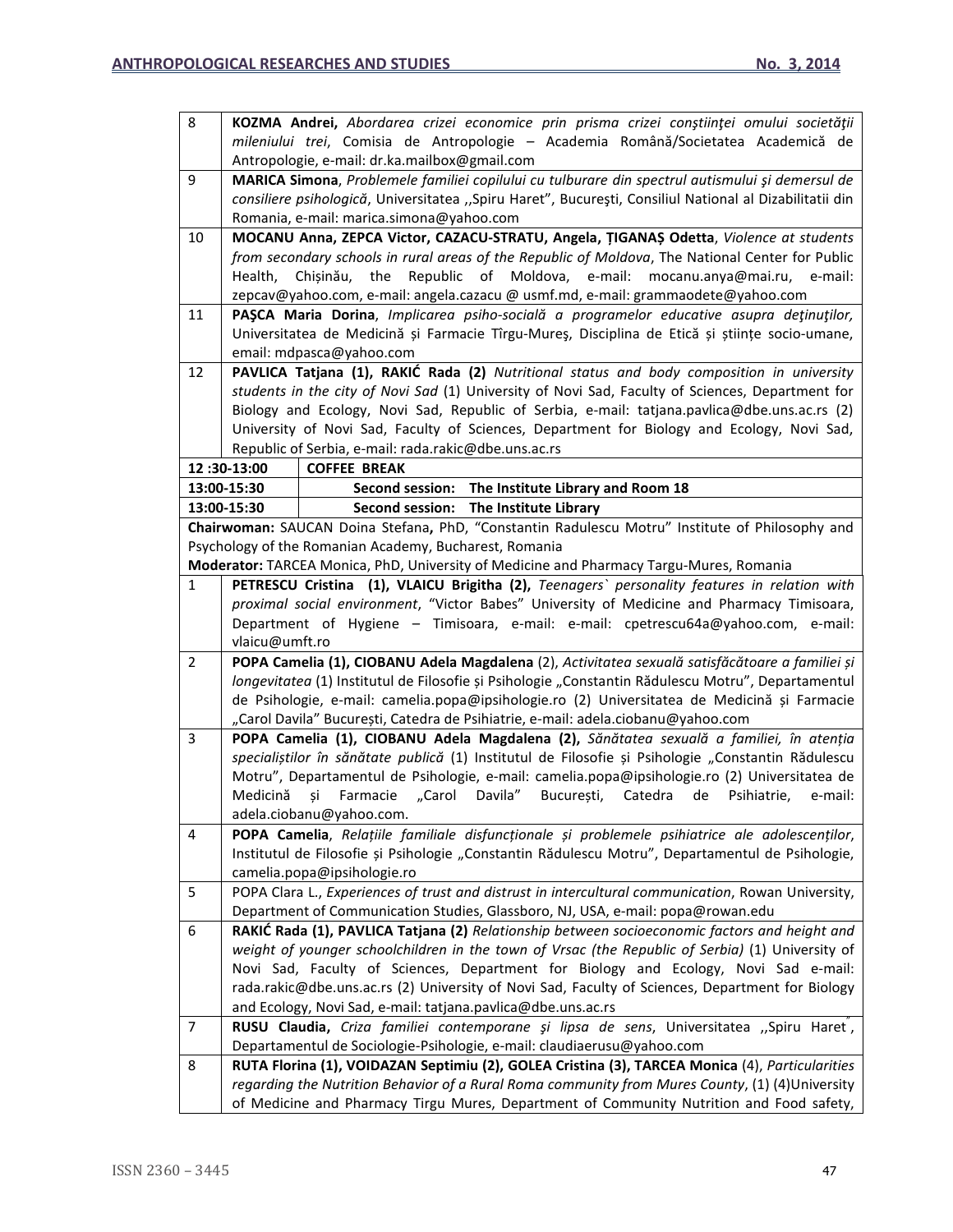|                | email: florinaruta24@gmail.com, email: monaumf2001@yahoo.com (2) (3), University of                                                                                                                        |
|----------------|------------------------------------------------------------------------------------------------------------------------------------------------------------------------------------------------------------|
|                | and Pharmacy Tirgu Mures, Department of Epidemiology email:<br>email:<br>Medicine                                                                                                                          |
|                | cristinagolea@yahoo.com, email: septi_26_07@yahoo.com                                                                                                                                                      |
| 9              | SAUCAN Doina Stefana, MICLE Mihai Ioan, The impact of the dysfunctional family on the juvenile                                                                                                             |
|                | delinquency, "Constantin Radulescu Motru" Institute of Philosophy and Psychology of the                                                                                                                    |
|                | Academy,<br>Bucharest, Romania, Department of<br>Romanian<br>Psychology,<br>e-mail:                                                                                                                        |
|                | doina_saucan@yahoo.com, e-mail: mihai_micle@yahoo.com                                                                                                                                                      |
| 10             | SMOCZYNSKI Rafal (1), ZARYCKI Tomasz (2), The post-feudal legacy in contemporary Poland,                                                                                                                   |
|                | (1)Institute of Philosophy and Sociology of the Polish Academy of Sciences, email:                                                                                                                         |
|                | rsmoczyn@ifispan.waw.pl, (2)Institute for Social Studies at the Warsaw University, email:                                                                                                                  |
| 11             | t.zarycki@uw.edu.pl<br>STEGARU Camelia (1), DUMITRAȘCU Anda (2), BĂLAȘ Oana-Maria (3) Persoane fără                                                                                                        |
|                | locuință/adăpost în România, (1) Spitalul Clinic de Urgență "Sf. Pantelimon", Universitatea                                                                                                                |
|                | București, Facultatea de Asistență Socială Master Managementul Sistemelor Sociale și de                                                                                                                    |
|                | e-mail: cameliastegaru@yahoo.com (2)Institutul Național de Endocrinologie<br>Sănătate,                                                                                                                     |
|                | "C.I.Parhon" București, e-mail: anda.dumitrascu@gmail.com (3) RTR Groupe Renault Romanie,                                                                                                                  |
|                | Institutul Politehnic București, e-mail: oanamaria2004@yahoo.com                                                                                                                                           |
|                |                                                                                                                                                                                                            |
| 12             | STOICA Marcela Monica, Achievement of an inclusive society, on the issue of the persons with                                                                                                               |
|                | disabilities, requires a change of attitude-from a charity approach to rights-based action, Christian                                                                                                      |
|                | University "Dimitrie Cantemir", Faculty of Political Sciences; e-mail: mms_stoica@yahoo.com                                                                                                                |
|                | 13:00-15:00<br>Second session: Room 18                                                                                                                                                                     |
|                | Chairwoman: GLAVCE Cristiana, PhD, "Francisc I. Rainer" Anthropology Institute of the Romanian                                                                                                             |
|                | Academy, Bucharest                                                                                                                                                                                         |
|                | Moderator: BACIU Adina, PhD, "Francisc I. Rainer" Anthropology Institute of the Romanian Academy,                                                                                                          |
|                | <b>Bucharest</b>                                                                                                                                                                                           |
| $\mathbf{1}$   | SZŰCS Viktória (1), SZABÓ Erzsébet (2), BÁNÁTI Diána (3), TARCEA Monica (4), Health risk                                                                                                                   |
|                | perception of food additives in Hungary and Romania, (1)(3) National Agricultural Research and                                                                                                             |
|                | Innovation Centre, Budapest Hungary, email: v.szucs@cfri.hu, email: d.banati@cfri.hu,<br>(2)<br>International Life Sciences Institute Europe, Brussels, Belgium, email: e.szabo@cfri.hu, (4)               |
|                | University of Medicine and Pharmacy Targu-Mures, Romania, Department of Community                                                                                                                          |
|                | Nutrition and Food safety, email: monaumf2001@yahoo.com                                                                                                                                                    |
| $\overline{2}$ | TARCEA Monica (1), VOIDAZAN Septimiu (2), RUTA Florina (3), MOLDOVAN Geanina (4), GRAMA                                                                                                                    |
|                | Ovidiu (5), GEORGESCU Mihai (6), ABRAM Zoltan (7), Risk Behavior related to Smoking in a group                                                                                                             |
|                | of Pregnant Women from Mures District, (1) (3) (4) University of Medicine and Pharmacy Tirgu                                                                                                               |
|                | Mures, Department of Community Nutrition and Food safety, email: monaumf2001@yahoo.com,                                                                                                                    |
|                | email: florinaruta24@gmail.com, email: geanina78moldovan@yahoo.com, (2) University of                                                                                                                      |
|                | Medicine<br>Pharmacy<br>Tirgu<br>Mures,<br>Department<br>of<br>Epidemiology,<br>email:<br>and                                                                                                              |
|                | septi_26_07@yahoo.com, (5) (6) University of Medicine and Pharmacy Tirgu Mures, Department                                                                                                                 |
|                | Obstetrics<br>of<br>and<br>Gynecology,<br>email:<br>ovi grama@yahoo.com,<br>email:                                                                                                                         |
|                | ion mihai georgescu@yahoo.com, (7) University of Medicine and Pharmacy Tirgu Mures,                                                                                                                        |
|                | Department of Hygiene, email: abramzoltan@yahoo.com                                                                                                                                                        |
| 3              | TIGANAS Odetta, ZEPCA Victor, The involvement of pupils from secondary schools in the physical                                                                                                             |
|                | activity, The National Center for Public Health, Chișinău, the Republic of Moldova, e-mail:                                                                                                                |
|                | grammaodete@yahoo.com, e-mail: zepcav@yahoo.com                                                                                                                                                            |
| 4              |                                                                                                                                                                                                            |
|                | TRANDAFIR Maria-Silvia, Terapia de familie în abordarea tulburării depresive, Universitatea de                                                                                                             |
|                | Farmacie<br>"Carol Davila"<br>Catedra<br>Medicină<br>şi<br>București,<br>de<br>Psihiatrie,<br>e-mail:                                                                                                      |
|                | trandafirmariasilvia@yahoo.com                                                                                                                                                                             |
| 5              | ZAPOROJAN Aculina (1), TARCEA Monica (2), ZEPCA Victor (3), CAZACU-STRATU Angela (4),                                                                                                                      |
|                | Unhealthy eating habits of the pupils from rural areas, (1)(3)(4) National Center for Public Health,<br>Chișinău,<br>the<br>Republic<br>οf<br>Moldova,<br>e-mail:<br>aculina-zaporojan@mail.ru,<br>e-mail: |